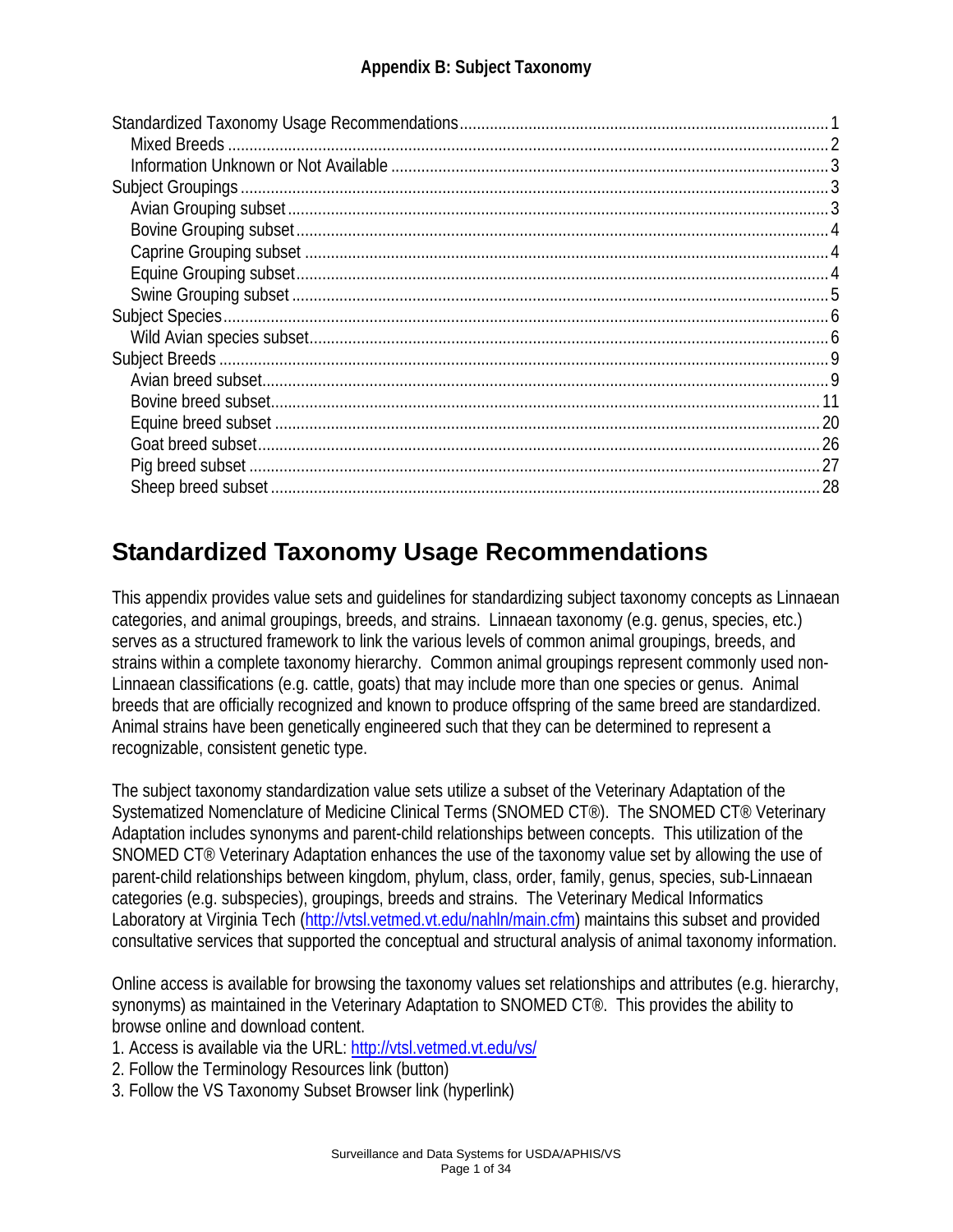Subject taxonomy concepts represented by Linnaean classification, groupings, breeds, and strains are organized within the SNOMED CT® Veterinary Adaptation hierarchy. This hierarchy can be used to navigate from a high granularity (e.g Bovine) to a lower granularity (e.g. Black Angus) for promoting data entry efficiency. This is supported by pull-down, data entry selection lists specialized for the type of subject observed. The hierarchy can also be used to group lower granularity animals (e.g. Cattle & Bison) into higher granularity groupings (e.g. Bovine) supporting automated hierarchical inferencing activities (e.g. Retrieve all cattle subjects (regardless of whether they are represented by breed or species)). Full utilization of this hierarchy is maximized if the information model used to store this data represents the generic concept "taxonomy", and this data element is able to store either the Linnaean classification, grouping, breed, or strain. Rather than model and store each of the above data elements separately (e.g. breeds are stored separately from species) and requiring all or a subset for each animal recorded in the database (e.g. "Bovine" grouping, "Bos Taurus" species, and "Black Angus" breed are all stored), only a single taxonomy data element will be required (e.g. "Bos Taurus" breed). This single data element will capture the animal taxonomy classification specified to a reasonable level of confidence. For example, if an individual that observes a sheep is not confident that they know the breed, but are confident that the animal is a domestic sheep, the subject species "Ovis aries" will be stored. Information systems that are able to model and process this taxonomy information using the SNOMED CT® hierarchy will be able to accurately group or aggregate this animal as part of the "Sheep" animal grouping. Data entry personnel can be provided guidance to select the breed (or Linnaean taxonomy) level of detail appropriate to their level of confidence. Data retrieval personnel may be provided a system that supports navigation through the various levels of hierarchy in order to identify the level of detail useful for performing accurate aggregation of comparable animals based on species, animal grouping or breed.

The value sets provided below are presented as subset view lists meant to aid visual inspection. These tables are derived from an overall value set named "SubjectTaxonomy". This value set is organized within a hierarchy and provided attributes such as synonyms within the SNOMED CT® Veterinary Adaptation. The value subset views listed below provide some taxonomy definitions, recommended alternative means to standardize and a limited set of commonly used synonyms within Veterinary Services. The full set of synonyms can be utilized for retrieving taxonomic concepts with common names within the application provided for browsing terminology online and downloading content. Access is available via the URL: http://vtsl.vetmed.vt.edu/nahln/main.cfm

**Value Set Name**: SubjectTaxonomy

**Value Set version**: 20100108

**Coding System**: SNOMED CT® Veterinary Adaptation unless otherwise specified (e.g. HL7, Local)

The concepts listed in the tables below are associated with a status [Active, Retired]. A retired concept was previously used, but is no longer included in the standardized SubjectTaxonomy value set.

#### *Mixed Breeds*

Only the generic concept used to specify that a subject appears to be a descendent of animals of dissimilar breeds (i.e. mixed breed) will be included in the standardized subset lists (e.g. sheep breeds). The ability to specify the breeds of the parents will not be supported. It is recommended that commonly encountered mixed breeds be supported by either narrative supplemental descriptors or local standards. In either of these cases the subject will be noted to be of 'Mixed Breed' with the appropriate SNOMED CT® breed concept. This information can be supplemented with additional narrative text, locally standardized animal breeds, or standardized subject descriptors.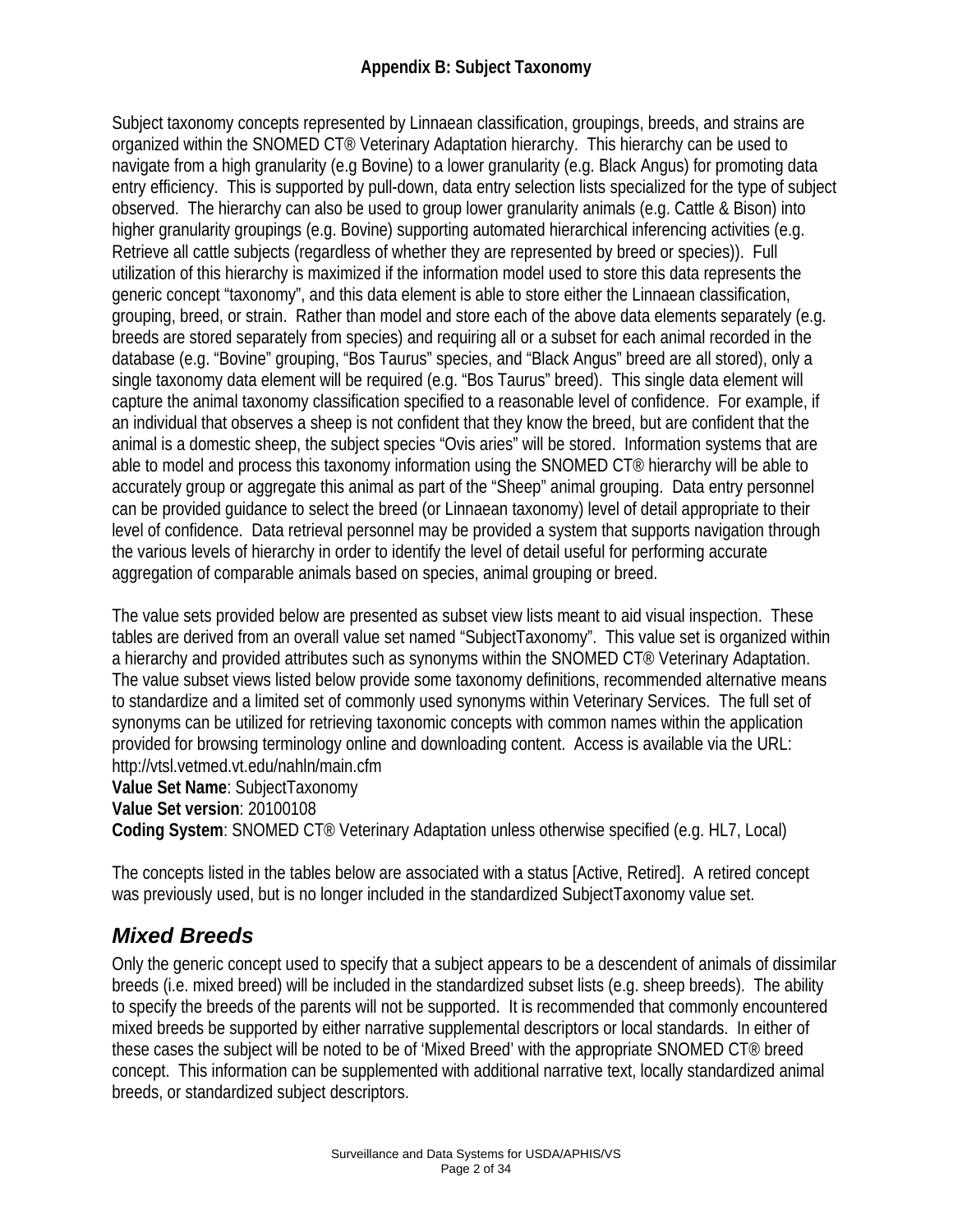### *Information Unknown or Not Available*

SubjectTaxonomy Subset Name: NullFlavor SubjectTaxonomy Subset Version: 20081215 Coding System: HL7 NullFlavor [2.16.840.1.113883.5.1008]\* Value Set Name: NullFlavor

| <b>Concept Name</b> | Coding<br><b>System</b> | <b>Concept Unique</b><br><b>Identifier (CUI)</b> | VS<br><b>Concept</b><br><b>State</b> | <b>Notes</b>                                                                                                                                                          |
|---------------------|-------------------------|--------------------------------------------------|--------------------------------------|-----------------------------------------------------------------------------------------------------------------------------------------------------------------------|
| AskedButUnknown     | $HL7*$                  | 2.16.840.1.113883.<br>1.11.10614                 | Active                               | Description: Information was sought but<br>not found (e.g., owner was asked but<br>didn't know); Synonym = "Not Specified"                                            |
| NoInformation       | HL7                     | 2.16.840.1.113883.<br>1.11.10610                 | Active                               | No information whatsoever can be<br>inferred from this exceptional value. This<br>is the most general exceptional value. It is<br>also the default exceptional value. |
| Other               | HL7                     | 2.16.840.1.113883.<br>1.11.10616                 | Active                               | Description: The actual value is not an<br>element in the value domain of a variable.<br>(e.g., concept not provided by required<br>code system).                     |
| Unknown             | HL7                     | 2.16.840.1.113883.<br>1.11.10612                 | Active                               | Description: A proper value is applicable,<br>but not known.                                                                                                          |

## **Subject Groupings**

#### *Avian Grouping subset*

SubjectTaxonomy Subset Name: AvianGrouping SubjectTaxonomy Subset Version: 20090922

This published subset is incomplete. All avian groupings are made available from the web-accessible terminology services system described above in the Standardized Taxonomy Usage Recommendations section.

| <b>Concept</b><br><b>Name</b> | Coding<br><b>System</b> | <b>Concept Unique</b><br><b>Identifier (CUI)</b> | <b>VS</b><br><b>Concept</b><br><b>State</b> | <b>Notes</b>                               |
|-------------------------------|-------------------------|--------------------------------------------------|---------------------------------------------|--------------------------------------------|
| Avian                         | <b>SNOMED</b>           | 387972009                                        | Active                                      | Includes all Class Aves members            |
| Chicken                       | <b>SNOMED</b>           | 47290002                                         | Active                                      | Includes all Gallus gallus species members |
| Cockatiel                     | <b>SNOMED</b>           | 75896006                                         | Active                                      |                                            |
| Dove                          | <b>SNOMED</b>           | 29781000009107                                   | Active                                      |                                            |
| Duck                          | <b>SNOMED</b>           | 29791000009109                                   | Active                                      |                                            |
| <b>Finches</b>                | <b>SNOMED</b>           | 151891000009105                                  | Active                                      |                                            |
| Goose                         | <b>SNOMED</b>           | 29911000009101                                   | Active                                      |                                            |
| Guinea Fowl                   | <b>SNOMED</b>           | 107062008                                        | Active                                      |                                            |
| Ostriches                     | <b>SNOMED</b>           | 32141000009106                                   | Active                                      |                                            |
| Parakeet                      | <b>SNOMED</b>           | 28621000009106                                   | Active                                      |                                            |
| Parrot                        | <b>SNOMED</b>           | 28631000009108                                   | Active                                      |                                            |
| Partridge                     | <b>SNOMED</b>           | 47964009                                         | Active                                      |                                            |
| Partridge                     | <b>SNOMED</b>           | 47964009                                         | Active                                      |                                            |
| Pheasant                      | <b>SNOMED</b>           | 28701000009109                                   | Active                                      |                                            |
| Pigeon                        | <b>SNOMED</b>           | 28751000009105                                   | Active                                      |                                            |
| Quail                         | <b>SNOMED</b>           | 29081000009109                                   | Active                                      |                                            |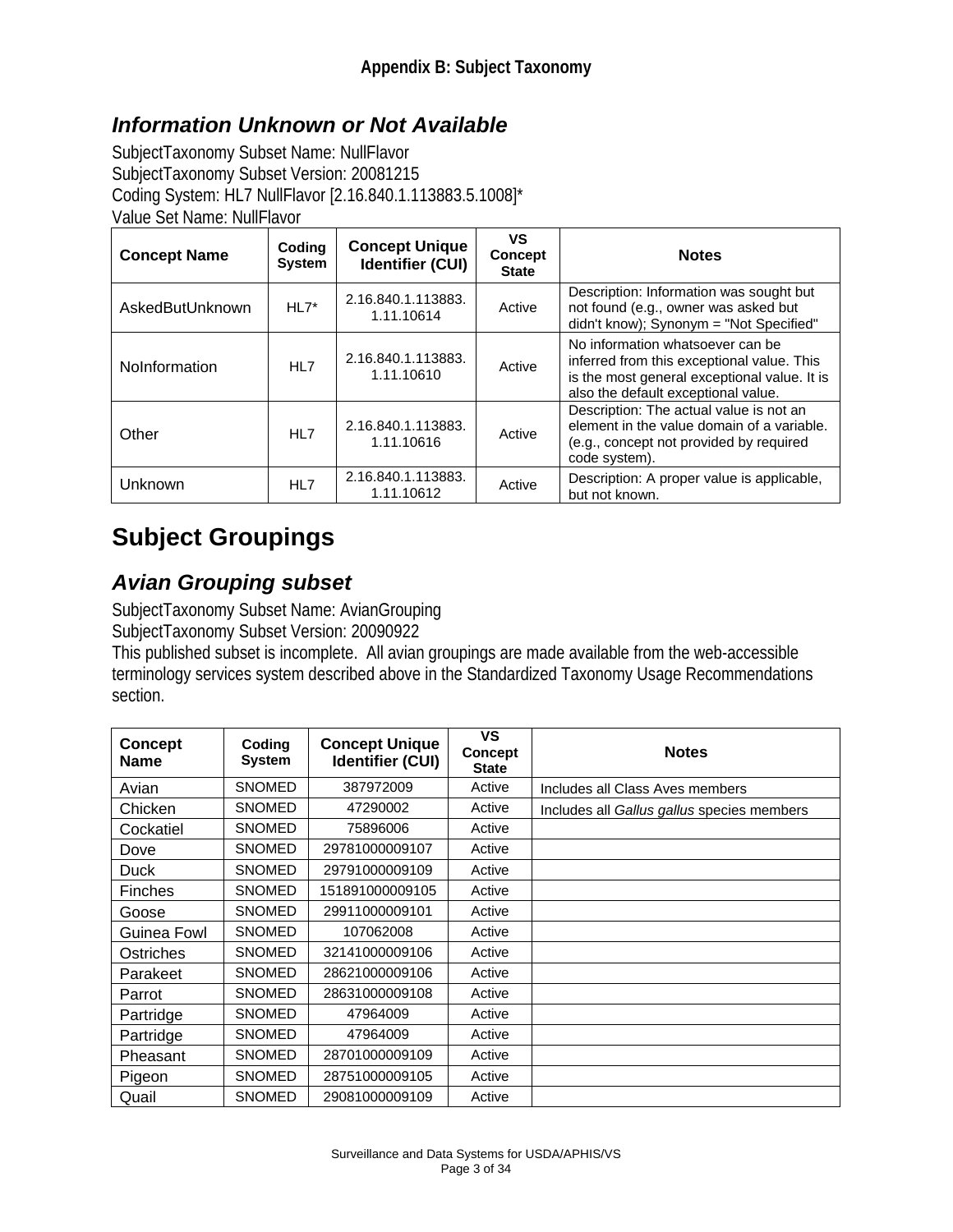| <b>Concept</b><br><b>Name</b> | Coding<br><b>System</b> | <b>Concept Unique</b><br><b>Identifier (CUI)</b> | vs<br><b>Concept</b><br><b>State</b> | <b>Notes</b>                                                                                                     |
|-------------------------------|-------------------------|--------------------------------------------------|--------------------------------------|------------------------------------------------------------------------------------------------------------------|
| Ratite                        | <b>SNOMED</b>           | 107015001                                        | Active                               | Includes all Order Struthioniformes members                                                                      |
| Turkey                        | <b>SNOMED</b>           | 30731000009102                                   | Active                               | Is a part of the Genus Meleagris grouping:<br>includes all Meleagris gallopavo and Meleagris<br>ocellata members |

#### *Bovine Grouping subset*

SubjectTaxonomy Subset Name: BovineGrouping SubjectTaxonomy Subset Version: 20100108

| <b>Concept</b><br><b>Name</b> | Coding<br><b>System</b> | <b>Concept Unique</b><br><b>Identifier (CUI)</b> | VS<br><b>Concept</b><br><b>State</b> | <b>Notes</b>                                                                                                                      |
|-------------------------------|-------------------------|--------------------------------------------------|--------------------------------------|-----------------------------------------------------------------------------------------------------------------------------------|
| <b>Bison</b>                  | <b>SNOMED</b>           | 273221000009109                                  | Active                               | Is a part of the Bovine grouping; includes all<br>Genus Bison members                                                             |
| <b>Bovine</b>                 | <b>SNOMED</b>           | 277681000009102                                  | Active                               | Is a part of the Subfamily Bovinae; includes all<br>Genus Bison and Bos and Bison bison x Bos<br>taurus intergenus hybrid members |
| Cattle                        | <b>SNOMED</b>           | 30761000009109                                   | Active                               | Is a part of the Bovine grouping; includes all<br>Genus Bos and Bison bison x Bos taurus<br>intergenus hybrid members             |

### *Caprine Grouping subset*

SubjectTaxonomy Subset Name: CaprineGrouping SubjectTaxonomy Subset Version: 20100108

| <b>Concept</b><br><b>Name</b> | Coding<br><b>System</b> | <b>Concept Unique</b><br><b>Identifier (CUI)</b> | VS<br><b>Concept</b><br><b>State</b> | <b>Notes</b>                                                                                 |
|-------------------------------|-------------------------|--------------------------------------------------|--------------------------------------|----------------------------------------------------------------------------------------------|
| Goat                          | SNOMED                  | 27991000009101                                   | Active                               | Is a part of the Subfamily Caprinae; includes all<br>Genus Oreamnos and Capra hircus members |
| Sheep                         | SNOMED                  | 29281000009100                                   | Active                               | Is a part of the Subfamily Caprinae; includes all<br>Genus Ammotragus and Ovis members       |

### *Equine Grouping subset*

SubjectTaxonomy Subset Name: EquineGrouping SubjectTaxonomy Subset Version: 20100108

| <b>Concept Name</b>      | Coding<br><b>System</b> | <b>Concept Unique</b><br><b>Identifier (CUI)</b> | VS<br><b>Concept</b><br><b>State</b> | <b>Notes</b>                                                                                                                |
|--------------------------|-------------------------|--------------------------------------------------|--------------------------------------|-----------------------------------------------------------------------------------------------------------------------------|
| Donkey                   | <b>SNOMED</b>           | 30751000009106                                   | Active                               | Is a part of the Equine grouping; includes all<br>Equus kiang, Equus onager, Equus asinus,<br>and Equus hemious members     |
| Equine                   | <b>SNOMED</b>           | 388445009                                        | Active                               | Includs all Genus Equus members                                                                                             |
| Henny                    | <b>SNOMED</b>           | 277571000009100                                  | Active                               | Is a part of the Equine grouping; includes all<br>Equus asinus (dam) x Equus caballus (sire)<br>interspecies hybrid members |
| Horse                    | <b>SNOMED</b>           | 35354009                                         | Active                               | Is a part of the Equine grouping; includes all<br>Equus caballus members                                                    |
| Large Standard<br>Donkey | <b>SNOMED</b>           | 132987008                                        | Active                               |                                                                                                                             |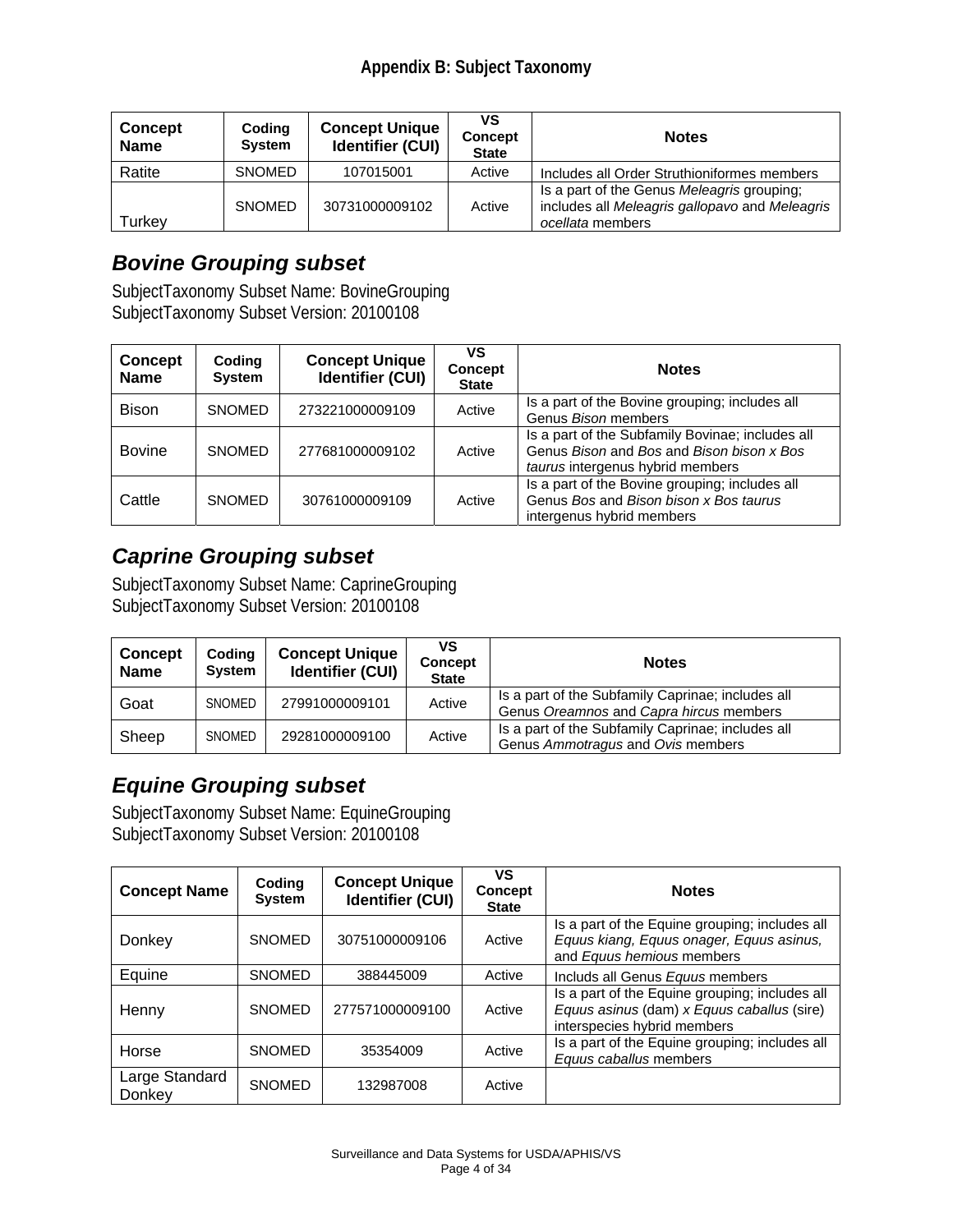| <b>Concept Name</b>                 | Coding<br><b>System</b> | <b>Concept Unique</b><br><b>Identifier (CUI)</b> | ٧S<br><b>Concept</b><br><b>State</b> | <b>Notes</b>                                                                                                                     |
|-------------------------------------|-------------------------|--------------------------------------------------|--------------------------------------|----------------------------------------------------------------------------------------------------------------------------------|
| Mammoth Jack<br><b>Stock Donkey</b> | <b>SNOMED</b>           | 132959004                                        | Active                               |                                                                                                                                  |
| Miniature<br>Donkey                 | <b>SNOMED</b>           | 132989006                                        | Active                               |                                                                                                                                  |
| Mule                                | <b>SNOMED</b>           | 132950000                                        | Active                               | Is a part of the Equine grouping; includes all<br>Equus asinus (sire) x Equus caballus (dam)<br>interspecies hybrid members      |
| <b>Small Standard</b><br>Donkey     | <b>SNOMED</b>           | 274831000009107                                  | Active                               |                                                                                                                                  |
| Wild Burro                          |                         |                                                  | Retired                              | Recommended: SubjectTaxonomy<br>"Donkey" in addition to a descriptor for the<br>type of animal identifier such as "BLM<br>Brand" |
| Zebra                               | <b>SNOMED</b>           | 29621000009103                                   | Active                               | Is a part of the Equine grouping; includes all<br>Equus burchellii, Equus grevyi, and Equus<br>zebra members                     |

## *Swine Grouping subset*

SubjectTaxonomy Subset Name: SwineGrouping SubjectTaxonomy Subset Version: 20100108

| <b>Concept</b><br><b>Name</b> | Coding<br><b>System</b> | <b>Concept Unique</b><br><b>Identifier (CUI)</b> | ٧S<br><b>Concept</b><br><b>State</b> | <b>Notes</b>                                                                                                       |
|-------------------------------|-------------------------|--------------------------------------------------|--------------------------------------|--------------------------------------------------------------------------------------------------------------------|
| Feral Pig                     |                         |                                                  | Retired                              | Recommended: SubjectTaxonomy "Pig"<br>grouping (28741000009107) in addition to<br>SubjectUse/Function "Feral" (FR) |
| Pig                           | <b>SNOMED</b>           | 28741000009107                                   | Active                               | Is a part of the Subfamily Suinae; includes all<br>Genus Sus, Potamochoerus, and Hylochoerus<br>members            |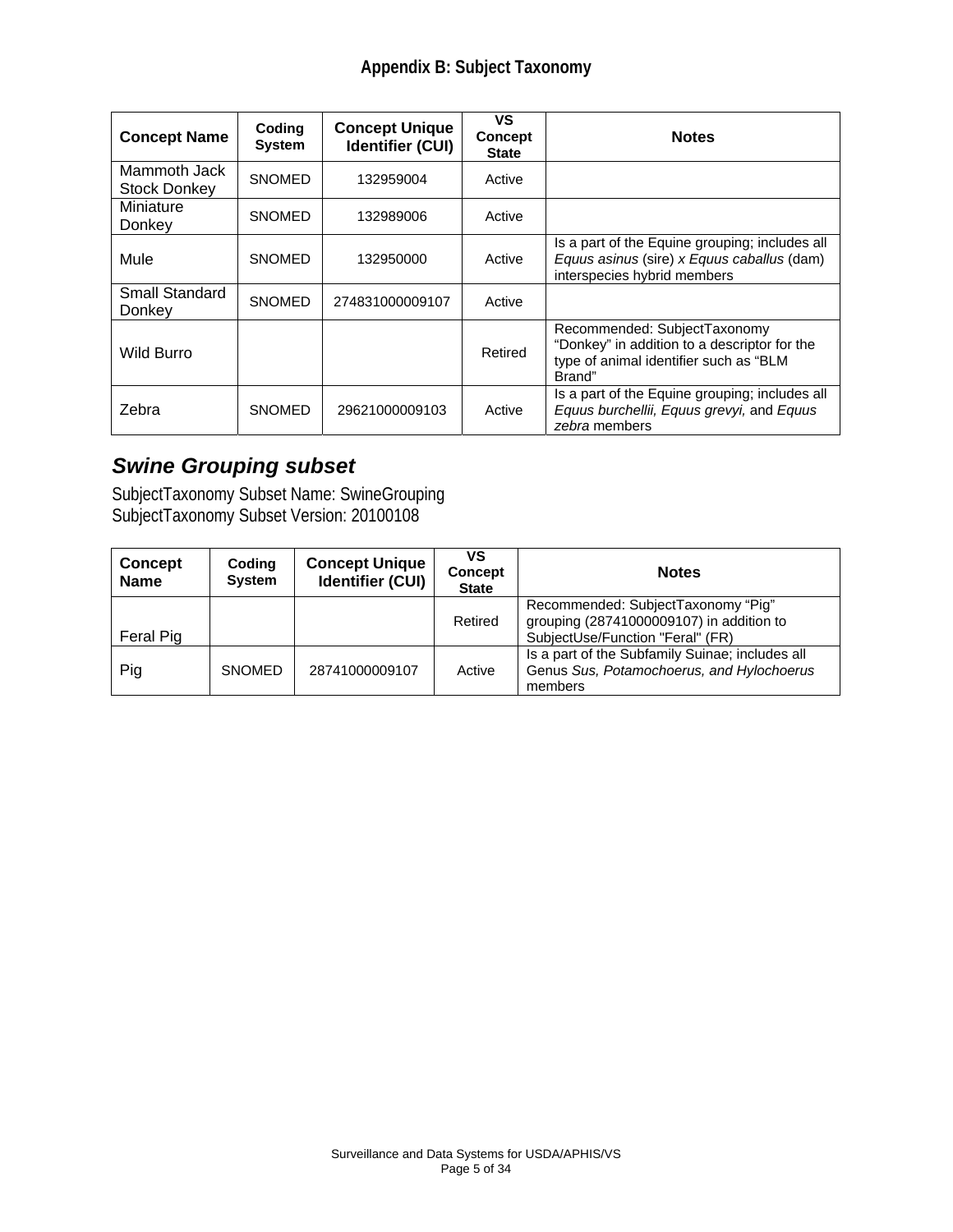## **Subject Species**

#### *Wild Avian species subset*

SubjectTaxonomy Subset Name: WildAvianSpecies SubjectTaxonomy Subset Version: 20100108

| <b>Concept Name</b>                 | Coding<br><b>System</b> | <b>Concept Unique</b><br><b>Identifier (CUI)</b> | $\overline{\mathsf{vs}}$<br><b>Concept</b><br><b>State</b> | <b>Notes</b>                  |
|-------------------------------------|-------------------------|--------------------------------------------------|------------------------------------------------------------|-------------------------------|
| American Black Duck                 | <b>SNOMED</b>           | 396628002                                        | Active                                                     | Anas rubripes                 |
| Aleutian Cackling                   | SNOMED                  | 186771000009104                                  | Active                                                     | Branta hutchinsii leucopareia |
| American Coot                       | SNOMED                  | 422514006                                        | Active                                                     | Fulica americana              |
| American Crow                       | SNOMED                  | 117471000009108                                  | Active                                                     | Corvus brachyrhynchos         |
| American Green-<br>winged Teal      | <b>SNOMED</b>           | 186191000009104                                  | Active                                                     | Anas crecca carolinensis      |
| American Pipit                      | <b>SNOMED</b>           | 56161000009107                                   | Active                                                     | Anthus rubescens              |
| American Wigeon                     | <b>SNOMED</b>           | 396689007                                        | Active                                                     | Anas americana                |
| <b>Arctic Tern</b>                  | SNOMED                  | 87547000                                         | Active                                                     | Sterna paradisaea             |
| <b>Atlantic Brant</b>               | <b>SNOMED</b>           | 423033002                                        | Active                                                     | Branta bernicla hrota         |
| <b>Atlantic Puffin</b>              | <b>SNOMED</b>           | 424248005                                        | Active                                                     | Fratercula arctica            |
| Baird's Sandpiper                   | <b>SNOMED</b>           | 8001000009101                                    | Active                                                     | Calidris bairdii              |
| <b>Barrow's Goldeneye</b>           | SNOMED                  | 6751000009102                                    | Active                                                     | Bucephala islandica           |
| <b>Black Brant</b>                  | SNOMED                  | 423241005                                        | Active                                                     | Branta bernicla nigricans     |
| <b>Black Guillemot</b>              | <b>SNOMED</b>           | 424543002                                        | Active                                                     | Cepphus grylle                |
| <b>Black Scoter</b>                 | SNOMED                  | 424512009                                        | Active                                                     | Melanitta nigra               |
| <b>Black Skimmer</b>                | <b>SNOMED</b>           | 59791000009108                                   | Active                                                     | Rynchops niger                |
| <b>Black Bellied Plover</b>         | SNOMED                  | 19140006                                         | Active                                                     | Pluvialis squatarola          |
| <b>Black-Crowned Night</b><br>Heron | <b>SNOMED</b>           | 422391003                                        | Active                                                     | Nycticorax nycticorax         |
| Black-legged<br>Kittiwake           | <b>SNOMED</b>           | 59741000009101                                   | Active                                                     | Rissa tridactyla              |
| <b>Black-Necked Stilt</b>           | <b>SNOMED</b>           | 66861000009107                                   | Active                                                     | Himantopus novaezelandiae     |
| <b>Blue-winged Teal</b>             | SNOMED                  | 396693001                                        | Active                                                     | Anas discors                  |
| Bonaparte's Gull                    | <b>SNOMED</b>           | 424677004                                        | Active                                                     | Larus philadelphia            |
| <b>Brown Pelican</b>                | SNOMED                  | 63031000009102                                   | Active                                                     | Pelecanus occidentalis        |
| <b>Buff-Breasted</b><br>Sandpiper   | <b>SNOMED</b>           | 423663007                                        | Active                                                     | Tryngites subruficollis       |
| <b>Bufflehead</b>                   | <b>SNOMED</b>           | 396704005                                        | Active                                                     | Bucephala albeola             |
| <b>Cackling Goose</b>               | SNOMED                  | 84521000009108                                   | Active                                                     | Branta hutchinsii             |
| Canada Goose                        | SNOMED                  | 84521000009108                                   | Active                                                     | Branta hutchinsii             |
| Canvasback                          | <b>SNOMED</b>           | 81690002                                         | Active                                                     | Aythya valisineria            |
| <b>Cedar Waxwing</b>                | SNOMED                  | 88601000009108                                   | Active                                                     | Bombycilla cedrorum           |
| Cinnamon Teal                       | SNOMED                  | 409950002                                        | Active                                                     | Anas cyanoptera               |
| Common Eider                        | SNOMED                  | 409953000                                        | Active                                                     | Somateria mollissima          |
| Common Goldeneye                    | SNOMED                  | 88439004                                         | Active                                                     | Bucephala clangula            |
| Common Loon                         | SNOMED                  | 409955007                                        | Active                                                     | Gavia immer                   |
| Common Merganser                    | SNOMED                  | 85081000009102                                   | Active                                                     | Mergus merganser              |
| Common Moorhen                      | SNOMED                  | 424579005                                        | Active                                                     | Gallinula chloropus           |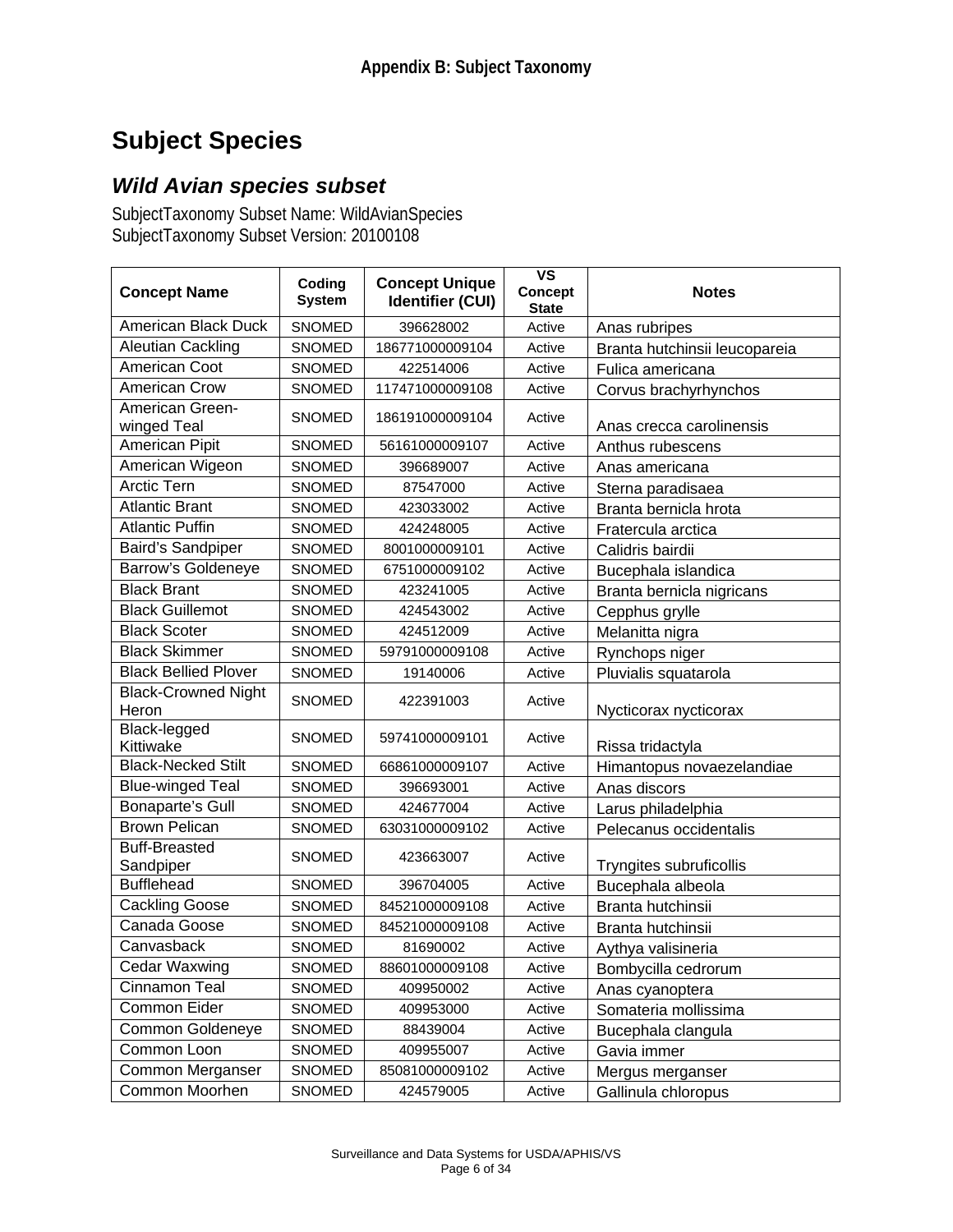| <b>Concept Name</b>                           | Coding<br><b>System</b> | <b>Concept Unique</b><br><b>Identifier (CUI)</b> | $\overline{\mathsf{vs}}$<br><b>Concept</b><br><b>State</b> | <b>Notes</b>                     |
|-----------------------------------------------|-------------------------|--------------------------------------------------|------------------------------------------------------------|----------------------------------|
| Common Raven                                  | SNOMED                  | 396718003                                        | Active                                                     | Corvus corax                     |
| Common Snipe                                  | SNOMED                  | 65181000009100                                   | Active                                                     | Gallinago gallinago              |
| Common Tern                                   | SNOMED                  | 77005002                                         | Active                                                     | Sterna hirundo                   |
| Double-crested<br>Cormorant                   | <b>SNOMED</b>           | 424098000                                        | Active                                                     | Phalacrocorax auritus            |
| Dunlin                                        | <b>SNOMED</b>           | 396723003                                        | Active                                                     | Calidris alpina                  |
| <b>Emperor Goose</b>                          | <b>SNOMED</b>           | 422489007                                        | Active                                                     | Chen canagica                    |
| Eurasian Green-<br>winged Teal                | <b>SNOMED</b>           | 425099004                                        | Active                                                     | Anas crecca                      |
| Eurasian Wigeon                               | SNOMED                  | 27924000                                         | Active                                                     | Anas penelope                    |
| <b>European Starling</b>                      | SNOMED                  | 396725005                                        | Active                                                     | Sturnus vulgaris                 |
| <b>Fish Crow</b>                              | <b>SNOMED</b>           | 396737007                                        | Active                                                     | Corvus ossifragus                |
| Fork-tailed Storm<br>Petrel                   | <b>SNOMED</b>           | 58701000009108                                   | Active                                                     | Oceanodroma furcata              |
| Franklin's Gull                               | SNOMED                  | 59591000009100                                   | Active                                                     | Larus pipixcan                   |
| Gadwall                                       | SNOMED                  | 396742004                                        | Active                                                     | Anas strepera                    |
| <b>Glaucous Gull</b>                          | <b>SNOMED</b>           | 424981002                                        | Active                                                     | Larus hyperboreus                |
| Glaucous-winged<br>Gull                       | <b>SNOMED</b>           | 59441000009108                                   | Active                                                     | Larus glaucescens                |
| Gray-Cheeked<br>Thrush                        | <b>SNOMED</b>           | 61537003                                         | Active                                                     | Catharus minimus                 |
| <b>Great Black-backed</b><br>Gull             | <b>SNOMED</b>           | 59531000009101                                   | Active                                                     | Larus marinus                    |
| <b>Great Blue Heron</b>                       | <b>SNOMED</b>           | 422845000                                        | Active                                                     | Ardea herodias                   |
| <b>Greater Scaup</b>                          | SNOMED                  | 396758001                                        | Active                                                     | Aythya marila                    |
| <b>Greater Snow Goose</b>                     | <b>SNOMED</b>           | 425262009                                        | Active                                                     | Chen caerulescens atlantica      |
| <b>Greater White-</b><br><b>Fronted Goose</b> | <b>SNOMED</b>           | 424059005                                        | Active                                                     | Anser albifrons                  |
| <b>Greater Yellowlegs</b>                     | <b>SNOMED</b>           | 22734009                                         | Active                                                     | Tringa melanoleuca               |
| Harlequin Duck                                | SNOMED                  | 424026007                                        | Active                                                     | <b>Histrionicus histrionicus</b> |
| <b>Herring Gull</b>                           | <b>SNOMED</b>           | 51300007                                         | Active                                                     | Larus argentatus                 |
| Hooded Merganser                              | SNOMED                  | 396817004                                        | Active                                                     | Lophodytes cucullatus            |
| <b>Horned Grebe</b>                           | SNOMED                  | 424861002                                        | Active                                                     | Podiceps auritus                 |
| Killdeer                                      | SNOMED                  | 428025000                                        | Active                                                     | Charadrius vociferus             |
| King Eider                                    | SNOMED                  | 424022009                                        | Active                                                     | Somateria spectabilis            |
| Laughing Gull                                 | SNOMED                  | 59291000009102                                   | Active                                                     | Larus atricilla                  |
| Least Auklet                                  | SNOMED                  | 56401000009103                                   | Active                                                     | Aethia pusilla                   |
| Least Sandpiper                               | SNOMED                  | 425239007                                        | Active                                                     | Calidris minutilla               |
| Lesser Scaup                                  | <b>SNOMED</b>           | 396820007                                        | Active                                                     | Aythya affinis                   |
| <b>Lesser Snow Goose</b>                      | <b>SNOMED</b>           | 425107005                                        | Active                                                     | Chen caerulescens caerulescens   |
| Lesser White-fronted<br>Goose                 | <b>SNOMED</b>           | 424104009                                        | Active                                                     | Anser erythropus                 |
| Lesser Yellowlegs                             | <b>SNOMED</b>           | 70541006                                         | Active                                                     | Tringa flavipes                  |
| Long-Billed Dowitcher                         | <b>SNOMED</b>           | 424266000                                        | Active                                                     | Limnodromus scolopaceus          |
| Long-tailed Duck                              | <b>SNOMED</b>           | 423773000                                        | Active                                                     | Clangula hyemalis                |
| Mallard                                       | SNOMED                  | 125102002                                        | Active                                                     | Anas platyrhynchos               |
| Mew Gull                                      | SNOMED                  | 59371000009108                                   | Active                                                     | Larus canus                      |
| <b>Mottled Duck</b>                           | SNOMED                  | 396738002                                        | Active                                                     | Anas fulvigula                   |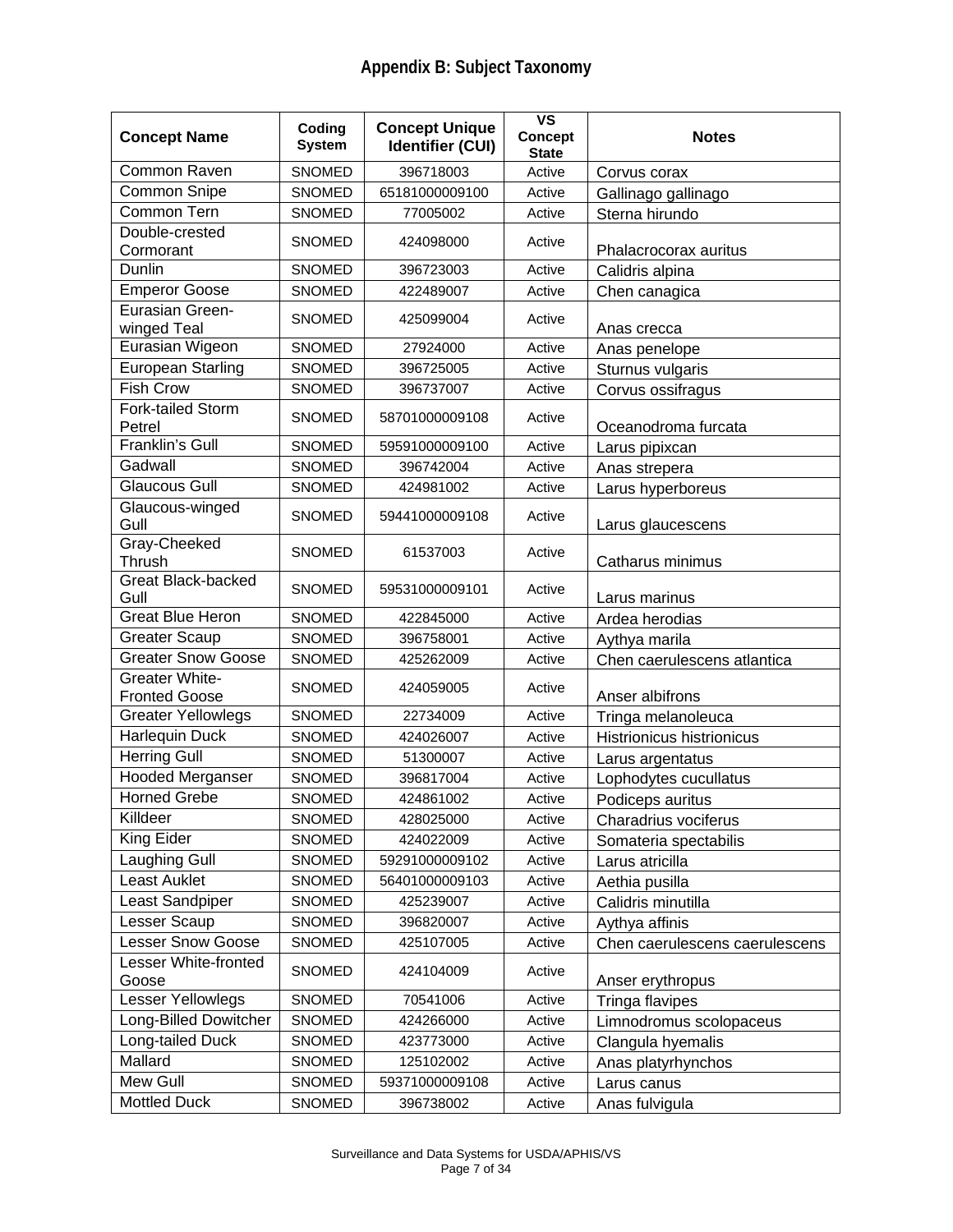| <b>Concept Name</b>        | Coding<br><b>System</b> | <b>Concept Unique</b><br><b>Identifier (CUI)</b> | $\overline{\mathsf{vs}}$<br><b>Concept</b><br><b>State</b> | <b>Notes</b>            |
|----------------------------|-------------------------|--------------------------------------------------|------------------------------------------------------------|-------------------------|
| <b>Mourning Dove</b>       | SNOMED                  | 423672004                                        | Active                                                     | Zenaida macroura        |
| Muscovy Duck               | <b>SNOMED</b>           | 396539008                                        | Active                                                     | Cairina moschata        |
| Mute Swan                  | <b>SNOMED</b>           | 62750002                                         | Active                                                     | Cygnus olor             |
| Northern Fulmar            | <b>SNOMED</b>           | 423787000                                        | Active                                                     | Fulmarus glacialis      |
| Northern Gannet            | <b>SNOMED</b>           | 68591000009102                                   | Active                                                     | Morus bassanus          |
| Northern Pintail           | <b>SNOMED</b>           | 55854008                                         | Active                                                     | Anas acuta              |
| Northern Shoveler          | SNOMED                  | 406708006                                        | Active                                                     | Anas clypeata           |
| Pacific Golden Plover      | SNOMED                  | 424957009                                        | Active                                                     | Pluvialis fulva         |
| Pectoral Sandpiper         | <b>SNOMED</b>           | 423943002                                        | Active                                                     | Calidris melanotos      |
| <b>Purple Sandpiper</b>    | SNOMED                  | 64971000009101                                   | Active                                                     | Calidris maritima       |
| <b>Red Knot</b>            | <b>SNOMED</b>           | 424193007                                        | Active                                                     | Calidris canutus        |
| <b>Red Phalarope</b>       | SNOMED                  | 65641000009101                                   | Active                                                     | Phalaropus fulicarius   |
| Red-Breasted               |                         |                                                  |                                                            |                         |
| Merganser                  | <b>SNOMED</b>           | 396834007                                        | Active                                                     | Mergus serrator         |
| Redhead                    | <b>SNOMED</b>           | 17283002                                         | Active                                                     | Aythya americana        |
| Red-legged Kittiwake       | <b>SNOMED</b>           | 59731000009107                                   | Active                                                     | Rissa brevirostris      |
| <b>Red-necked Grebe</b>    | SNOMED                  | 425125003                                        | Active                                                     | Podiceps grisegena      |
| Red-necked                 | <b>SNOMED</b>           | 83710002                                         | Active                                                     |                         |
| Phalarope                  |                         |                                                  |                                                            | Phalaropus lobatus      |
| <b>Ring-billed Gull</b>    | <b>SNOMED</b>           | 396843003                                        | Active                                                     | Larus delawarensis      |
| <b>Ringed Turtle Dove</b>  | <b>SNOMED</b>           | 423169007                                        | Active                                                     | Streptopelia risoria    |
| Ring-necked Duck           | <b>SNOMED</b>           | 396844009                                        | Active                                                     | Aythya collaris         |
| Rock Pigeon                | <b>SNOMED</b>           | 409912008                                        | Active                                                     | Columba livia           |
| Rock Sandpiper             | SNOMED                  | 422884005                                        | Active                                                     | Calidris ptilocnemis    |
| Ross's Goose               | SNOMED                  | 424785001                                        | Active                                                     | Chen rossii             |
| Royal Tern                 | <b>SNOMED</b>           | 60141000009101                                   | Active                                                     | Sterna maxima           |
| <b>Ruddy Duck</b>          | SNOMED                  | 406689005                                        | Active                                                     | Oxyura jamaicensis      |
| <b>Ruddy Turnstone</b>     | <b>SNOMED</b>           | 9285002                                          | Active                                                     | Arenaria interpres      |
| Sanderling                 | SNOMED                  | 16093005                                         | Active                                                     | Calidris alba           |
| Sandhill Crane             | SNOMED                  | 59449004                                         | Active                                                     | Grus canadensis         |
| Semipalmated<br>Sandpiper  | <b>SNOMED</b>           | 422648001                                        | Active                                                     | Calidris pusilla        |
| Sharp-tailed<br>Sandpiper  | SNOMED                  | 422765001                                        | Active                                                     | Calidris acuminata      |
| Short-billed<br>Dowitcher  | SNOMED                  | 65421000009108                                   | Active                                                     | Limnodromus griseus     |
| Snow Bunting               | SNOMED                  | 147831000009102                                  | Active                                                     | Plectrophenax nivalis   |
| Solitary Sandpiper         | <b>SNOMED</b>           | 65861000009101                                   | Active                                                     | Tringa solitaria        |
| <b>Spotted Sandpiper</b>   | <b>SNOMED</b>           | 423769003                                        | Active                                                     | Actitis macularia       |
| <b>Stilt Sandpiper</b>     | <b>SNOMED</b>           | 64961000009105                                   | Active                                                     | Calidris himantopus     |
| Surf Scoter                | <b>SNOMED</b>           | 424357001                                        | Active                                                     | Melanitta perspicillata |
| Swainson's Thrush          | SNOMED                  | 423030004                                        | Active                                                     | Catharus ustulatus      |
| Thayer's Gull              | SNOMED                  | 59691000009104                                   | Active                                                     | Larus thayeri           |
| <b>Trumpeter Swan</b>      | SNOMED                  | 422447004                                        | Active                                                     | Cygnus buccinator       |
| <b>Tundra Swan</b>         | <b>SNOMED</b>           | 422640008                                        | Active                                                     | Cygnus columbianus      |
| Wedge-tailed<br>Shearwater | SNOMED                  | 422597003                                        | Active                                                     | Puffinus pacificus      |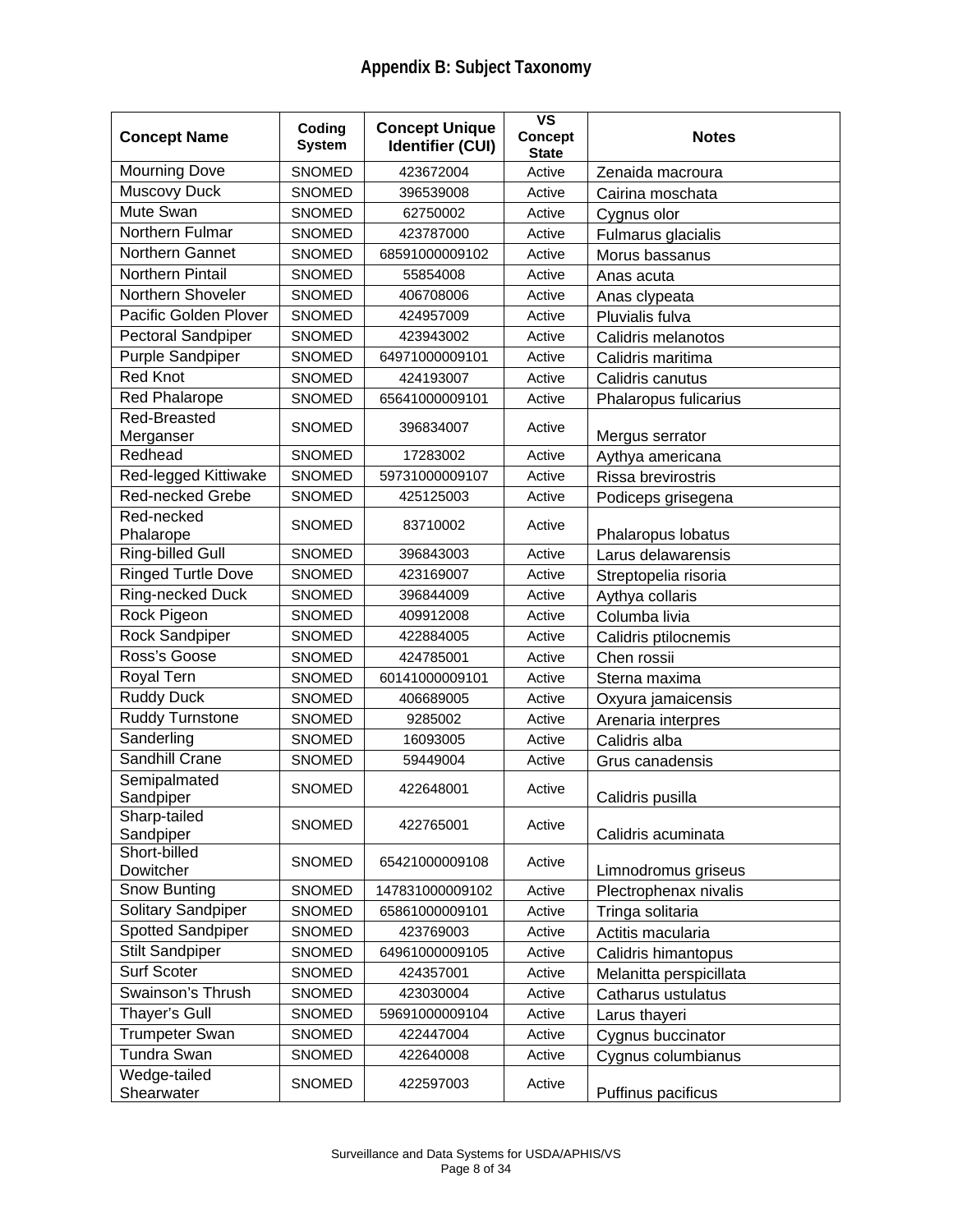#### **Appendix B: Subject Taxonomy**

| <b>Concept Name</b> | Coding<br><b>System</b> | <b>Concept Unique</b><br><b>Identifier (CUI)</b> | VS<br><b>Concept</b><br><b>State</b> | <b>Notes</b>                |
|---------------------|-------------------------|--------------------------------------------------|--------------------------------------|-----------------------------|
| Western Sandpiper   | <b>SNOMED</b>           | 422944002                                        | Active                               | Calidris mauri              |
| Whimbrel            | <b>SNOMED</b>           | 423532004                                        | Active                               | Numenius phaeopus           |
| White-winged Scoter | <b>SNOMED</b>           | 423422009                                        | Active                               | Melanitta fusca             |
| Whooper Swan        | <b>SNOMED</b>           | 425112006                                        | Active                               | Cygnus cygnus               |
| Willet              | <b>SNOMED</b>           | 65061000009105                                   | Active                               | Catoptrophorus semipalmatus |
| Wilson's Phalarope  | <b>SNOMED</b>           | 75525007                                         | Active                               | Phalaropus tricolor         |
| Wood Duck           | <b>SNOMED</b>           | 15696005                                         | Active                               | Aix sponsa                  |

## **Subject Breeds**

#### *Avian breed subset*

SubjectTaxonomy Subset Name: AvianBreed SubjectTaxonomy Subset Version: 20100108

| <b>Concept Name</b>                            | Coding<br><b>System</b> | <b>Concept Unique</b><br><b>Identifier (CUI)</b> | <b>VS</b><br><b>Concept</b><br><b>State</b> | <b>Notes</b> |
|------------------------------------------------|-------------------------|--------------------------------------------------|---------------------------------------------|--------------|
| Ameraucana chicken                             | <b>SNOMED</b>           | 132817001                                        | Active                                      |              |
| Ancona duck                                    | <b>SNOMED</b>           | 131820006                                        | Active                                      |              |
| Ancona chicken                                 | <b>SNOMED</b>           | 69575001                                         | Active                                      |              |
| Andalusian chicken                             | <b>SNOMED</b>           | 78375007                                         | Active                                      |              |
| Arbor Acres chicken<br>strain                  | <b>SNOMED</b>           | 275531000009109                                  | Active                                      |              |
| Arucana chicken                                | <b>SNOMED</b>           | 10643004                                         | Active                                      |              |
| Australorp chicken                             | <b>SNOMED</b>           | 54251000                                         | Active                                      |              |
| <b>Babcock White</b><br>Leghorn chicken        | <b>SNOMED</b>           | 275561000009102                                  | Active                                      |              |
| <b>Bantam</b>                                  | <b>SNOMED</b>           | 409910000                                        | Active                                      |              |
| Brahma chicken                                 | <b>SNOMED</b>           | 57364006                                         | Active                                      |              |
| <b>British United</b><br>Turkeys turkey strain | <b>SNOMED</b>           | 275541000009103                                  | Active                                      |              |
| <b>Broad breasted white</b><br>turkey          | <b>SNOMED</b>           | 37812004                                         | Active                                      |              |
| Brown commercial<br>egg layer chicken          | <b>SNOMED</b>           | 71238008                                         | Active                                      |              |
| Buttercup chicken                              | <b>SNOMED</b>           | 33607002                                         | Active                                      |              |
| Cochin chicken                                 | <b>SNOMED</b>           | 65767004                                         | Active                                      |              |
| Cochin, Standard<br>chicken                    | <b>SNOMED</b>           | 132005004                                        | Active                                      |              |
| Cornish chicken                                | <b>SNOMED</b>           | 61839006                                         | Active                                      |              |
| Coturnix japonica                              | <b>SNOMED</b>           | 396531006                                        | Active                                      |              |
| Cubalaya chicken                               | <b>SNOMED</b>           | 70326005                                         | Active                                      |              |
| Dekalb chicken strain                          | <b>SNOMED</b>           | 275571000009106                                  | Active                                      |              |
| Delaware chicken                               | <b>SNOMED</b>           | 11830008                                         | Active                                      |              |
| Dorking chicken                                | <b>SNOMED</b>           | 61204004                                         | Active                                      |              |
| Dutch Bantam                                   | <b>SNOMED</b>           | 132725007                                        | Active                                      |              |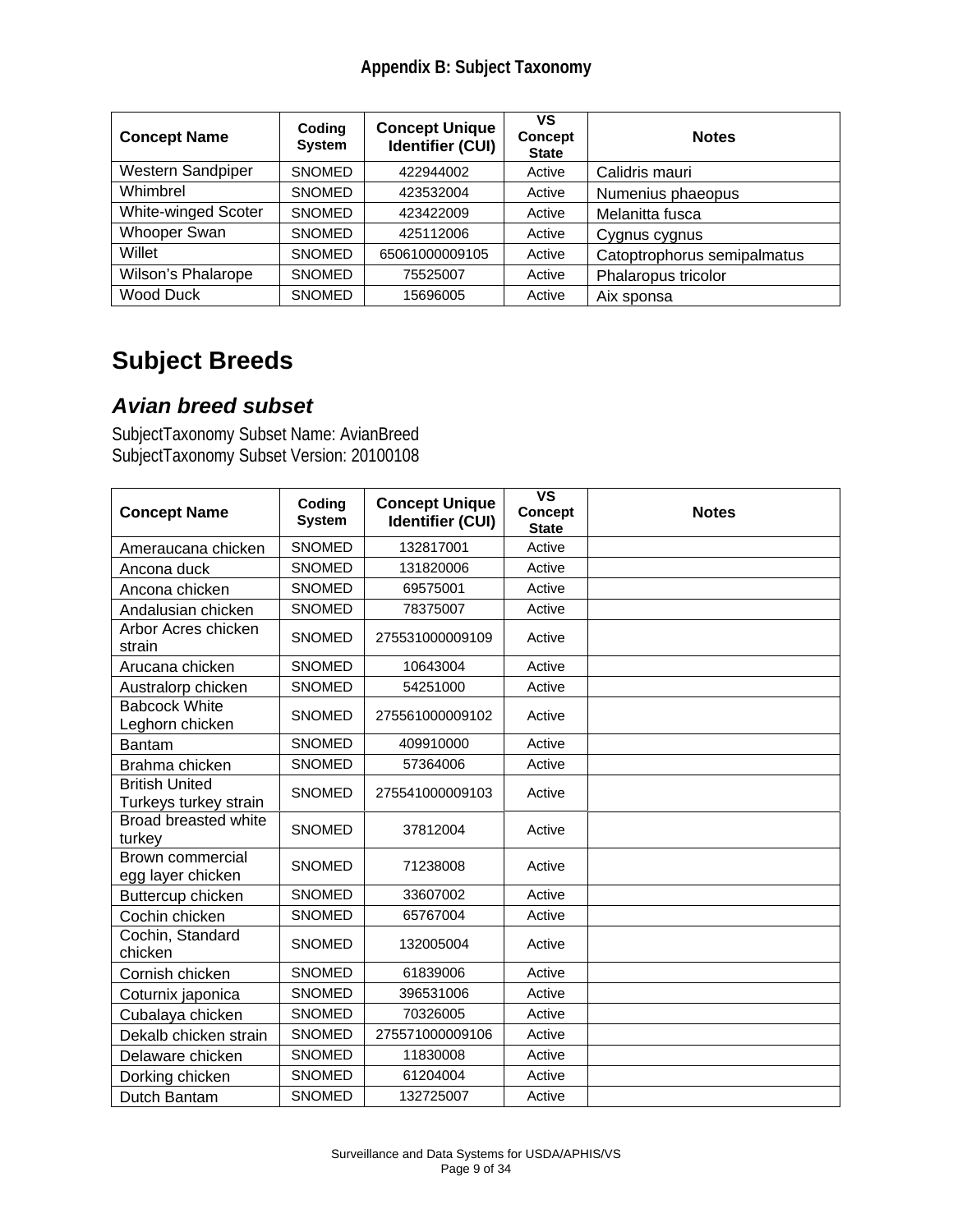| <b>Concept Name</b>                     | Coding<br><b>System</b> | <b>Concept Unique</b><br><b>Identifier (CUI)</b> | $\overline{\mathsf{vs}}$<br>Concept<br><b>State</b> | <b>Notes</b> |
|-----------------------------------------|-------------------------|--------------------------------------------------|-----------------------------------------------------|--------------|
| chicken                                 |                         |                                                  |                                                     |              |
| Faverolle chicken                       | <b>SNOMED</b>           | 29546006                                         | Active                                              |              |
| Hubbard chicken<br>strain               | <b>SNOMED</b>           | 275581000009108                                  | Active                                              |              |
| Leghorn chicken                         | SNOMED                  | 35839008                                         | Active                                              |              |
| Leghorn chicken                         | SNOMED                  | 35839008                                         | Active                                              |              |
| Marans chicken                          | <b>SNOMED</b>           | 2253004                                          | Active                                              |              |
| Minorca chicken                         | SNOMED                  | 42602001                                         | Active                                              |              |
| Mixed breed chicken                     | <b>SNOMED</b>           | 406723001                                        | Active                                              |              |
| Mixed breed duck                        | <b>SNOMED</b>           | 275611000009100                                  | Active                                              |              |
| Mixed breed goose                       | SNOMED                  | 275621000009108                                  | Active                                              |              |
| Mixed breed turkey                      | SNOMED                  | 275601000009102                                  | Active                                              |              |
| New Hampshire<br>chicken                | <b>SNOMED</b>           | 54218009                                         | Active                                              |              |
| New Hampshire<br>chicken                | <b>SNOMED</b>           | 54218009                                         | Active                                              |              |
| Nicholas turkey strain                  | <b>SNOMED</b>           | 275551000009100                                  | Active                                              |              |
| Old English Bantam<br>Game chicken      | <b>SNOMED</b>           | 132006003                                        | Active                                              |              |
| Old English Game<br>chicken             | <b>SNOMED</b>           | 132729001                                        | Active                                              |              |
| Orpington duck                          | <b>SNOMED</b>           | 131813004                                        | Active                                              |              |
| Orpington chicken                       | SNOMED                  | 18299006                                         | Active                                              |              |
| <b>Peterson Farms</b><br>chicken strain | <b>SNOMED</b>           | 275591000009105                                  | Active                                              |              |
| Phoenix chicken                         | <b>SNOMED</b>           | 33224000                                         | Active                                              |              |
| <b>Plymouth Rock</b><br>chicken         | <b>SNOMED</b>           | 41290008                                         | Active                                              |              |
| <b>Plymouth Rock</b><br>chicken         | <b>SNOMED</b>           | 41290008                                         | Active                                              |              |
| Polish chicken                          | <b>SNOMED</b>           | 61843005                                         | Active                                              |              |
| Red Jungle Fowl<br>chicken              | SNOMED                  | 132825004                                        | Active                                              |              |
| Rhode Island red<br>chicken             | SNOMED                  | 5350006                                          | Active                                              |              |
| Rhode Island red<br>chicken             | <b>SNOMED</b>           | 132838007                                        | Active                                              |              |
| Rhode Island White<br>chicken           | <b>SNOMED</b>           | 132839004                                        | Active                                              |              |
| Rosecomb Bantam<br>chicken              | <b>SNOMED</b>           | 80886008                                         | Active                                              |              |
| Rosecomb chicken                        | <b>SNOMED</b>           | 48255007                                         | Active                                              |              |
| Silkie chicken                          | SNOMED                  | 22330003                                         | Active                                              |              |
| White commercial<br>egg layer chicken   | <b>SNOMED</b>           | 7598004                                          | Active                                              |              |
| Wyandotte chicken                       | SNOMED                  | 132817001                                        | Active                                              |              |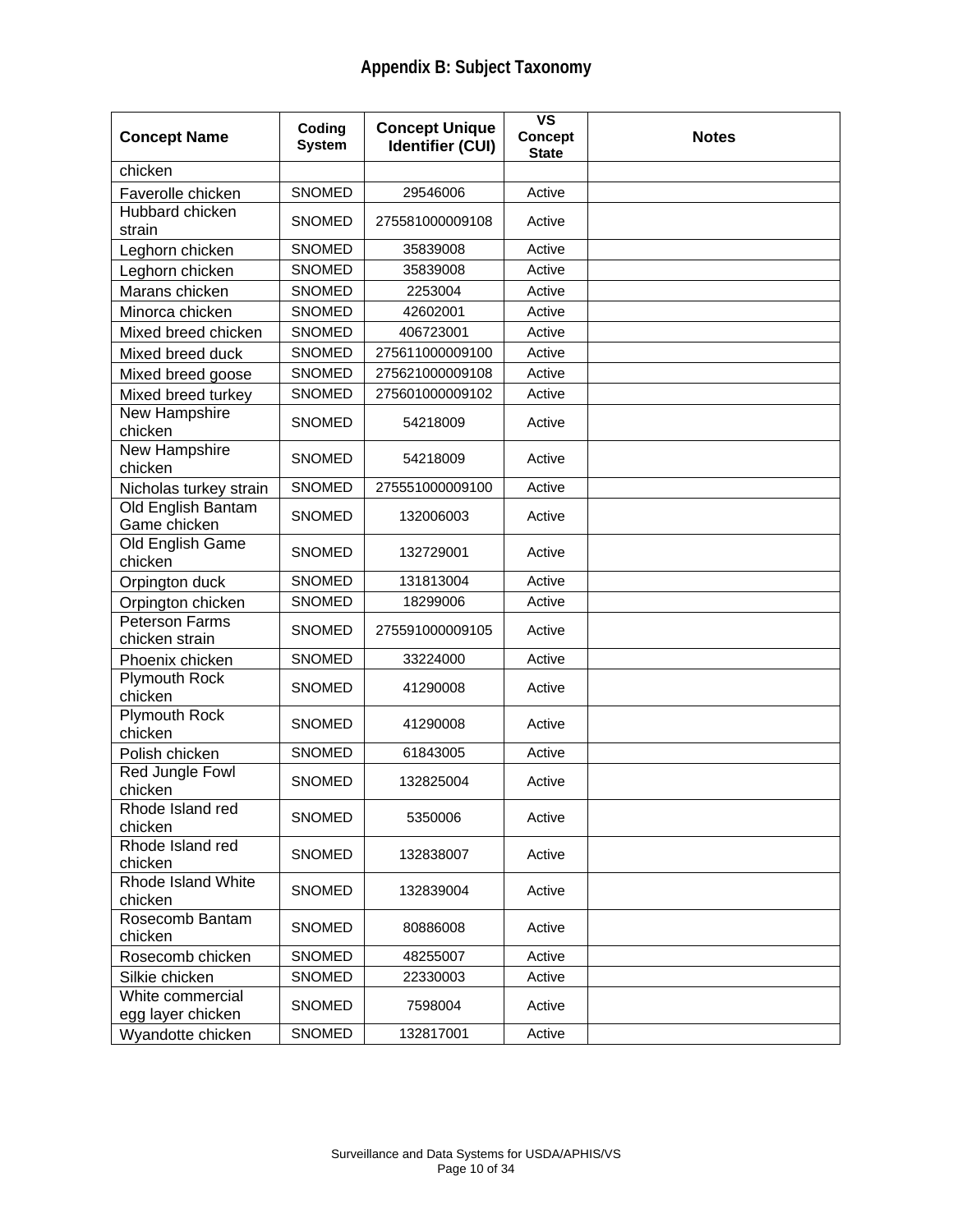## *Bovine breed subset*

SubjectTaxonomy Subset Name: BovineBreed SubjectTaxonomy Subset Version: 20100108

| <b>Concept Name</b>                    | Coding                         | <b>Concept Unique</b>       | <b>VS</b><br><b>Concept</b> | <b>Notes</b>                                                                                                                                                                                                                                                                            |
|----------------------------------------|--------------------------------|-----------------------------|-----------------------------|-----------------------------------------------------------------------------------------------------------------------------------------------------------------------------------------------------------------------------------------------------------------------------------------|
|                                        | <b>System</b>                  | <b>Identifier (CUI)</b>     | <b>State</b>                |                                                                                                                                                                                                                                                                                         |
| Aberdeen Angus                         | <b>SNOMED</b>                  | 84923006                    | Active                      | Synonym "Angus"                                                                                                                                                                                                                                                                         |
| Abondance                              | <b>SNOMED</b>                  | 133551002                   | Active                      |                                                                                                                                                                                                                                                                                         |
| Africander                             | <b>SNOMED</b>                  | 131426006                   | Active                      |                                                                                                                                                                                                                                                                                         |
| Albères                                | <b>SNOMED</b>                  | 131555000                   | Active                      | This is a semi-feral breed found in the<br>Albères Mountains and eastern<br>Pyrenees of France and Spain. It is<br>black, blond or brown in coloration<br>and the breed is rare.<br>http://www.ansi.okstate.edu/breeds/c<br>attle/alberes/index.htm                                     |
| Alentejana                             | <b>SNOMED</b>                  | 131556004                   | Active                      |                                                                                                                                                                                                                                                                                         |
| Allmogekor                             | <b>SNOMED</b>                  | 51901000009101              | Active                      | http://www.ansi.okstate.edu/breeds/c<br>attle//allmogekor/index.htm                                                                                                                                                                                                                     |
| American bison X<br>cattle breed       | <b>SNOMED</b>                  | 133703008                   | Active                      | Synonym "American Breed"                                                                                                                                                                                                                                                                |
| American Bucking<br>Bull               |                                |                             | Retired                     | Recommended: SubjectTaxonomy<br>"Mixed breed cattle" (409906003) in<br>addition to SubjectUse/Function<br>"Competition " (CP)                                                                                                                                                           |
| American White Park                    | <b>SNOMED</b>                  | 131557008                   | Active                      |                                                                                                                                                                                                                                                                                         |
| Amerifax                               | <b>SNOMED</b>                  | 131558003                   | Active                      |                                                                                                                                                                                                                                                                                         |
| Amrit Mahal zebu                       | SNOMED                         | 133594007                   | Active                      |                                                                                                                                                                                                                                                                                         |
| <b>Anatolian Black</b>                 | <b>SNOMED</b>                  | 131559006                   | Active                      |                                                                                                                                                                                                                                                                                         |
| Andalusian Black                       | SNOMED                         | 131560001                   | Active                      |                                                                                                                                                                                                                                                                                         |
| Andalusian Blond                       | SNOMED                         | 133291003                   | Active                      |                                                                                                                                                                                                                                                                                         |
| Andalusian Gray                        | SNOMED                         | 131561002                   | Active                      |                                                                                                                                                                                                                                                                                         |
| Angeln                                 | SNOMED                         | 131562009                   | Active                      |                                                                                                                                                                                                                                                                                         |
| Ankina                                 | SNOMED                         | 131443009                   | Active                      |                                                                                                                                                                                                                                                                                         |
| Ankole                                 | <b>SNOMED</b>                  | 131427002                   | Active                      | Ankole cattle are referenced on the<br>Oklahoma State animal breed web<br>site as one of the founders of the<br>Ankole-Watusi breed in the US. This<br>breed is potentially found in zoos and<br>animal parks preserving the species,<br>and are still prominent in parts of<br>Africa. |
| Ankole-Watusi                          | SNOMED                         | 131428007                   | Active                      | Ankole Watusi is the American<br>version of Watusi cattle. They are of<br>American origin, not African as is the<br>case for Watusi cattle.                                                                                                                                             |
| Argentine Criollo<br>Asturian Mountain | <b>SNOMED</b><br><b>SNOMED</b> | 51911000009104<br>131563004 | Active<br>Active            | The Argentine Criollo is one of the<br>Criollo type cattle found in the<br>Americas and include the Texas<br>Longhorn among others.<br>http://www.cglrc.cgiar.org/ilri/beef/Arg<br>entine_Criollo.htm                                                                                   |
|                                        |                                |                             |                             |                                                                                                                                                                                                                                                                                         |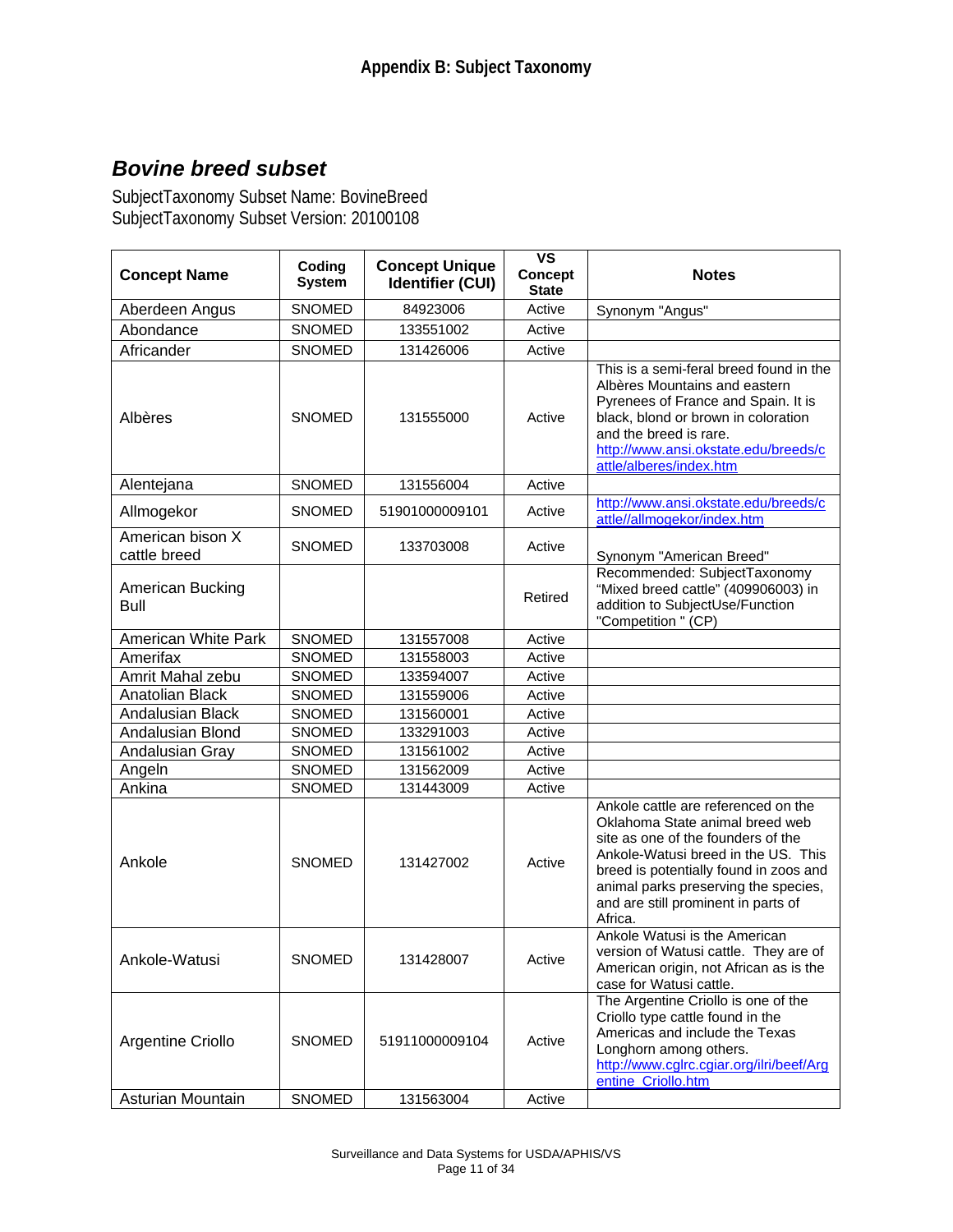| <b>Concept Name</b>                          | Coding<br><b>System</b> | <b>Concept Unique</b><br><b>Identifier (CUI)</b> | <b>VS</b><br><b>Concept</b><br><b>State</b> | <b>Notes</b>                                                                                                                             |
|----------------------------------------------|-------------------------|--------------------------------------------------|---------------------------------------------|------------------------------------------------------------------------------------------------------------------------------------------|
| Aubrac cattle breed                          | <b>SNOMED</b>           | 131565006                                        | Active                                      |                                                                                                                                          |
| Aulie-Ata                                    | <b>SNOMED</b>           | 131566007                                        | Active                                      |                                                                                                                                          |
| <b>Australian Braford X</b><br>zebu          | <b>SNOMED</b>           | 133704002                                        | Active                                      |                                                                                                                                          |
| Australian Friesian<br>Sahiwal X zebu        | <b>SNOMED</b>           | 133715007                                        | Active                                      |                                                                                                                                          |
| <b>Australian Lowline</b>                    | <b>SNOMED</b>           | 131567003                                        | Active                                      | Synonym "Lowline"                                                                                                                        |
| <b>Australian Milking</b><br>Zebu X zebu     | <b>SNOMED</b>           | 133748007                                        | Active                                      |                                                                                                                                          |
| Ayrshire                                     | SNOMED                  | 8989009                                          | Active                                      |                                                                                                                                          |
| <b>Bachaur</b>                               | SNOMED                  | 133595008                                        | Active                                      |                                                                                                                                          |
| <b>Baladicattle</b>                          | SNOMED                  | 131429004                                        | Active                                      | Synonym "Baladi"                                                                                                                         |
| Baltana Romaneasca                           | <b>SNOMED</b>           | 51921000009107                                   | Active                                      | http://www.bloobook.net/index/mamm<br>alia.php?lg=eo                                                                                     |
| Barka zebu                                   | <b>SNOMED</b>           | 133596009                                        | Active                                      |                                                                                                                                          |
| Barzona                                      | SNOMED                  | 131568008                                        | Active                                      |                                                                                                                                          |
| <b>Bazadais</b>                              | SNOMED                  | 131569000                                        | Active                                      |                                                                                                                                          |
| <b>Bearnais</b>                              | SNOMED                  | 133312008                                        | Active                                      |                                                                                                                                          |
| <b>Beef Breed</b>                            |                         |                                                  | Retired                                     | Recommended: NullFlavor "No<br>Information"<br>(2.16.840.1.113883.1.11.10610) in<br>addition to SubjectDescriptor "Meat<br>Breed" (1030) |
| Beef friesian                                | <b>SNOMED</b>           | 7861000009107                                    | Active                                      |                                                                                                                                          |
| Beef shorthorn                               | <b>SNOMED</b>           | 133313003                                        | Active                                      |                                                                                                                                          |
| Beefmaker                                    | <b>SNOMED</b>           | 131570004                                        | Active                                      |                                                                                                                                          |
| Beefmaster                                   | <b>SNOMED</b>           | 16042001                                         | Active                                      |                                                                                                                                          |
| <b>Belarus Red</b>                           | <b>SNOMED</b>           | 131571000                                        | Active                                      |                                                                                                                                          |
| <b>Belgian Blue</b>                          | <b>SNOMED</b>           | 131572007                                        | Active                                      |                                                                                                                                          |
| <b>Belgian Red</b>                           | <b>SNOMED</b>           | 131573002                                        | Active                                      |                                                                                                                                          |
| Belgian Red Pied<br>Belgian White and<br>Red | SNOMED<br><b>SNOMED</b> | 133318007<br>133319004                           | Active<br>Active                            |                                                                                                                                          |
| <b>Belmont Adaptaur</b>                      | <b>SNOMED</b>           | 131574008                                        | Active                                      |                                                                                                                                          |
| <b>Belmont Red</b>                           | <b>SNOMED</b>           | 131430009                                        | Active                                      |                                                                                                                                          |
| <b>Belted Galloway</b>                       | <b>SNOMED</b>           | 13544004                                         | Active                                      |                                                                                                                                          |
| Bengali                                      | SNOMED                  | 133597000                                        | Active                                      |                                                                                                                                          |
| <b>Berrendas</b>                             | <b>SNOMED</b>           | 131575009                                        | Active                                      |                                                                                                                                          |
| Bhagnari                                     | SNOMED                  | 133598005                                        | Active                                      |                                                                                                                                          |
| <b>Bison bison</b>                           |                         |                                                  | Retired                                     | Recommeded: Use the species<br>concept "Bison bison" (424878006)                                                                         |
| <b>Black</b>                                 |                         |                                                  | Retired                                     | Recommended: NullFlavor "No<br>Information"<br>(2.16.840.1.113883.1.11.10610) in<br>addition to SubjectDescriptor "Black"<br>(1011)      |
| <b>Black Angus</b>                           | SNOMED                  | 409905004                                        | Active                                      |                                                                                                                                          |
| <b>Black and White</b>                       |                         |                                                  | Retired                                     |                                                                                                                                          |
| <b>Black Baldy</b>                           |                         |                                                  | Retired                                     | Recommended: SubjectTaxonomy<br>"Mixed breed cattle" (409906003) in<br>addition to SubjectDescriptor "Black<br>baldy " (1006)            |
| <b>Black Welsh</b>                           | SNOMED                  | 28744004                                         | Active                                      | Synonym "Welsh Black"                                                                                                                    |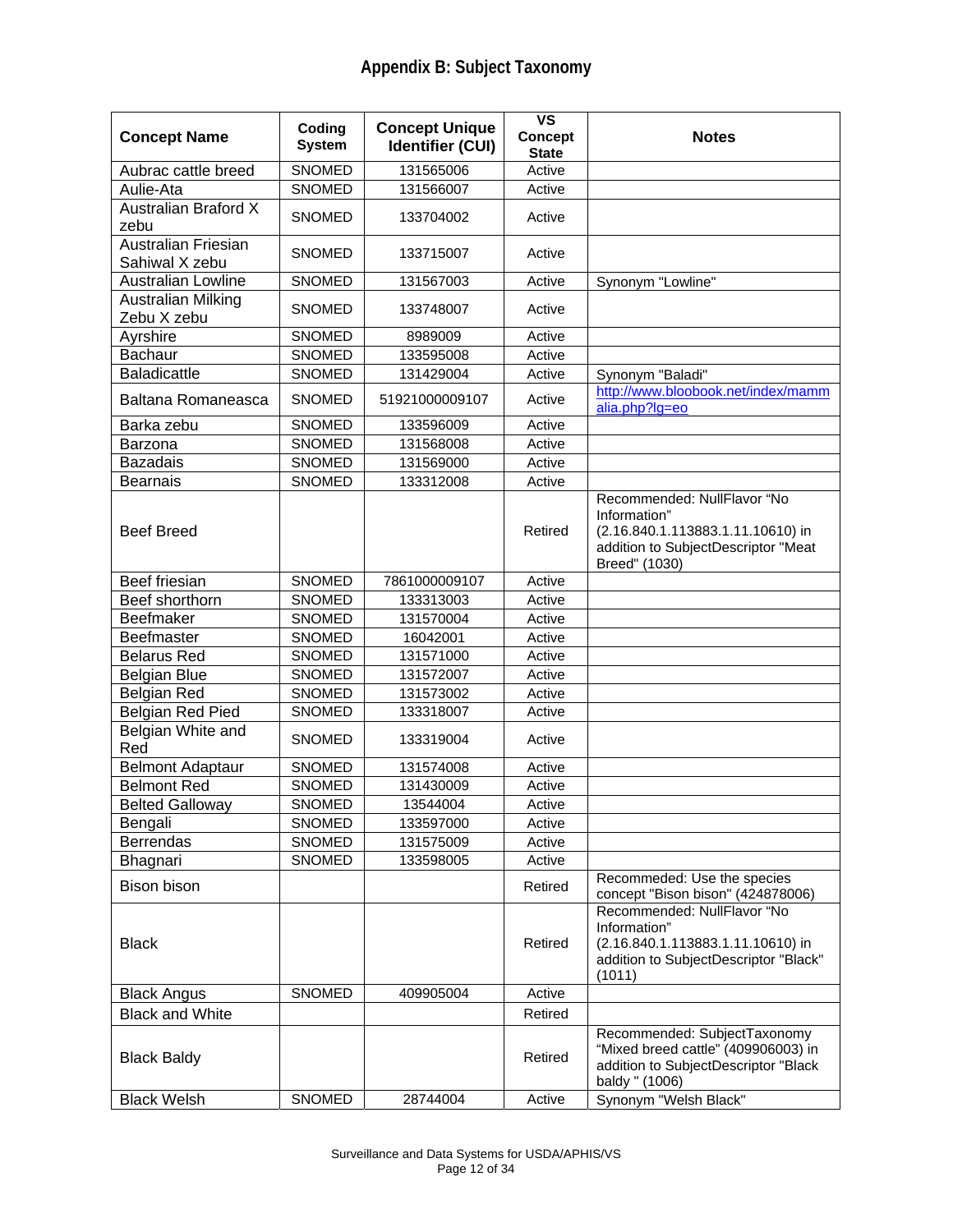| <b>Concept Name</b>                           | Coding<br><b>System</b> | <b>Concept Unique</b><br><b>Identifier (CUI)</b> | <b>VS</b><br><b>Concept</b> | <b>Notes</b>                                                                                                                                                                           |
|-----------------------------------------------|-------------------------|--------------------------------------------------|-----------------------------|----------------------------------------------------------------------------------------------------------------------------------------------------------------------------------------|
| <b>Black White Face</b>                       |                         |                                                  | <b>State</b><br>Retired     | Recommended: SubjectTaxonomy<br>"Mixed breed cattle" (409906003) in<br>addition to SubjectDescriptor "Black<br>white face " (1021)                                                     |
| <b>Blacksided</b><br>Trondheim and<br>Norland | SNOMED                  | 131576005                                        | Active                      |                                                                                                                                                                                        |
| <b>Blanco Orejinegro</b>                      | <b>SNOMED</b>           | 131577001                                        | Active                      |                                                                                                                                                                                        |
| <b>Blonde d'Aquitaine</b>                     | <b>SNOMED</b>           | 62153005                                         | Active                      |                                                                                                                                                                                        |
| Bonsmara                                      | SNOMED                  | 131431008                                        | Active                      |                                                                                                                                                                                        |
| Boran                                         | SNOMED                  | 133599002                                        | Active                      |                                                                                                                                                                                        |
| <b>Bordelais</b>                              | SNOMED                  | 51941000009103                                   | Active                      |                                                                                                                                                                                        |
| Bos grunniens                                 |                         |                                                  | Retired                     | Recommeded: Use the species<br>concept "Bos grunniens" (53919002)                                                                                                                      |
| Bos taurus X Bison<br>bison hybrid            | <b>SNOMED</b>           | 425181009                                        | Active                      | Synonym "Beefalo"                                                                                                                                                                      |
| Bos taurus indicus                            |                         |                                                  | Retired                     | Recommeded: Use the subspecies<br>concept "Bos taurus indicus"<br>(125091004)                                                                                                          |
| Braford X zebu                                | SNOMED                  | 133716008                                        | Active                      |                                                                                                                                                                                        |
| <b>Brahma</b>                                 | <b>SNOMED</b>           | 30384003                                         | Active                      | Synonym "Brahman"                                                                                                                                                                      |
| <b>Brahmanstein</b>                           | SNOMED                  | 51971000009106                                   | Active                      | http://imsonline.tamu.edu/Courses/Sa<br>mples/102AppliedSciandTech/Applie<br>dSciTechDocs/8393_ST.pdf                                                                                  |
| Brahmousin X zebu                             | SNOMED                  | 133717004                                        | Active                      | Synonym "Brahmousin"                                                                                                                                                                   |
| Bralers X zebu                                | SNOMED                  | 133767006                                        | Active                      | Synonym "Braler"                                                                                                                                                                       |
| <b>Brangus</b>                                | SNOMED                  | 28336001                                         | Active                      |                                                                                                                                                                                        |
| <b>Braunvieh</b>                              | SNOMED                  | 131578006                                        | Active                      |                                                                                                                                                                                        |
| <b>Brindle</b>                                |                         |                                                  | Retired                     | Recommended: NullFlavor "No<br>Information"<br>(2.16.840.1.113883.1.11.10610) in<br>addition to SubjectDescriptor<br>"Brindle" (1024)                                                  |
| <b>British White</b>                          | <b>SNOMED</b>           | 131579003                                        | Active                      |                                                                                                                                                                                        |
| <b>Brockle Face</b>                           |                         |                                                  | Retired                     | Recommended: SubjectTaxonomy<br>"Mixed breed cattle" (409906003) in<br>addition to the appropriate<br>SubjectDescriptor "Black brockle<br>face" (1022) or "Red brockle face"<br>(1026) |
| <b>Brown Swiss</b>                            | <b>SNOMED</b>           | 44230005                                         | Active                      |                                                                                                                                                                                        |
| <b>Brown Welsh</b>                            | <b>SNOMED</b>           | 944009                                           | Active                      |                                                                                                                                                                                        |
| <b>Bubalus bubalus</b>                        |                         |                                                  | Retired                     | Recommeded: Use the species<br>concept "Bubalus bubalus"<br>(28692007)                                                                                                                 |
| <b>Buelingo</b>                               | SNOMED                  | 7891000009104                                    | Active                      |                                                                                                                                                                                        |
| <b>Busa</b>                                   | SNOMED                  | 133577005                                        | Active                      |                                                                                                                                                                                        |
| Cachena                                       | SNOMED                  | 131580000                                        | Active                      |                                                                                                                                                                                        |
| Canadian                                      | <b>SNOMED</b>           | 21921002                                         | Active                      | Synonym "Canadian Lineback"                                                                                                                                                            |
| Canadian                                      | SNOMED                  | 21921002                                         | Active                      |                                                                                                                                                                                        |
| Canary Island                                 | SNOMED                  | 131581001                                        | Active                      |                                                                                                                                                                                        |
| Canchim X zebu                                | SNOMED                  | 133718009                                        | Active                      |                                                                                                                                                                                        |
| Carinthian Blond                              | SNOMED                  | 131582008                                        | Active                      |                                                                                                                                                                                        |
| Cattalo                                       | SNOMED                  | 69510003                                         | Active                      |                                                                                                                                                                                        |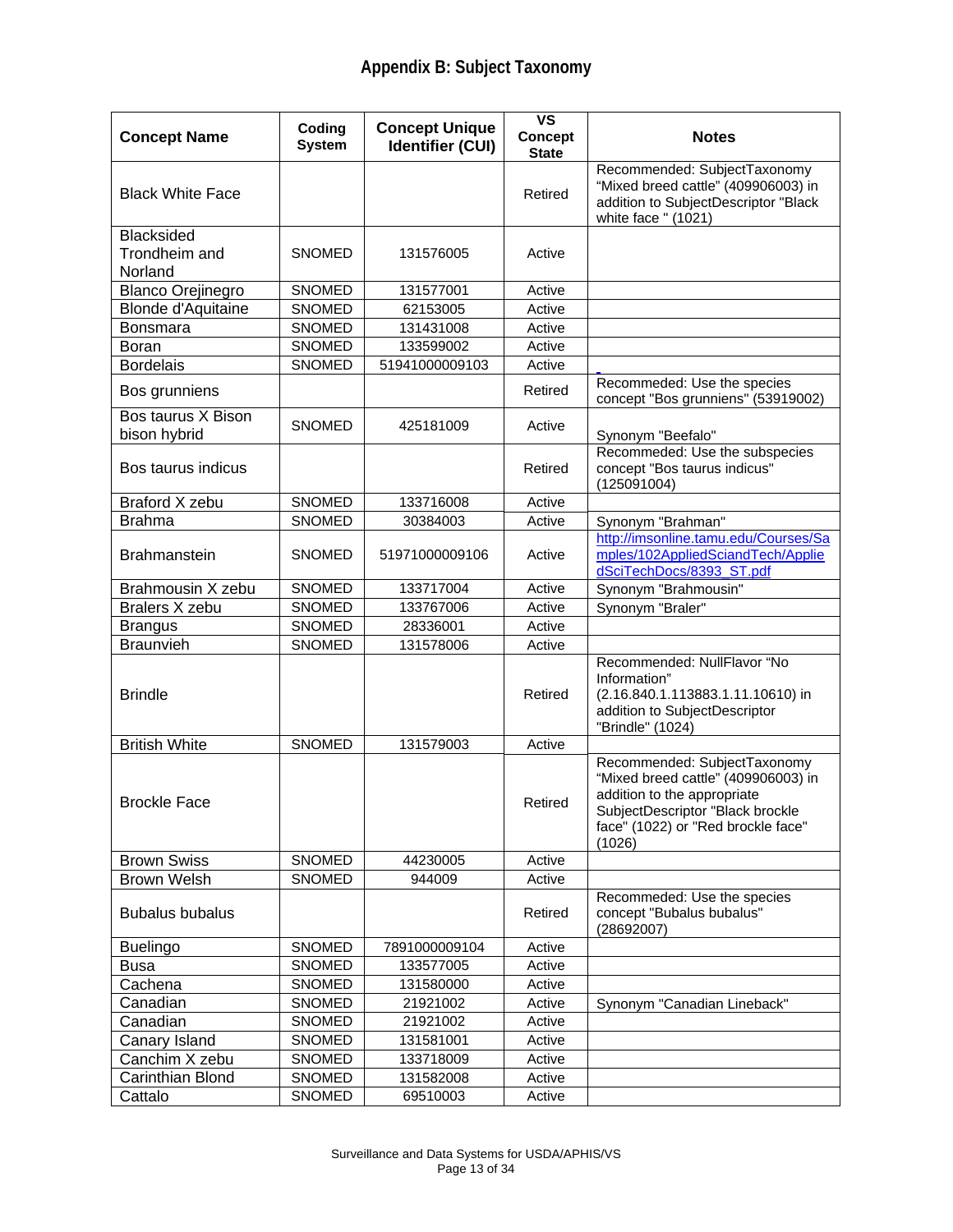| <b>Concept Name</b>         | Coding<br><b>System</b> | <b>Concept Unique</b><br><b>Identifier (CUI)</b> | <b>VS</b><br><b>Concept</b><br><b>State</b> | <b>Notes</b>                                                                                                                                                   |
|-----------------------------|-------------------------|--------------------------------------------------|---------------------------------------------|----------------------------------------------------------------------------------------------------------------------------------------------------------------|
| Caucasian                   | SNOMED                  | 131583003                                        | Active                                      |                                                                                                                                                                |
| Channi                      | <b>SNOMED</b>           | 133600004                                        | Active                                      |                                                                                                                                                                |
| <b>Char-Swiss</b>           |                         |                                                  | Retired                                     | Recommended: SubjectTaxonomy<br>"Mixed breed cattle" (409906003) in<br>addition to a free-text descriptor<br>http://jds.fass.org/cgi/reprint/66/6/140<br>9.pdf |
| Charbray X zebu             | SNOMED                  | 133719001                                        | Active                                      |                                                                                                                                                                |
| Charford X zebu             | SNOMED                  | 133797003                                        | Active                                      |                                                                                                                                                                |
| Charolais                   | <b>SNOMED</b>           | 131584009                                        | Active                                      |                                                                                                                                                                |
| Chiangus                    | SNOMED                  | 133578000                                        | Active                                      |                                                                                                                                                                |
| Chianina                    | SNOMED                  | 35229007                                         | Active                                      |                                                                                                                                                                |
| Chiford                     | SNOMED                  | 133355007                                        | Active                                      |                                                                                                                                                                |
| Chimaine                    | SNOMED                  | 133356008                                        | Active                                      |                                                                                                                                                                |
| Chinampo                    | SNOMED                  | 133357004                                        | Active                                      |                                                                                                                                                                |
| Chinese Black-and-<br>white | <b>SNOMED</b>           | 131585005                                        | Active                                      | http://www.ansi.okstate.edu/breeds/c<br>attle/chineseblackandwhite/index.htm                                                                                   |
| Cholistani                  | <b>SNOMED</b>           | 133601000                                        | Active                                      |                                                                                                                                                                |
| Corriente                   | SNOMED                  | 131586006                                        | Active                                      |                                                                                                                                                                |
| Costeño con Cuernos         | SNOMED                  | 131587002                                        | Active                                      |                                                                                                                                                                |
| Criollo                     | SNOMED                  | 83996001                                         | Active                                      |                                                                                                                                                                |
| <b>Crossbred Beef</b>       |                         |                                                  | Retired                                     | Recommended: Use as a synonym to<br>"Mixed breed cattle" (409906003) in<br>addition to using the<br>SubjectDescriptor "Meat Breed"<br>(1030)                   |
| <b>Crossbred Twinner</b>    |                         |                                                  | Retired                                     | Recommended: Use as a synonym to<br>"Mixed breed cattle" (409906003) in<br>addition to a free-text descriptor                                                  |
| Cumberland                  | <b>SNOMED</b>           | 133568003                                        | Active                                      | Similar to the Whitebred Shorthorn<br>cattle breed (133568003)<br>http://www.whitebredshorthorn.com/b<br>reed/history.html                                     |
| Dairy Breed                 |                         |                                                  | Retired                                     | Recommended: NullFlavor "No<br>Information"<br>(2.16.840.1.113883.1.11.10610) in<br>addition to SubjectDescriptor "Dairy<br>Breed" (1031)                      |
| Dairy Synthetic             | <b>SNOMED</b>           | 133371007                                        | Active                                      |                                                                                                                                                                |
| Dajal                       | <b>SNOMED</b>           | 133602007                                        | Active                                      |                                                                                                                                                                |
| Damascus                    | <b>SNOMED</b>           | 131588007                                        | Active                                      |                                                                                                                                                                |
| Damietta                    | <b>SNOMED</b>           | 131432001                                        | Active                                      |                                                                                                                                                                |
| Dangi                       | SNOMED                  | 133603002                                        | Active                                      |                                                                                                                                                                |
| Danish Black and<br>White   | SNOMED                  | 52221000009109                                   | Active                                      | http://neurocad.lva.lt/Breeds/DanishB<br>reeds.htm                                                                                                             |
| Danish Jersey               | <b>SNOMED</b>           | 133580006                                        | Active                                      |                                                                                                                                                                |
| Danish Red                  | <b>SNOMED</b>           | 131589004                                        | Active                                      |                                                                                                                                                                |
| Danish Red Pied             | SNOMED                  | 133372000                                        | Active                                      | Synonym "Danish Red & White"                                                                                                                                   |
| Deoni                       | SNOMED                  | 133604008                                        | Active                                      |                                                                                                                                                                |
| Devon                       | SNOMED                  | 131590008                                        | Active                                      |                                                                                                                                                                |
| Dexter                      | SNOMED                  | 53031002                                         | Active                                      |                                                                                                                                                                |
| Dhanni                      | SNOMED                  | 133605009                                        | Active                                      |                                                                                                                                                                |
| Dølafe                      | SNOMED                  | 131591007                                        | Active                                      | http://www.ansi.okstate.edu/breeds/c<br>attle/dolafe/index.htm                                                                                                 |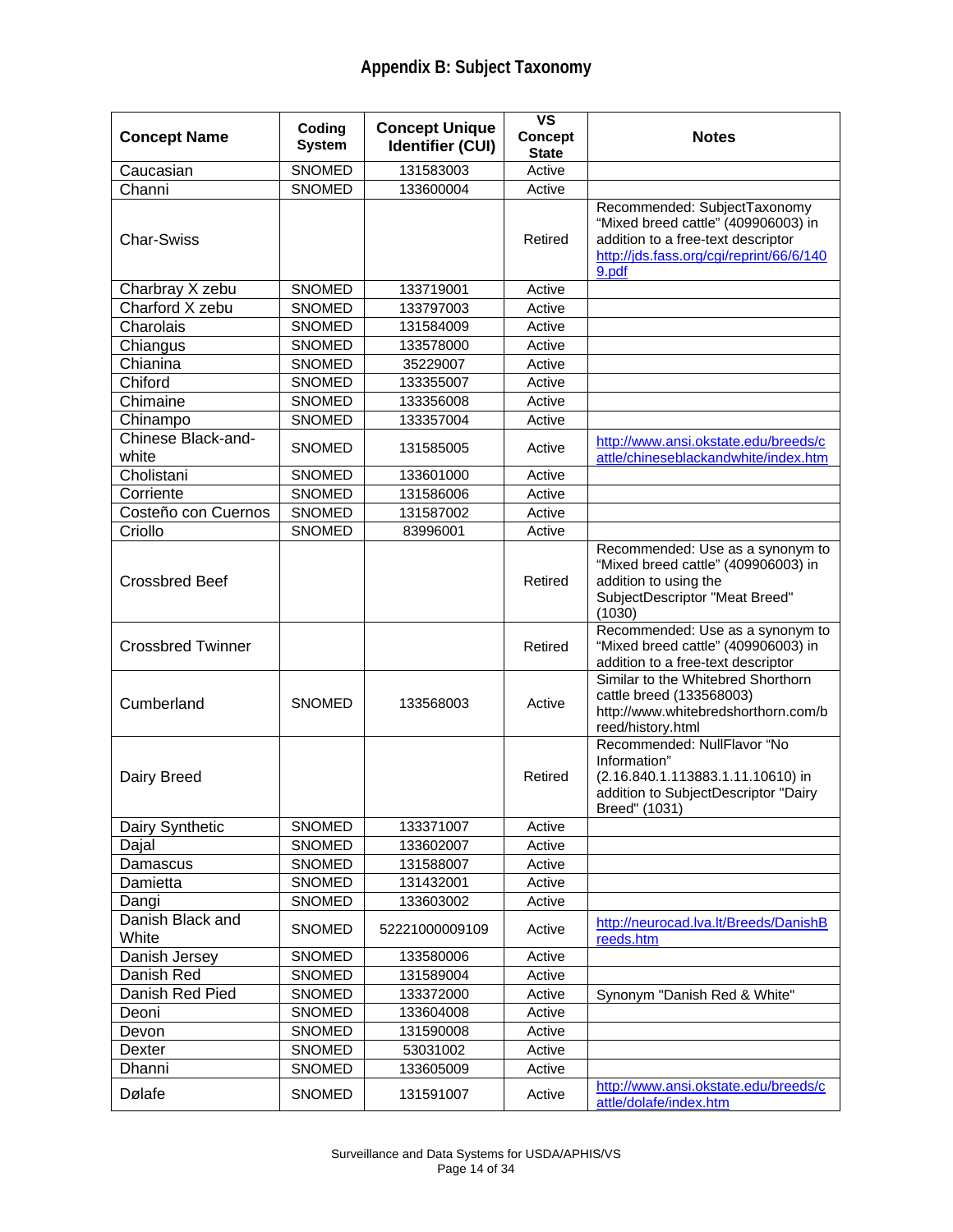| <b>Concept Name</b>      | Coding<br><b>System</b> | <b>Concept Unique</b><br><b>Identifier (CUI)</b> | <b>VS</b><br><b>Concept</b><br><b>State</b> | <b>Notes</b>                                                                           |
|--------------------------|-------------------------|--------------------------------------------------|---------------------------------------------|----------------------------------------------------------------------------------------|
| Droughtmaster X<br>zebu  | <b>SNOMED</b>           | 133720007                                        | Active                                      |                                                                                        |
| Dutch Belted             | <b>SNOMED</b>           | 131592000                                        | Active                                      |                                                                                        |
| Dutch Friesian           | <b>SNOMED</b>           | 131593005                                        | Active                                      |                                                                                        |
| East Anatolian Red       | <b>SNOMED</b>           | 133378001                                        | Active                                      |                                                                                        |
| <b>Enderby Island</b>    | <b>SNOMED</b>           | 133581005                                        | Active                                      |                                                                                        |
| English Longhorn         | <b>SNOMED</b>           | 131594004                                        | Active                                      |                                                                                        |
| English Longhorn         | <b>SNOMED</b>           | 131594004                                        | Active                                      |                                                                                        |
| Eringer                  | <b>SNOMED</b>           | 52231000009106                                   | Active                                      | http://www.viehexport.ch/eng/cattle4.<br>php                                           |
| <b>Estonian Red</b>      | SNOMED                  | 131595003                                        | Active                                      |                                                                                        |
| Evolène                  | <b>SNOMED</b>           | 131596002                                        | Active                                      | http://www.ansi.okstate.edu/breeds/c<br>attle//evolene/index.htm                       |
| <b>Fighting Bull</b>     | <b>SNOMED</b>           | 131597006                                        | Active                                      |                                                                                        |
| Finnish Ayrshire         | SNOMED                  | 133384003                                        | Active                                      | Synonym "Finnish"                                                                      |
| Fjall                    | <b>SNOMED</b>           | 131598001                                        | Active                                      |                                                                                        |
| Gayal                    | <b>SNOMED</b>           | 133702003                                        | Active                                      | Synonym "Dulong"<br>http://www.ansi.okstate.edu/breeds/c<br>attle/dulong/index.htm     |
| German Fleck-Vieh        | <b>SNOMED</b>           | 67448000                                         | Active                                      |                                                                                        |
| Flemish                  | <b>SNOMED</b>           | 133385002                                        | Active                                      | Synoyms "Flamande" and "Rouge<br>Flamand"                                              |
| Florida Cracker          | SNOMED                  | 131599009                                        | Active                                      | Synoym "Pineywoods"                                                                    |
| Fribourg                 | <b>SNOMED</b>           | 52241000009100                                   | Active                                      | http://www.swissinfo.ch/eng/front.html<br>?siteSect=109&ty=st&sid=9318795&f<br>ront=br |
| <b>Galician Blond</b>    | <b>SNOMED</b>           | 131600007                                        | Active                                      |                                                                                        |
| Galloway                 | <b>SNOMED</b>           | 66911005                                         | Active                                      |                                                                                        |
| Gaolao                   | <b>SNOMED</b>           | 133606005                                        | Active                                      |                                                                                        |
| Gascon                   | <b>SNOMED</b>           | 131601006                                        | Active                                      |                                                                                        |
| Gelbray X zebu           | <b>SNOMED</b>           | 133731004                                        | Active                                      |                                                                                        |
| Gelbveih                 | <b>SNOMED</b>           | 76497003                                         | Active                                      |                                                                                        |
| German Angus             | <b>SNOMED</b>           | 133582003                                        | Active                                      |                                                                                        |
| German Fleck-Vieh        | <b>SNOMED</b>           | 67448000                                         | Active                                      |                                                                                        |
| German Red Pied          | SNOMED                  | 131602004                                        | Active                                      |                                                                                        |
| Gir                      | <b>SNOMED</b>           | 32938007                                         | Active                                      |                                                                                        |
| Glan                     | <b>SNOMED</b>           | 131603009                                        | Active                                      |                                                                                        |
| Gloucester               | <b>SNOMED</b>           | 131604003                                        | Active                                      |                                                                                        |
| Grauvieh                 | <b>SNOMED</b>           | 7901000009103                                    | Active                                      |                                                                                        |
| <b>Greek Shorthorn</b>   | SNOMED                  | 133420006                                        | Active                                      |                                                                                        |
| <b>Greek Steppe</b>      | SNOMED                  | 133421005                                        | Active                                      |                                                                                        |
| Groningen<br>Whiteheaded | <b>SNOMED</b>           | 131605002                                        | Active                                      | Synonym "Groninger"                                                                    |
| Guernsey                 | SNOMED                  | 84839000                                         | Active                                      | Synonym "Alderney"<br>http://www.alderneysociety.org/aldco<br>w.html                   |
| Gujarati                 | SNOMED                  | 112485003                                        | Active                                      |                                                                                        |
| Guzerat                  | SNOMED                  | 133699005                                        | Active                                      | Synonym "Guzera"                                                                       |
| Hallikar                 | SNOMED                  | 133607001                                        | Active                                      |                                                                                        |
| Hariana                  | SNOMED                  | 133608006                                        | Active                                      |                                                                                        |
| Hartón                   | <b>SNOMED</b>           | 131606001                                        | Active                                      |                                                                                        |
| Hays converter           | SNOMED                  | 23629009                                         | Active                                      |                                                                                        |
| Hereford                 | <b>SNOMED</b>           | 125074003                                        | Active                                      |                                                                                        |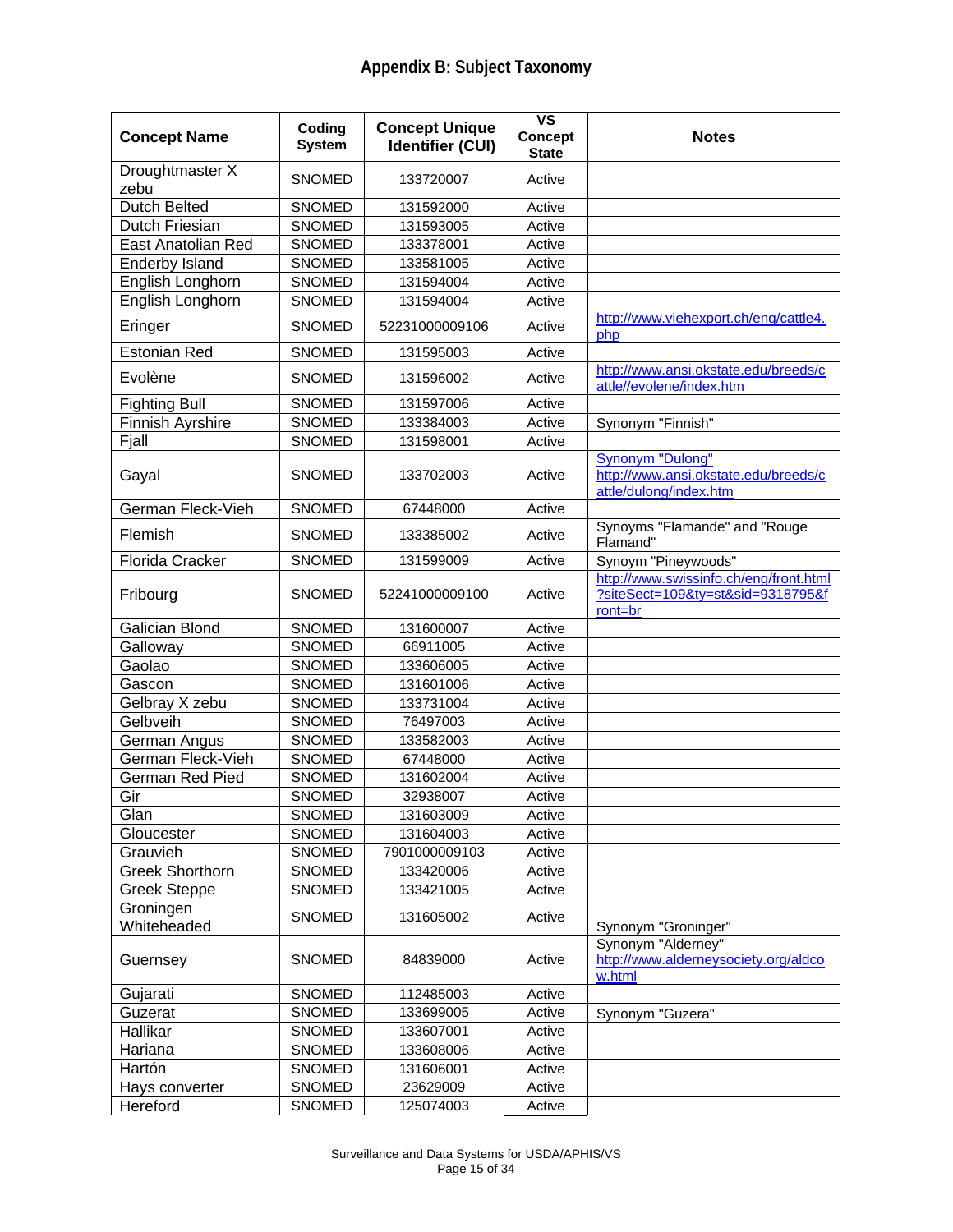| <b>Concept Name</b>      | Coding<br><b>System</b> | <b>Concept Unique</b><br><b>Identifier (CUI)</b> | $\overline{\mathsf{vs}}$<br><b>Concept</b><br><b>State</b> | <b>Notes</b>                                                                                                 |
|--------------------------|-------------------------|--------------------------------------------------|------------------------------------------------------------|--------------------------------------------------------------------------------------------------------------|
| Herens                   | <b>SNOMED</b>           | 133231000                                        | Active                                                     |                                                                                                              |
| Hinterwald               | SNOMED                  | 133232007                                        | Active                                                     |                                                                                                              |
| Holando-argentino        | <b>SNOMED</b>           | 52251000009102                                   | Active                                                     | http://www.ansi.okstate.edu/breeds/c<br>attle//holandoargentino/index.htm                                    |
| Holstein-Friesian        | <b>SNOMED</b>           | 26105007                                         | Active                                                     | Synonym "Holstein"                                                                                           |
| <b>Horned Hereford</b>   | SNOMED                  | 7843000                                          | Active                                                     |                                                                                                              |
| Horro                    | SNOMED                  | 131433006                                        | Active                                                     |                                                                                                              |
| Hungarian Gray           | SNOMED                  | 133233002                                        | Active                                                     |                                                                                                              |
| Ibage X zebu             | SNOMED                  | 133807003                                        | Active                                                     |                                                                                                              |
| Illawarra                | <b>SNOMED</b>           | 133235009                                        | Active                                                     | Synonyms "Illawarra Shorthorn"<br>"Shorthorn Illawara"<br>http://en.wikipedia.org/wiki/Milking_S<br>horthorn |
| Indo-Brazilian           | <b>SNOMED</b>           | 133609003                                        | Active                                                     |                                                                                                              |
| <b>Irish Moiled</b>      | SNOMED                  | 133236005                                        | Active                                                     |                                                                                                              |
| Israeli Holstein         | SNOMED                  | 133237001                                        | Active                                                     |                                                                                                              |
| <b>Israeli Red</b>       | SNOMED                  | 133583008                                        | Active                                                     |                                                                                                              |
| Istoben                  | SNOMED                  | 133238006                                        | Active                                                     |                                                                                                              |
| Jamaica Black X<br>zebu  | SNOMED                  | 133732006                                        | Active                                                     |                                                                                                              |
| Jamaica Hope X<br>zebu   | <b>SNOMED</b>           | 133733001                                        | Active                                                     |                                                                                                              |
| Jamaica Red X zebu       | <b>SNOMED</b>           | 133734007                                        | Active                                                     |                                                                                                              |
| Jaulan                   | <b>SNOMED</b>           | 133239003                                        | Active                                                     |                                                                                                              |
| Jersey                   | <b>SNOMED</b>           | 51937006                                         | Active                                                     |                                                                                                              |
| Kangayam                 | <b>SNOMED</b>           | 133610008                                        | Active                                                     |                                                                                                              |
| Kankrej                  | <b>SNOMED</b>           | 133611007                                        | Active                                                     |                                                                                                              |
| Karan Fries X zebu       | <b>SNOMED</b>           | 133735008                                        | Active                                                     |                                                                                                              |
| Karan Swiss X zebu       | <b>SNOMED</b>           | 133736009                                        | Active                                                     |                                                                                                              |
| Kazakh                   | <b>SNOMED</b>           | 133240001                                        | Active                                                     |                                                                                                              |
| Kerry                    | <b>SNOMED</b>           | 133241002                                        | Active                                                     |                                                                                                              |
| Kherigarh                | SNOMED                  | 133613005                                        | Active                                                     |                                                                                                              |
| Khillari                 | SNOMED                  | 133614004                                        | Active                                                     |                                                                                                              |
| Kholmogory               | <b>SNOMED</b>           | 133242009                                        | Active                                                     |                                                                                                              |
| Kilis                    | <b>SNOMED</b>           | 133459002                                        | Active                                                     |                                                                                                              |
| Krishna Valley           | SNOMED                  | 133615003                                        | Active                                                     |                                                                                                              |
| Kurdi                    | <b>SNOMED</b>           | 133252008                                        | Active                                                     |                                                                                                              |
| Kuri                     | SNOMED                  | 131434000                                        | Active                                                     |                                                                                                              |
| Latvian Brown            | SNOMED                  | 133243004                                        | Active                                                     |                                                                                                              |
| Limousin                 | SNOMED                  | 48702000                                         | Active                                                     |                                                                                                              |
| Limpurger                | SNOMED                  | 133491001                                        | Active                                                     |                                                                                                              |
| Lincoln red              | SNOMED                  | 3216001                                          | Active                                                     |                                                                                                              |
| Lineback                 | SNOMED                  | 133584002                                        | Active                                                     | Synonym "American Lineback"                                                                                  |
| Lithuanian Red           | SNOMED                  | 133245006                                        | Active                                                     |                                                                                                              |
| Lohani                   | SNOMED                  | 133616002                                        | Active                                                     |                                                                                                              |
| Longhorn                 | SNOMED                  | 66314009                                         | Active                                                     |                                                                                                              |
| Lourdais                 | SNOMED                  | 133493003                                        | Active                                                     |                                                                                                              |
| Luing                    | SNOMED                  | 21553004                                         | Active                                                     |                                                                                                              |
| Madagascar Zebu          | SNOMED                  | 133710002                                        | Active                                                     |                                                                                                              |
| Maine Anjou              | SNOMED                  | 45284002                                         | Active                                                     |                                                                                                              |
| Malvi                    | SNOMED                  | 133617006                                        | Active                                                     |                                                                                                              |
| <b>Mandalong Special</b> | SNOMED                  | 52261000009104                                   | Active                                                     |                                                                                                              |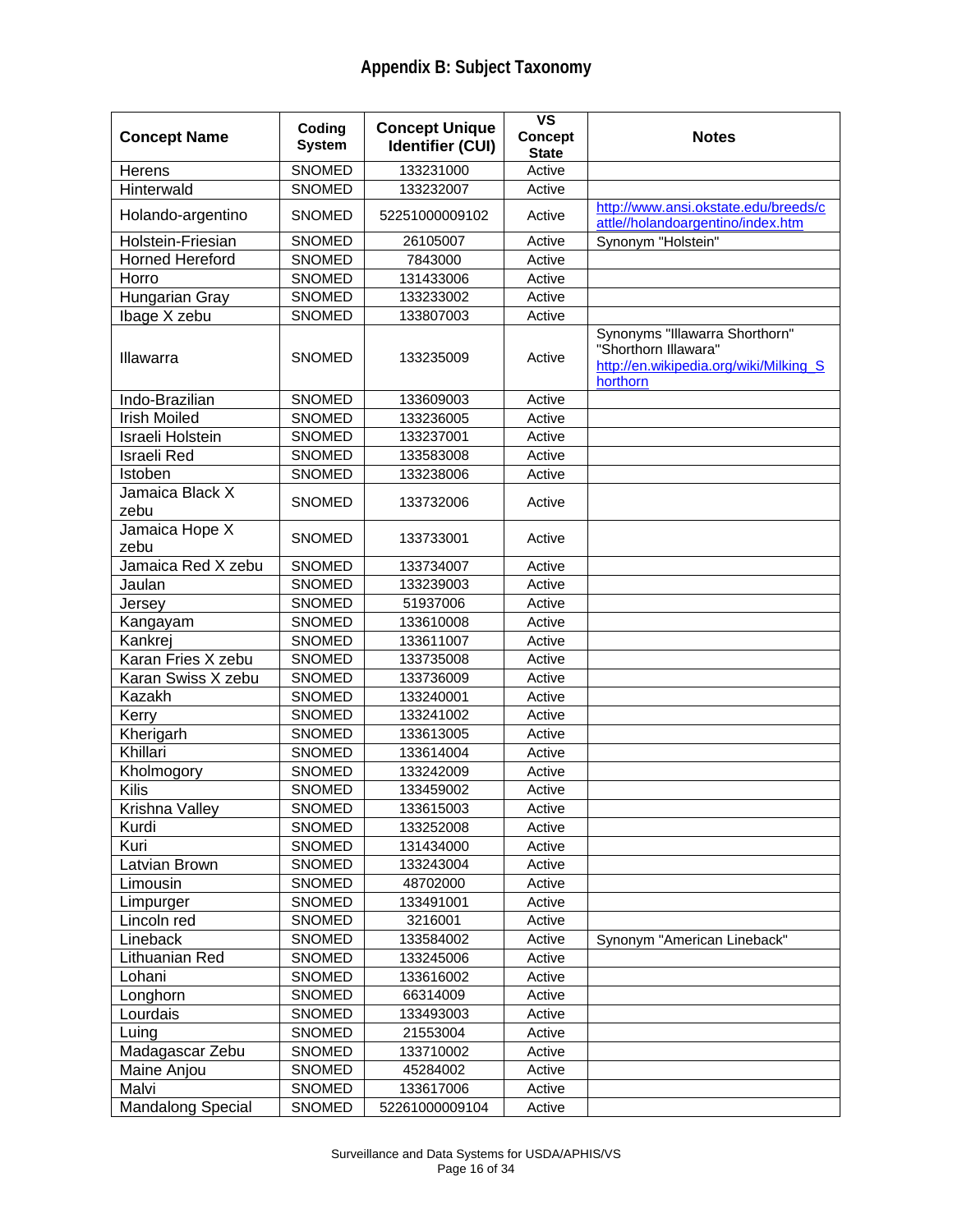| <b>Concept Name</b>      | Coding<br><b>System</b> | <b>Concept Unique</b><br><b>Identifier (CUI)</b> | $\overline{\mathsf{vs}}$<br><b>Concept</b><br><b>State</b> | <b>Notes</b>                                                                                                                                       |
|--------------------------|-------------------------|--------------------------------------------------|------------------------------------------------------------|----------------------------------------------------------------------------------------------------------------------------------------------------|
| Marchigiana              | <b>SNOMED</b>           | 65344003                                         | Active                                                     | Synomym "Marky"<br>http://www.bovinebazaar.com/whythis<br>breed.htm                                                                                |
| Maremmana                | SNOMED                  | 131495001                                        | Active                                                     |                                                                                                                                                    |
| Masai                    | <b>SNOMED</b>           | 409908002                                        | Active                                                     |                                                                                                                                                    |
| Mashona                  | SNOMED                  | 133246007                                        | Active                                                     |                                                                                                                                                    |
| Maure                    | SNOMED                  | 133723009                                        | Active                                                     |                                                                                                                                                    |
| Mazandarani              | SNOMED                  | 133724003                                        | Active                                                     |                                                                                                                                                    |
| Meusse-Rhine-Ijssel      | <b>SNOMED</b>           | 6112002                                          | Active                                                     | http://www.mri.org.uk/                                                                                                                             |
| Mewati                   | SNOMED                  | 133618001                                        | Active                                                     |                                                                                                                                                    |
| <b>Milking Devon</b>     | SNOMED                  | 133247003                                        | Active                                                     |                                                                                                                                                    |
| Milking Shorthorn        | SNOMED                  | 78541007                                         | Active                                                     | Synonym "Dairy Shorthorn"                                                                                                                          |
| Mirandesa                | SNOMED                  | 133248008                                        | Active                                                     |                                                                                                                                                    |
| Mixed breed              | SNOMED                  | 409906003                                        | Active                                                     | Synonym "Crossbred"                                                                                                                                |
| Modicana                 | SNOMED                  | 131501004                                        | Active                                                     |                                                                                                                                                    |
| Mongolian                | SNOMED                  | 133250000                                        | Active                                                     |                                                                                                                                                    |
| Montbeliard              | SNOMED                  | 133522001                                        | Active                                                     |                                                                                                                                                    |
| Morucha                  | SNOMED                  | 133251001                                        | Active                                                     |                                                                                                                                                    |
| Murboden                 | SNOMED                  | 133268002                                        | Active                                                     |                                                                                                                                                    |
| Murray Gray              | <b>SNOMED</b>           | 133471008                                        | Active                                                     | Synonym "Tasmanian Grey"<br>http://en.wikipedia.org/wiki/Tasmania<br>n Grey                                                                        |
| Nagori                   | SNOMED                  | 133619009                                        | Active                                                     |                                                                                                                                                    |
| Nanyang                  | <b>SNOMED</b>           | 131504007                                        | Active                                                     |                                                                                                                                                    |
| N'dama                   | <b>SNOMED</b>           | 133253003                                        | Active                                                     | http://www.ansi.okstate.edu/breeds/c<br>attle/ndama/                                                                                               |
| Nellore                  | <b>SNOMED</b>           | 76604009                                         | Active                                                     |                                                                                                                                                    |
| Nguni                    | SNOMED                  | 131435004                                        | Active                                                     |                                                                                                                                                    |
| Nimari                   | SNOMED                  | 133621004                                        | Active                                                     |                                                                                                                                                    |
| Normandie                | <b>SNOMED</b>           | 81267004                                         | Active                                                     | Synonym "Normande"<br>http://www.britishnormandecattle.co.u<br>k/homepage.htm                                                                      |
| Norwegian Red            | <b>SNOMED</b>           | 133254009                                        | Active                                                     |                                                                                                                                                    |
| Ongole                   | SNOMED                  | 52271000009108                                   | Active                                                     |                                                                                                                                                    |
| Orma Boran               | <b>SNOMED</b>           | 52281000009105                                   | Active                                                     |                                                                                                                                                    |
| Oropa                    | <b>SNOMED</b>           | 133536006                                        | Active                                                     |                                                                                                                                                    |
| Ovambo                   | <b>SNOMED</b>           | 131513009                                        | Active                                                     |                                                                                                                                                    |
| Ox                       |                         |                                                  | Retired                                                    | Recommended: NullFlavor "No<br>Information"<br>(2.16.840.1.113883.1.11.10610) in<br>addition to SubjectDescriptor "Draft"<br>(1042)                |
| Parthenais               | <b>SNOMED</b>           | 133255005                                        | Active                                                     |                                                                                                                                                    |
| <b>Philippine Native</b> | SNOMED                  | 131436003                                        | Active                                                     |                                                                                                                                                    |
| Pie Rouge de l'Est       | <b>SNOMED</b>           | 133403007                                        | Active                                                     | Synonym "Pie Rouge" under the<br>assumption that this name does not<br>refer to "Pie Rouge des Plaines" a<br>dairy breed in the NW part of France. |
| Piedmontese              | <b>SNOMED</b>           | 4880003                                          | Active                                                     |                                                                                                                                                    |
| Pinzgauer                | SNOMED                  | 400003                                           | Active                                                     |                                                                                                                                                    |
| Polish Red               | <b>SNOMED</b>           | 133256006                                        | Active                                                     |                                                                                                                                                    |
| Polled Hereford          | SNOMED                  | 9277006                                          | Active                                                     |                                                                                                                                                    |
| Polled Jersey            | SNOMED                  | 133416007                                        | Active                                                     |                                                                                                                                                    |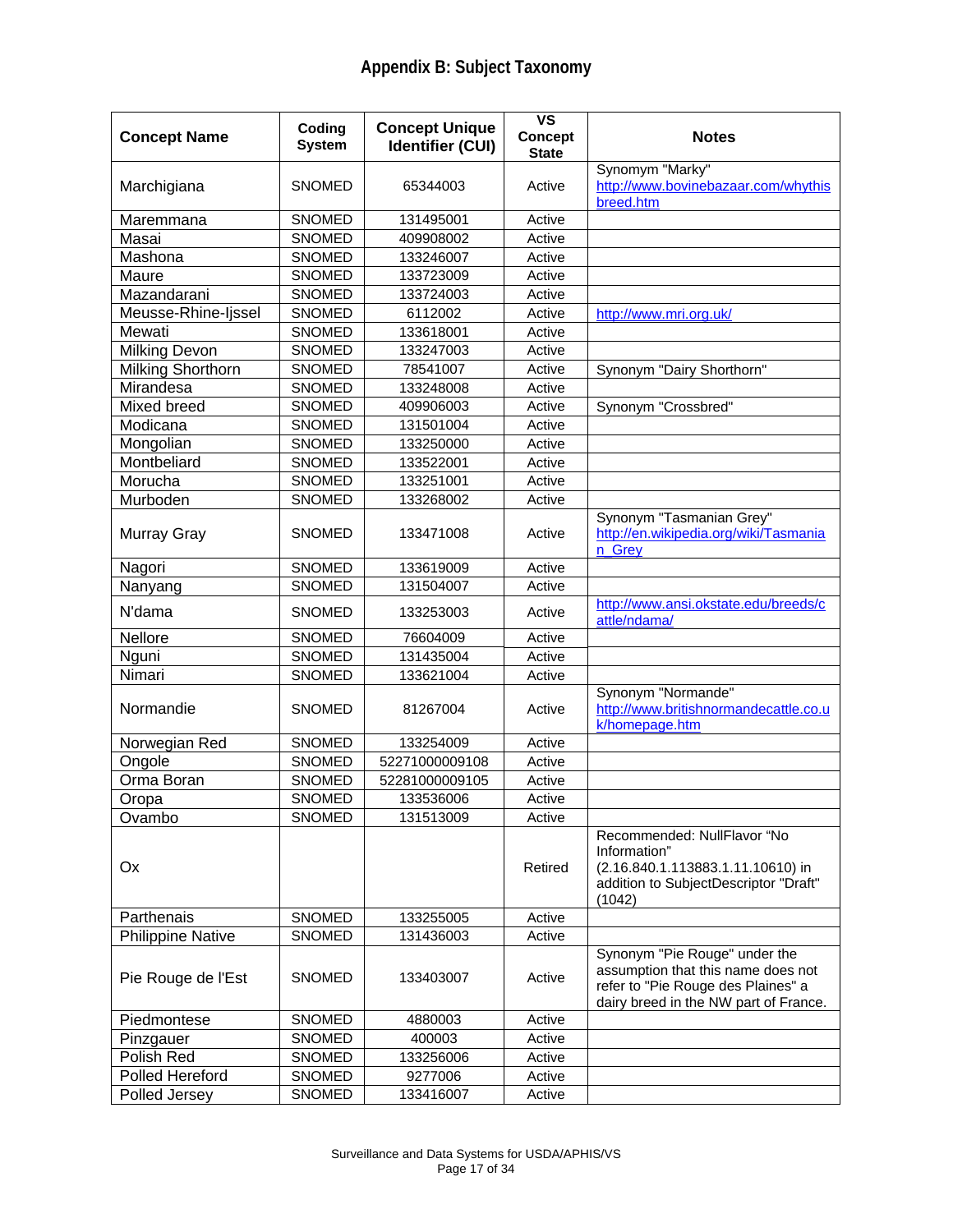| <b>Concept Name</b>                    | Coding<br><b>System</b> | <b>Concept Unique</b><br><b>Identifier (CUI)</b> | <b>VS</b><br><b>Concept</b><br><b>State</b> | <b>Notes</b>                                                                                                                                                           |
|----------------------------------------|-------------------------|--------------------------------------------------|---------------------------------------------|------------------------------------------------------------------------------------------------------------------------------------------------------------------------|
| <b>Polled Lincoln Red</b>              | SNOMED                  | 133417003                                        | Active                                      |                                                                                                                                                                        |
| Polled Shorthorn<br>(US)               | <b>SNOMED</b>           | 133418008                                        | Active                                      |                                                                                                                                                                        |
| <b>Polled Simmental</b>                | <b>SNOMED</b>           | 133419000                                        | Active                                      |                                                                                                                                                                        |
| Ponwar                                 | <b>SNOMED</b>           | 133622006                                        | Active                                      |                                                                                                                                                                        |
| Qinchuan                               | <b>SNOMED</b>           | 133446005                                        | Active                                      |                                                                                                                                                                        |
| Ranger X zebu                          | <b>SNOMED</b>           | 133825005                                        | Active                                      |                                                                                                                                                                        |
| Rath                                   | <b>SNOMED</b>           | 133623001                                        | Active                                      |                                                                                                                                                                        |
| Rathi                                  | <b>SNOMED</b>           | 133624007                                        | Active                                      |                                                                                                                                                                        |
| Rätien Gray                            | <b>SNOMED</b>           | 133257002                                        | Active                                      | http://www.embryoplus.com/cattle_rat<br>jen gray.html                                                                                                                  |
| Red                                    |                         |                                                  | Retired                                     | Recommended: NullFlavor "No<br>Information"<br>(2.16.840.1.113883.1.11.10610) in<br>addition to SubjectDescriptor "Red"<br>(1012)                                      |
| Red and White                          | <b>SNOMED</b>           | 133258007                                        | Active                                      | Synomym "Red Holstein"                                                                                                                                                 |
| <b>Red Angus</b>                       | SNOMED                  | 133259004                                        | Active                                      |                                                                                                                                                                        |
| Red Brangus X zebu                     | <b>SNOMED</b>           | 133749004                                        | Active                                      |                                                                                                                                                                        |
| <b>Red Flemish</b>                     | <b>SNOMED</b>           | 133386001                                        | Active                                      | Synonyms "Rouge du Nord" & "West<br>Flemish Red" http://www.tiho-<br>hannover.de/einricht/zucht/eaap/bree<br>dlst/1_2total.htm                                         |
| <b>Red Friesian</b>                    | SNOMED                  | 133586000                                        | Active                                      | Synonym "Red Pied Friesian"                                                                                                                                            |
| <b>Red Galloway</b>                    | <b>SNOMED</b>           | 133449003                                        | Active                                      |                                                                                                                                                                        |
| <b>Red Poll</b>                        | SNOMED                  | 88807001                                         | Active                                      |                                                                                                                                                                        |
| Red Polled Østland                     | <b>SNOMED</b>           | 133260009                                        | Active                                      |                                                                                                                                                                        |
| <b>Red Sindhi</b>                      | SNOMED                  | 133625008                                        | Active                                      |                                                                                                                                                                        |
| <b>Red Steppe</b>                      | <b>SNOMED</b>           | 133261008                                        | Active                                      |                                                                                                                                                                        |
| <b>Red White Faced</b>                 |                         |                                                  | Retired                                     | Recommended: SubjectTaxonomy<br>"Mixed breed cattle" (409906003) in<br>addition to SubjectDescriptor "Red<br>white face " (1028)                                       |
| Reggiana                               | SNOMED                  | 133262001                                        | Active                                      |                                                                                                                                                                        |
| Retinta                                | <b>SNOMED</b>           | 133263006                                        | Active                                      |                                                                                                                                                                        |
| Roan (blue or red)                     |                         |                                                  | Retired                                     | Recommended: NullFlavor "No<br>Information"<br>(2.16.840.1.113883.1.11.10610) in<br>addition to either SubjectDescriptor<br>"Blue Roan" (1023) or "Red Roan"<br>(1027) |
| Rojhan                                 | SNOMED                  | 133626009                                        | Active                                      |                                                                                                                                                                        |
| Romagnola                              | <b>SNOMED</b>           | 131437007                                        | Active                                      |                                                                                                                                                                        |
| Romosinuano cattle<br>breed (organism) | <b>SNOMED</b>           | 133264000                                        | Active                                      |                                                                                                                                                                        |
| Rotbunte                               |                         |                                                  | Retired                                     | Recommended: NullFlavor "No<br>Information"<br>(2.16.840.1.113883.1.11.10610) in<br>addition to SubjectDescriptor "Red"<br>(1012)                                      |
| <b>Russian Black Pied</b>              | SNOMED                  | 133265004                                        | Active                                      |                                                                                                                                                                        |
| RX3                                    | <b>SNOMED</b>           | 133266003                                        | Active                                      |                                                                                                                                                                        |
| Sahiwal                                | SNOMED                  | 133627000                                        | Active                                      |                                                                                                                                                                        |
| <b>Salers</b>                          | SNOMED                  | 90612002                                         | Active                                      |                                                                                                                                                                        |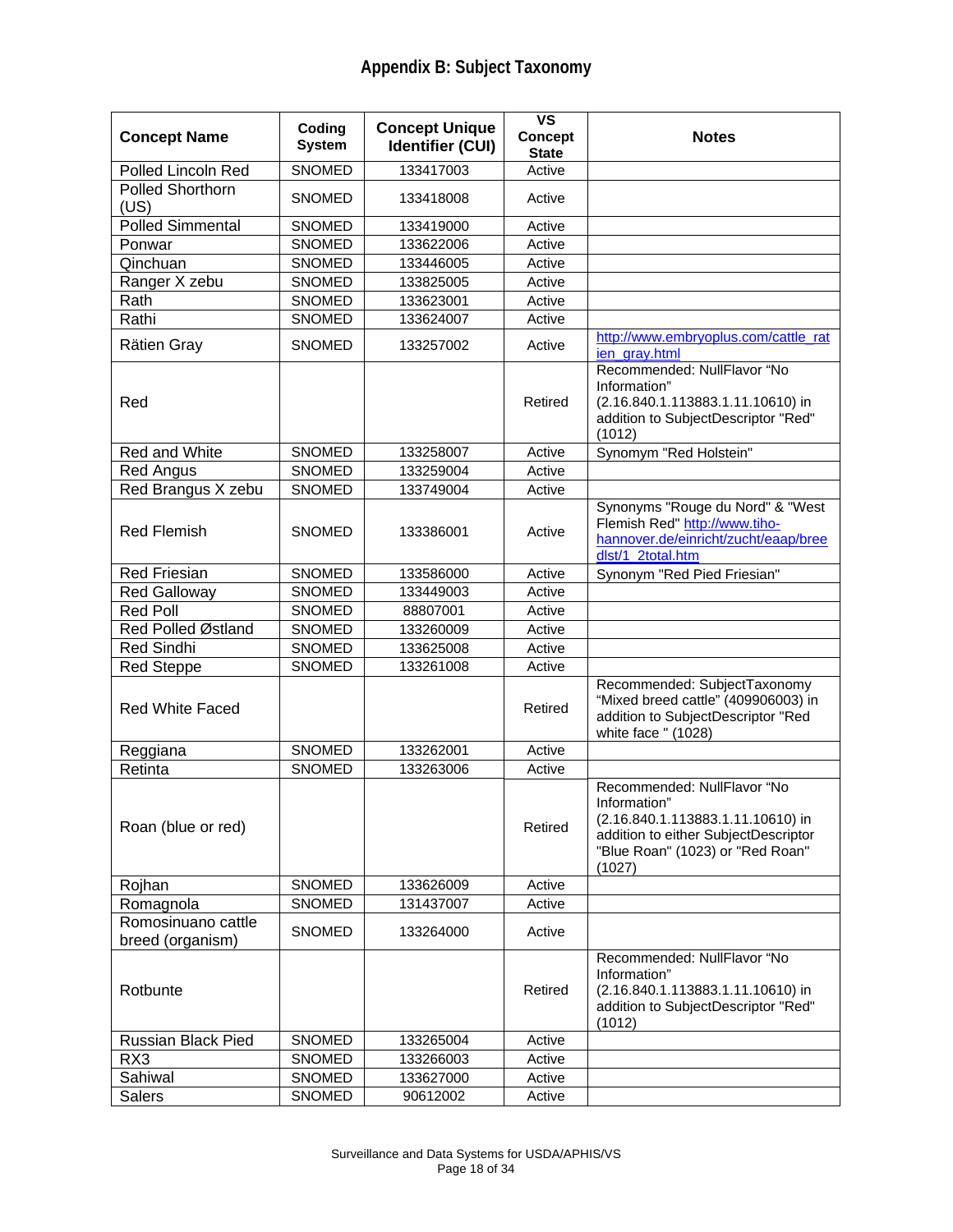| <b>Concept Name</b>        | Coding<br><b>System</b> | <b>Concept Unique</b><br><b>Identifier (CUI)</b> | <b>VS</b><br>Concept<br><b>State</b> | <b>Notes</b>                                                                                                                                                    |
|----------------------------|-------------------------|--------------------------------------------------|--------------------------------------|-----------------------------------------------------------------------------------------------------------------------------------------------------------------|
| Salorn                     | <b>SNOMED</b>           | 133267007                                        | Active                               |                                                                                                                                                                 |
| San Martinero              | <b>SNOMED</b>           | 133269005                                        | Active                               |                                                                                                                                                                 |
| Sanhe                      | <b>SNOMED</b>           | 131438002                                        | Active                               |                                                                                                                                                                 |
| Santa Cruz X zebu          | <b>SNOMED</b>           | 133750004                                        | Active                               |                                                                                                                                                                 |
| Santa Gertudis             | <b>SNOMED</b>           | 5345000                                          | Active                               |                                                                                                                                                                 |
| Sarabi                     | <b>SNOMED</b>           | 133270006                                        | Active                               |                                                                                                                                                                 |
| Scottish Highland          | <b>SNOMED</b>           | 83173002                                         | Active                               |                                                                                                                                                                 |
| Senepol                    | <b>SNOMED</b>           | 132781001                                        | Active                               |                                                                                                                                                                 |
| Sharabi                    | <b>SNOMED</b>           | 133271005                                        | Active                               |                                                                                                                                                                 |
| Shaver Beef Blend          | SNOMED                  | 52291000009107                                   | Active                               | http://www.beef.org.nz/research/bree<br>ding/breed_xbreed.asp                                                                                                   |
| Shetland                   | SNOMED                  | 133272003                                        | Active                               |                                                                                                                                                                 |
| Shorthorn                  | SNOMED                  | 80835003                                         | Active                               |                                                                                                                                                                 |
| Siboney X zebu             | SNOMED                  | 133751000                                        | Active                               |                                                                                                                                                                 |
| Simbrah                    | <b>SNOMED</b>           | 133273008                                        | Active                               | Synonyms "Brahmental", "Simbra",<br>and "Simbrasil"<br>http://www.simmental.org/userimages<br>/Simbrah%20-<br>%20The%20Best%20of%20Both%20<br><b>Breeds.pdf</b> |
| Simmental                  | SNOMED                  | 28483003                                         | Active                               |                                                                                                                                                                 |
| Siri zebu                  | <b>SNOMED</b>           | 133628005                                        | Active                               | http://www.ansi.okstate.edu/breeds/c<br>attle/siri/index.htm                                                                                                    |
| Slovenian Cika             | <b>SNOMED</b>           | 52311000009108                                   | Active                               | http://www.ansi.okstate.edu/breeds/c<br>attle/sloveniancika/index.htm                                                                                           |
| South Devon                | <b>SNOMED</b>           | 133274002                                        | Active                               |                                                                                                                                                                 |
| <b>Sussex</b>              | SNOMED                  | 133276000                                        | Active                               |                                                                                                                                                                 |
| Swedish Friesian           | <b>SNOMED</b>           | 52301000009106                                   | Active                               | http://neurocad.lva.lt/Breeds/Swedish<br><b>Breeds.htm</b>                                                                                                      |
| <b>Swedish Red Polled</b>  | SNOMED                  | 133277009                                        | Active                               |                                                                                                                                                                 |
| Swedish Red-and-<br>white  | <b>SNOMED</b>           | 52321000009100                                   | Active                               | http://neurocad.lva.lt/Breeds/Swedish<br><b>Breeds.htm</b>                                                                                                      |
| Tabapua                    | SNOMED                  | 133787007                                        | Active                               |                                                                                                                                                                 |
| <b>Tarentaise</b>          | <b>SNOMED</b>           | 50959000                                         | Active                               |                                                                                                                                                                 |
| Taurindicus                |                         |                                                  | Retired                              | Recommended: SubjectTaxonomy<br>"Mixed breed cattle" (409906003) in<br>addition to free text descriptor                                                         |
| Telemark                   | SNOMED                  | 133278004                                        | Active                               |                                                                                                                                                                 |
| Texas Longhorn             | <b>SNOMED</b>           | 133279007                                        | Active                               |                                                                                                                                                                 |
| Texon                      | <b>SNOMED</b>           | 133280005                                        | Active                               |                                                                                                                                                                 |
| Tharparkar                 | SNOMED                  | 133629002                                        | Active                               |                                                                                                                                                                 |
| Tswana                     | SNOMED                  | 131439005                                        | Active                               |                                                                                                                                                                 |
| Tuli                       | SNOMED                  | 131440007                                        | Active                               |                                                                                                                                                                 |
| <b>Turkish Gray Steppe</b> | SNOMED                  | 131537009                                        | Active                               |                                                                                                                                                                 |
| <b>Ukrainian Gray</b>      | SNOMED                  | 131544000                                        | Active                               |                                                                                                                                                                 |
| Ukrainian<br>Whiteheaded   | <b>SNOMED</b>           | 133555006                                        | Active                               |                                                                                                                                                                 |
| Umblachery                 | <b>SNOMED</b>           | 133671001                                        | Active                               |                                                                                                                                                                 |
| Ural Black Pied            | <b>SNOMED</b>           | 133556007                                        | Active                               |                                                                                                                                                                 |
| Vestland Fjord             | <b>SNOMED</b>           | 133281009                                        | Active                               |                                                                                                                                                                 |
| Vestland Red Polled        | SNOMED                  | 133282002                                        | Active                               |                                                                                                                                                                 |
| Vosges                     | <b>SNOMED</b>           | 133589007                                        | Active                               |                                                                                                                                                                 |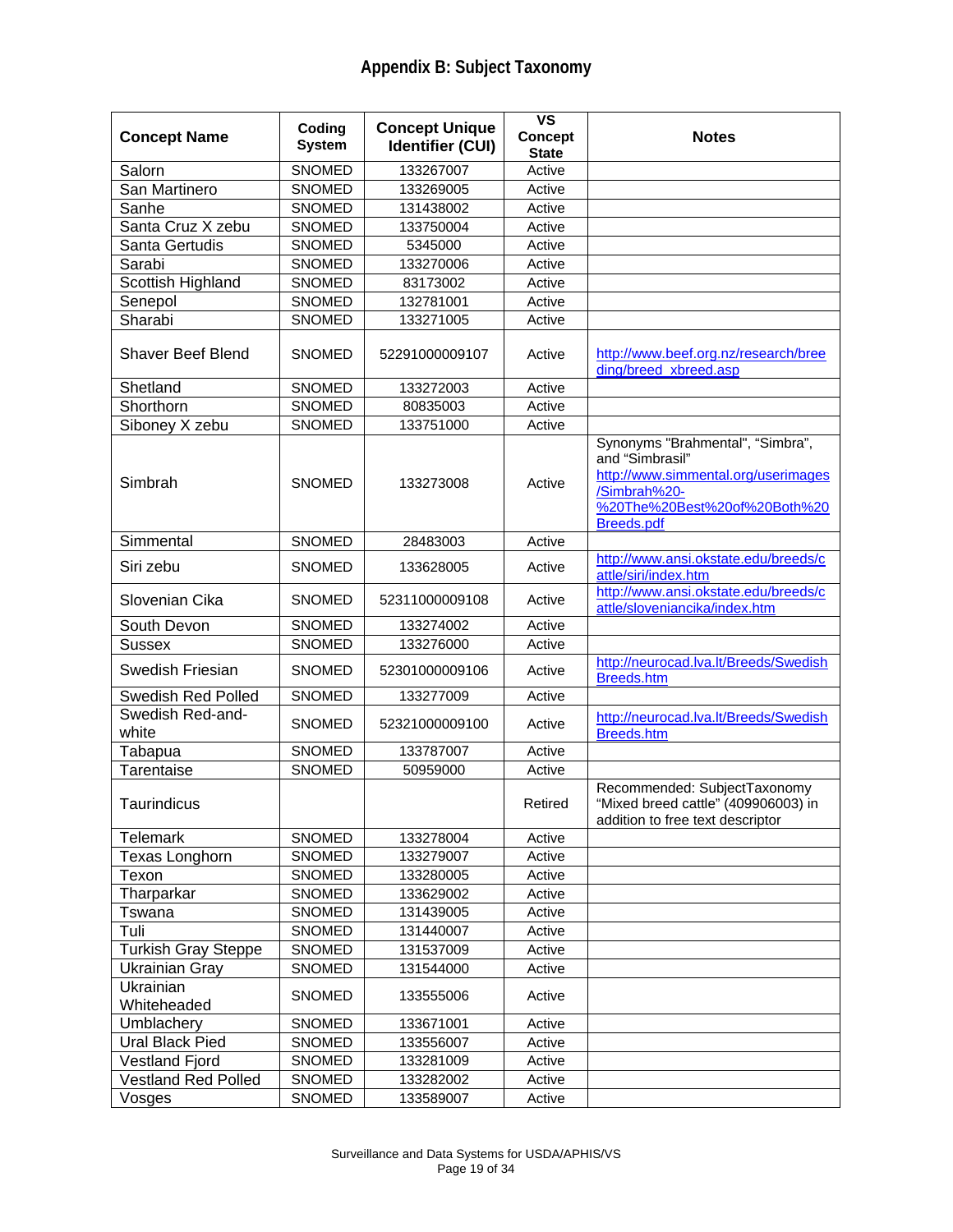| <b>Concept Name</b>   | Coding<br><b>System</b> | <b>Concept Unique</b><br><b>Identifier (CUI)</b> | VS<br><b>Concept</b><br><b>State</b> | <b>Notes</b>                                                                                                                        |
|-----------------------|-------------------------|--------------------------------------------------|--------------------------------------|-------------------------------------------------------------------------------------------------------------------------------------|
| Wagyu                 | <b>SNOMED</b>           | 133283007                                        | Active                               |                                                                                                                                     |
| White                 |                         |                                                  | Retired                              | Recommended: NullFlavor "No<br>Information"<br>(2.16.840.1.113883.1.11.10610) in<br>addition to SubjectDescriptor "White"<br>(1014) |
| White Cáceres         | <b>SNOMED</b>           | 133284001                                        | Active                               | Synonym "Blanca Cacerena"                                                                                                           |
| <b>White Galloway</b> | <b>SNOMED</b>           | 133569006                                        | Active                               |                                                                                                                                     |
| <b>White Park</b>     | <b>SNOMED</b>           | 26525003                                         | Active                               |                                                                                                                                     |
| Xinjiang Brown        | <b>SNOMED</b>           | 133285000                                        | Active                               |                                                                                                                                     |
| Yanbian               | <b>SNOMED</b>           | 133286004                                        | Active                               |                                                                                                                                     |

## *Equine breed subset*

SubjectTaxonomy Subset Name: EquineBreed SubjectTaxonomy Subset Version: 20090824

| <b>Concept Name</b>                       | Coding<br><b>System</b> | <b>Concept Unique</b><br><b>Identifier (CUI)</b> | <b>VS</b><br><b>Concept</b><br><b>State</b> | <b>Notes</b> |
|-------------------------------------------|-------------------------|--------------------------------------------------|---------------------------------------------|--------------|
| Abyssinian                                | <b>SNOMED</b>           | 133122005                                        | Active                                      |              |
| Akhal-Teke                                | <b>SNOMED</b>           | 133121003                                        | Active                                      |              |
| Albanian                                  | <b>SNOMED</b>           | 133070001                                        | Active                                      |              |
| Altai                                     | <b>SNOMED</b>           | 133120002                                        | Active                                      |              |
| American Bashkir<br>Curly                 | <b>SNOMED</b>           | 133072009                                        | Active                                      |              |
| American Buckskin                         | <b>SNOMED</b>           | 90050009                                         | Active                                      |              |
| American Creme And<br>White               | <b>SNOMED</b>           | 45790002                                         | Active                                      |              |
| American Cream<br>Draft                   | <b>SNOMED</b>           | 133119008                                        | Active                                      |              |
| American miniature<br>horse               | <b>SNOMED</b>           | 54699009                                         | Active                                      |              |
| American Mustang                          | <b>SNOMED</b>           | 132952008                                        | Active                                      |              |
| American paint                            | <b>SNOMED</b>           | 7623008                                          | Active                                      |              |
| American saddlebred                       | SNOMED                  | 42724005                                         | Active                                      |              |
| American Walking<br>Pony                  | <b>SNOMED</b>           | 133117005                                        | Active                                      |              |
| Andalusian                                | <b>SNOMED</b>           | 80777007                                         | Active                                      |              |
| Anglo-Arab                                | <b>SNOMED</b>           | 133044002                                        | Active                                      |              |
| Anglo-Kabarda                             | <b>SNOMED</b>           | 132957002                                        | Active                                      |              |
| Anglo-normand                             | SNOMED                  | 7911000009101                                    | Active                                      |              |
| Appaloosa                                 | SNOMED                  | 55167009                                         | Active                                      |              |
| Arabian                                   | <b>SNOMED</b>           | 54098002                                         | Active                                      |              |
| Ardennes                                  | <b>SNOMED</b>           | 133116001                                        | Active                                      |              |
| Argentine Criollo                         | <b>SNOMED</b>           | 131863009                                        | Active                                      |              |
| Asturian tarpan horse<br>X domestic horse | <b>SNOMED</b>           | 132992005                                        | Active                                      |              |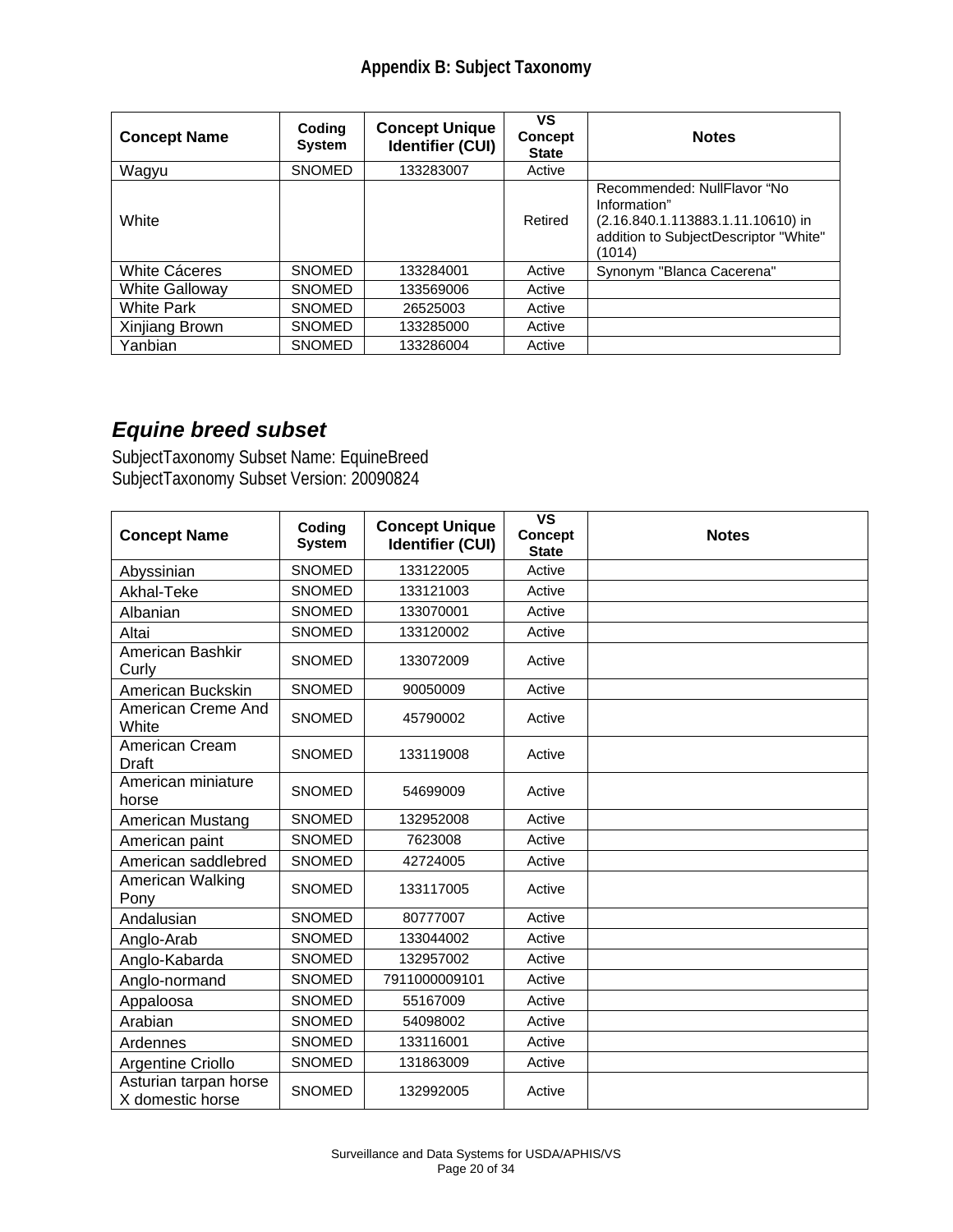| <b>Concept Name</b>         | Coding<br><b>System</b> | <b>Concept Unique</b><br><b>Identifier (CUI)</b> | $\overline{\mathsf{vs}}$<br>Concept<br><b>State</b> | <b>Notes</b>                                |
|-----------------------------|-------------------------|--------------------------------------------------|-----------------------------------------------------|---------------------------------------------|
| Australian Brumby           | <b>SNOMED</b>           | 133131005                                        | Active                                              |                                             |
| <b>Australian Stock</b>     | SNOMED                  | 133132003                                        | Active                                              |                                             |
| Australian warmblood        | <b>SNOMED</b>           | 272731000009105                                  | Active                                              |                                             |
| Azteca                      | <b>SNOMED</b>           | 133118000                                        | Active                                              |                                             |
| <b>Baden Wurttemburg</b>    | SNOMED                  | 132731005                                        | Active                                              |                                             |
| <b>Balearic</b>             | SNOMED                  | 133140009                                        | Active                                              |                                             |
| Baluchi                     | SNOMED                  | 133139007                                        | Active                                              |                                             |
| Ban-ei                      | SNOMED                  | 133137009                                        | Active                                              |                                             |
| <b>Banker</b>               | <b>SNOMED</b>           | 131873006                                        | Active                                              |                                             |
| <b>Barb</b>                 | <b>SNOMED</b>           | 133136000                                        | Active                                              |                                             |
| <b>Bashkir horse</b>        | SNOMED                  | 133135001                                        | Active                                              |                                             |
| <b>Bashkir Curly</b>        | SNOMED                  | 133134002                                        | Active                                              |                                             |
| Basotho Pony                | SNOMED                  | 272561000009106                                  | Active                                              |                                             |
| Bavarian Warmblood          | <b>SNOMED</b>           | 131876003                                        | Active                                              | German translation: Bayerisches<br>Warmblut |
| Belgian                     | <b>SNOMED</b>           | 22720009                                         | Active                                              |                                             |
| Belgian Warmblood           | SNOMED                  | 131879005                                        | Active                                              |                                             |
| <b>Bhirum Pony</b>          | <b>SNOMED</b>           | 133123000                                        | Active                                              |                                             |
| <b>Bhotia Pony</b>          | <b>SNOMED</b>           | 272571000009102                                  | Active                                              |                                             |
| <b>Black Forest</b>         | SNOMED                  | 272581000009100                                  | Active                                              |                                             |
| Boer                        | <b>SNOMED</b>           | 272591000009103                                  | Active                                              |                                             |
| <b>Breton</b>               | SNOMED                  | 133142001                                        | Active                                              |                                             |
| Budyonny                    | <b>SNOMED</b>           | 133130006                                        | Active                                              |                                             |
| <b>Byelorussian Harness</b> | <b>SNOMED</b>           | 133129001                                        | Active                                              |                                             |
| Camargue                    | <b>SNOMED</b>           | 131892008                                        | Active                                              |                                             |
| Campolina                   | SNOMED                  | 133128009                                        | Active                                              |                                             |
| Canadian                    | SNOMED                  | 47842004                                         | Active                                              |                                             |
| Canadian Rustic             | <b>SNOMED</b>           | 131894009                                        | Active                                              |                                             |
| Pony<br>Carthusian          | <b>SNOMED</b>           | 133127004                                        | Active                                              |                                             |
| Caspian                     | SNOMED                  | 133126008                                        | Active                                              |                                             |
| Cayuse                      | SNOMED                  | 133125007                                        | Active                                              |                                             |
| Cheju                       | SNOMED                  | 133124006                                        | Active                                              |                                             |
| Chilean Corralero           | SNOMED                  | 133141008                                        | Active                                              |                                             |
| Chincoteague Pony           | <b>SNOMED</b>           | 133101004                                        | Active                                              |                                             |
| Cleveland bay horse         | SNOMED                  | 41092008                                         | Active                                              |                                             |
| Clydesdale horse            | SNOMED                  | 1247002                                          | Active                                              |                                             |
| Colorado Ranger             | SNOMED                  | 133098003                                        | Active                                              |                                             |
| Connemara Pony              | SNOMED                  | 133097008                                        | Active                                              |                                             |
| Criollo                     | SNOMED                  | 133095000                                        | Active                                              |                                             |
| Crioulo                     | SNOMED                  | 133028006                                        | Active                                              |                                             |
| Dales Pony                  | <b>SNOMED</b>           | 133099006                                        | Active                                              |                                             |
| Danish Warmblood            | SNOMED                  | 131819000                                        | Active                                              |                                             |
| Danubian                    | SNOMED                  | 131919004                                        | Active                                              | Synonym: Danube                             |
| Dartmoor Pony               | SNOMED                  | 133027001                                        | Active                                              |                                             |
| Deliboz                     | SNOMED                  | 133026005                                        | Active                                              |                                             |
| Djerma                      | SNOMED                  | 133025009                                        | Active                                              |                                             |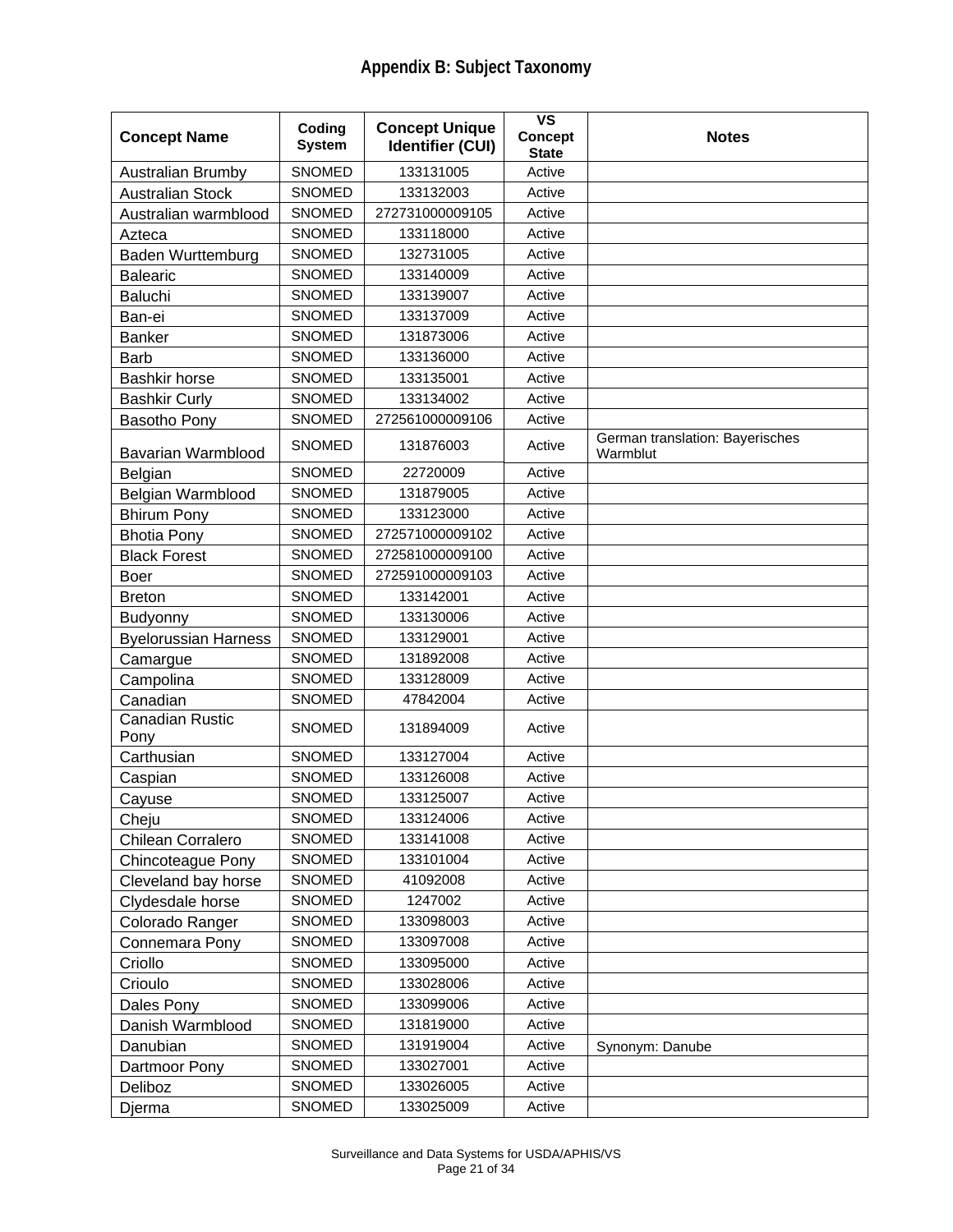| <b>Concept Name</b>           | Coding<br><b>System</b> | <b>Concept Unique</b><br><b>Identifier (CUI)</b> | $\overline{\mathsf{vs}}$<br><b>Concept</b><br><b>State</b> | <b>Notes</b>                                                                                                                                                                                                                                                                                                                   |
|-------------------------------|-------------------------|--------------------------------------------------|------------------------------------------------------------|--------------------------------------------------------------------------------------------------------------------------------------------------------------------------------------------------------------------------------------------------------------------------------------------------------------------------------|
| Døle                          | SNOMED                  | 272601000009106                                  | Active                                                     |                                                                                                                                                                                                                                                                                                                                |
| Don                           | <b>SNOMED</b>           | 132761002                                        | Active                                                     |                                                                                                                                                                                                                                                                                                                                |
| Dongola                       | <b>SNOMED</b>           | 133023002                                        | Active                                                     |                                                                                                                                                                                                                                                                                                                                |
| Draft                         |                         |                                                  | Retired                                                    | If the animal is used for drawing heavy<br>loads (regardless of breed), then the<br>subject purpose value set "Draft" concept<br>(DR) should be used. If the breed of the<br>animal is suited to drawing heavy loads<br>(yet unknown) then the subject descriptor<br>value set "Draft breed" concept (1042)<br>should be used. |
| Dulmen Pony                   | <b>SNOMED</b>           | 131937003                                        | Active                                                     |                                                                                                                                                                                                                                                                                                                                |
| Dutch Draft                   | <b>SNOMED</b>           | 133016003                                        | Active                                                     |                                                                                                                                                                                                                                                                                                                                |
| Dutch Warmblood               | <b>SNOMED</b>           | 133022007                                        | Active                                                     |                                                                                                                                                                                                                                                                                                                                |
| East Bulgarian                | <b>SNOMED</b>           | 132765006                                        | Active                                                     |                                                                                                                                                                                                                                                                                                                                |
| Egyptian                      | <b>SNOMED</b>           | 133017007                                        | Active                                                     |                                                                                                                                                                                                                                                                                                                                |
| Eleia                         | <b>SNOMED</b>           | 132742001                                        | Active                                                     | Synonym: Andravida                                                                                                                                                                                                                                                                                                             |
| Eriskay Pony                  | <b>SNOMED</b>           | 132747007                                        | Active                                                     |                                                                                                                                                                                                                                                                                                                                |
| <b>Estonian Native</b>        | <b>SNOMED</b>           | 133018002                                        | Active                                                     |                                                                                                                                                                                                                                                                                                                                |
| <b>Exmoor Pony</b>            | <b>SNOMED</b>           | 133019005                                        | Active                                                     |                                                                                                                                                                                                                                                                                                                                |
| <b>Faeroes Island Horse</b>   | <b>SNOMED</b>           | 133020004                                        | Active                                                     | Synonym: Faeroes Pony                                                                                                                                                                                                                                                                                                          |
| Falabella                     | <b>SNOMED</b>           | 133021000                                        | Active                                                     |                                                                                                                                                                                                                                                                                                                                |
| Fell Pony                     | <b>SNOMED</b>           | 132996008                                        | Active                                                     |                                                                                                                                                                                                                                                                                                                                |
| Finnhorse                     | <b>SNOMED</b>           | 133029003                                        | Active                                                     |                                                                                                                                                                                                                                                                                                                                |
| Fjord                         | <b>SNOMED</b>           | 89648005                                         | Active                                                     |                                                                                                                                                                                                                                                                                                                                |
| French Horse                  |                         |                                                  | Retired                                                    | Not specific enough, could be the French<br>Cob or Ardennais breed                                                                                                                                                                                                                                                             |
| Fleuve                        | <b>SNOMED</b>           | 133106009                                        | Active                                                     |                                                                                                                                                                                                                                                                                                                                |
| Florida Cracker               | <b>SNOMED</b>           | 133114003                                        | Active                                                     |                                                                                                                                                                                                                                                                                                                                |
| Fouta                         | <b>SNOMED</b>           | 133113009                                        | Active                                                     |                                                                                                                                                                                                                                                                                                                                |
| Fredericksborg                | <b>SNOMED</b>           | 133112004                                        | Active                                                     |                                                                                                                                                                                                                                                                                                                                |
| French Saddle pony            | <b>SNOMED</b>           | 131991000                                        | Active                                                     | French Translation: Cheval de Selle<br>Francais                                                                                                                                                                                                                                                                                |
| French Saddlebred             | <b>SNOMED</b>           | 131991000                                        | Active                                                     |                                                                                                                                                                                                                                                                                                                                |
| <b>French Trotter</b>         | SNOMED                  | 132774008                                        | Active                                                     | French Translation: Trotteur Francais                                                                                                                                                                                                                                                                                          |
| Friesian                      | SNOMED                  | 133111006                                        | Active                                                     |                                                                                                                                                                                                                                                                                                                                |
| Galiceno                      | SNOMED                  | 6220006                                          | Active                                                     |                                                                                                                                                                                                                                                                                                                                |
| <b>Galician Pony</b>          | SNOMED                  | 133110007                                        | Active                                                     |                                                                                                                                                                                                                                                                                                                                |
| Gelderland                    | SNOMED                  | 133109002                                        | Active                                                     |                                                                                                                                                                                                                                                                                                                                |
| German Warmblood              | SNOMED                  | 272611000009108                                  | Active                                                     |                                                                                                                                                                                                                                                                                                                                |
| Gidran                        | SNOMED                  | 133108005                                        | Active                                                     |                                                                                                                                                                                                                                                                                                                                |
| Golden American<br>Saddlebred | <b>SNOMED</b>           | 133107000                                        | Active                                                     |                                                                                                                                                                                                                                                                                                                                |
| Gotland                       | <b>SNOMED</b>           | 133100003                                        | Active                                                     |                                                                                                                                                                                                                                                                                                                                |
| Grade                         |                         |                                                  | Retired                                                    | Used to indicate that horse is not<br>registered under a breed registry                                                                                                                                                                                                                                                        |
| Groningen                     | <b>SNOMED</b>           | 133104007                                        | Active                                                     |                                                                                                                                                                                                                                                                                                                                |
| Guangxi                       | SNOMED                  | 133115002                                        | Active                                                     |                                                                                                                                                                                                                                                                                                                                |
| <b>Gypsy Vanner</b>           | SNOMED                  | 406714004                                        | Active                                                     |                                                                                                                                                                                                                                                                                                                                |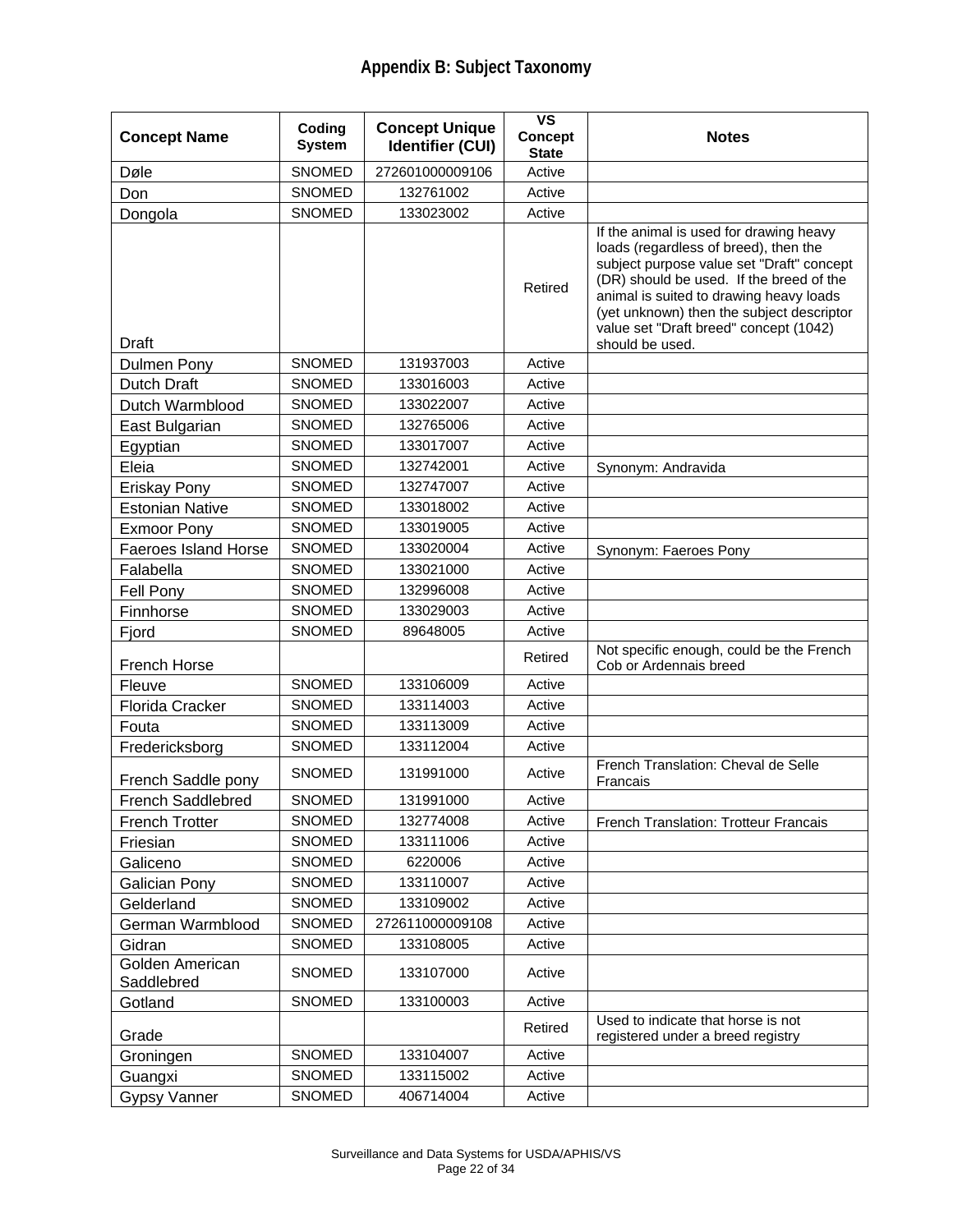| <b>Concept Name</b>           | Coding<br><b>System</b> | <b>Concept Unique</b><br><b>Identifier (CUI)</b> | $\overline{\mathsf{vs}}$<br><b>Concept</b><br><b>State</b> | <b>Notes</b>                                                                                                                            |
|-------------------------------|-------------------------|--------------------------------------------------|------------------------------------------------------------|-----------------------------------------------------------------------------------------------------------------------------------------|
| Hackney Horse                 | <b>SNOMED</b>           | 112488001                                        | Active                                                     |                                                                                                                                         |
| <b>Hackney Pony</b>           | <b>SNOMED</b>           | 132748002                                        | Active                                                     |                                                                                                                                         |
| Haflinger                     | <b>SNOMED</b>           | 54447000                                         | Active                                                     |                                                                                                                                         |
| Hanoverian                    | <b>SNOMED</b>           | 66168008                                         | Active                                                     |                                                                                                                                         |
| Hequ                          | <b>SNOMED</b>           | 133096004                                        | Active                                                     |                                                                                                                                         |
| Hessen                        | <b>SNOMED</b>           | 131980007                                        | Active                                                     | Synonym: Hessian                                                                                                                        |
| <b>Highland Pony</b>          | <b>SNOMED</b>           | 133103001                                        | Active                                                     |                                                                                                                                         |
| Hokkaido                      | SNOMED                  | 133102006                                        | Active                                                     |                                                                                                                                         |
| Holsteiner                    | <b>SNOMED</b>           | 25813002                                         | Active                                                     |                                                                                                                                         |
| Hucul                         | <b>SNOMED</b>           | 131861006                                        | Active                                                     |                                                                                                                                         |
| Hungarian<br>warmblood        | <b>SNOMED</b>           | 7921000009109                                    | Active                                                     |                                                                                                                                         |
| Hunter horse                  |                         |                                                  | Retired                                                    | If the animal is used for hunter jumper<br>showing, then the subject purpose value<br>set "Competition" concept (CP) should be<br>used. |
| Icelandic horse<br>(organism) | <b>SNOMED</b>           | 70457009                                         | Active                                                     |                                                                                                                                         |
| lomud                         | <b>SNOMED</b>           | 133047009                                        | Active                                                     |                                                                                                                                         |
| <b>Irish Draft</b>            | SNOMED                  | 131908002                                        | Active                                                     |                                                                                                                                         |
| Jinzhou                       | <b>SNOMED</b>           | 131917002                                        | Active                                                     |                                                                                                                                         |
| Jutland                       | <b>SNOMED</b>           | 133048004                                        | Active                                                     |                                                                                                                                         |
| Kabarda                       | <b>SNOMED</b>           | 132758003                                        | Active                                                     |                                                                                                                                         |
| Karabair                      | SNOMED                  | 133049007                                        | Active                                                     |                                                                                                                                         |
| Karabakh                      | SNOMED                  | 133050007                                        | Active                                                     |                                                                                                                                         |
| Kentucky Mountain<br>Horse    | <b>SNOMED</b>           | 272621000009100                                  | Active                                                     |                                                                                                                                         |
| Kerry Bog Pony                | <b>SNOMED</b>           | 272631000009103                                  | Active                                                     |                                                                                                                                         |
| <b>Kiger Mustang</b>          | <b>SNOMED</b>           | 133062006                                        | Active                                                     |                                                                                                                                         |
| Kirdi Pony                    | SNOMED                  | 133053009                                        | Active                                                     |                                                                                                                                         |
| <b>Kisber Felver</b>          | <b>SNOMED</b>           | 133043008                                        | Active                                                     |                                                                                                                                         |
| Kiso                          | SNOMED                  | 133054003                                        | Active                                                     |                                                                                                                                         |
| Kladruby                      | <b>SNOMED</b>           | 133055002                                        | Active                                                     |                                                                                                                                         |
| Knabstrup                     | SNOMED                  | 133056001                                        | Active                                                     |                                                                                                                                         |
| Kushum                        | SNOMED                  | 133057005                                        | Active                                                     |                                                                                                                                         |
| Kustanai                      | SNOMED                  | 133058000                                        | Active                                                     |                                                                                                                                         |
| Latvian                       | SNOMED                  | 133059008                                        | Active                                                     |                                                                                                                                         |
| Lipizzaner                    | SNOMED                  | 41754002                                         | Active                                                     |                                                                                                                                         |
| Lithuanian Heavy<br>Draft     | SNOMED                  | 133060003                                        | Active                                                     |                                                                                                                                         |
| Lokai                         | SNOMED                  | 133061004                                        | Active                                                     |                                                                                                                                         |
| Losino                        | SNOMED                  | 272641000009109                                  | Active                                                     |                                                                                                                                         |
| Lusitano                      | SNOMED                  | 133035003                                        | Active                                                     |                                                                                                                                         |
| M'Bayar                       | SNOMED                  | 133034004                                        | Active                                                     |                                                                                                                                         |
| Malopolski                    | SNOMED                  | 131934005                                        | Active                                                     |                                                                                                                                         |
| Mangalarga                    | SNOMED                  | 133052004                                        | Active                                                     |                                                                                                                                         |
| Mangalarga<br>Marchador       | SNOMED                  | 132760001                                        | Active                                                     |                                                                                                                                         |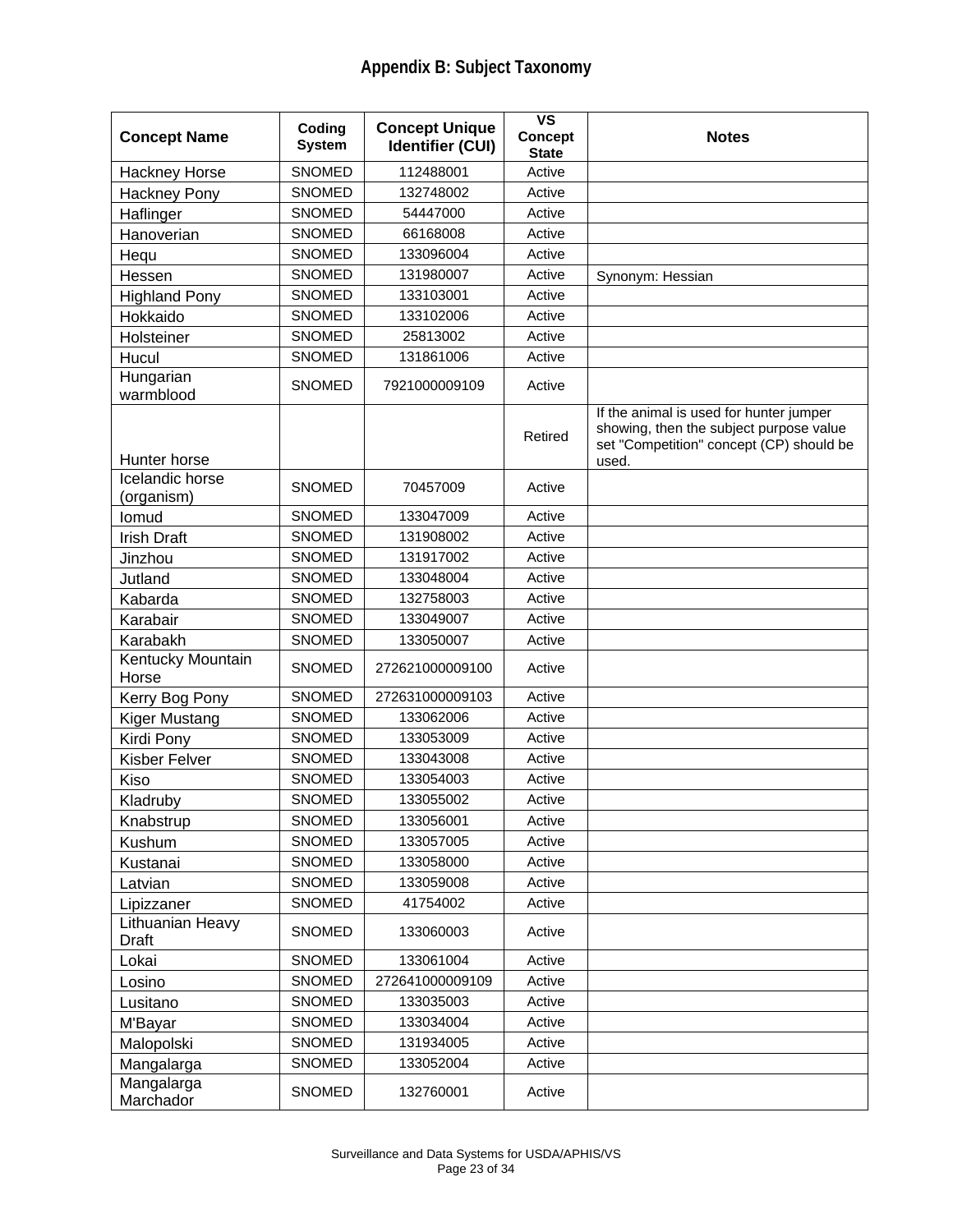| <b>Concept Name</b>                     | Coding<br><b>System</b> | <b>Concept Unique</b><br><b>Identifier (CUI)</b> | $\overline{\mathsf{vs}}$<br><b>Concept</b><br><b>State</b> | <b>Notes</b>                                                                                                                       |
|-----------------------------------------|-------------------------|--------------------------------------------------|------------------------------------------------------------|------------------------------------------------------------------------------------------------------------------------------------|
| Marwari                                 | <b>SNOMED</b>           | 131939000                                        | Active                                                     |                                                                                                                                    |
| <b>Merens</b>                           | SNOMED                  | 131942006                                        | Active                                                     |                                                                                                                                    |
| Messara                                 | <b>SNOMED</b>           | 131943001                                        | Active                                                     |                                                                                                                                    |
| Miniature                               |                         |                                                  |                                                            |                                                                                                                                    |
| Mediterranean                           | <b>SNOMED</b>           | 274811000009102                                  | Active                                                     |                                                                                                                                    |
| Donkey                                  |                         |                                                  |                                                            |                                                                                                                                    |
| Misaki                                  | SNOMED                  | 133012001                                        | Active                                                     |                                                                                                                                    |
| Missouri fox trotting<br>horse          | <b>SNOMED</b>           | 12360007                                         | Active                                                     |                                                                                                                                    |
| Mixed breed                             | <b>SNOMED</b>           | 406721004                                        | Active                                                     |                                                                                                                                    |
| Miyako                                  | <b>SNOMED</b>           | 133013006                                        | Active                                                     |                                                                                                                                    |
| Morab                                   | <b>SNOMED</b>           | 133031007                                        | Active                                                     |                                                                                                                                    |
| Mongolian                               | SNOMED                  | 133014000                                        | Active                                                     |                                                                                                                                    |
| Morgan                                  | <b>SNOMED</b>           | 21295007                                         | Active                                                     |                                                                                                                                    |
| Moyle                                   | SNOMED                  | 133032000                                        | Active                                                     |                                                                                                                                    |
| Murgese                                 | <b>SNOMED</b>           | 406715003                                        | Active                                                     |                                                                                                                                    |
| Mustang                                 | <b>SNOMED</b>           | 133033005                                        | Active                                                     |                                                                                                                                    |
| <b>National Show Horse</b>              | <b>SNOMED</b>           | 132997004                                        | Active                                                     |                                                                                                                                    |
| <b>National Spotted</b><br>Saddle Horse | <b>SNOMED</b>           | 132961008                                        | Active                                                     |                                                                                                                                    |
| New Forest pony                         | <b>SNOMED</b>           | 26699009                                         | Active                                                     |                                                                                                                                    |
| New Kirgiz                              | <b>SNOMED</b>           | 133010009                                        | Active                                                     |                                                                                                                                    |
| Newfoundland Pony                       | <b>SNOMED</b>           | 133036002                                        | Active                                                     |                                                                                                                                    |
| Noma                                    | <b>SNOMED</b>           | 133037006                                        | Active                                                     |                                                                                                                                    |
| Nooitgedacht Pony                       | SNOMED                  | 133038001                                        | Active                                                     |                                                                                                                                    |
| Noric                                   | <b>SNOMED</b>           | 133040006                                        | Active                                                     | Synonym: Noriker                                                                                                                   |
| Norland                                 | SNOMED                  | 133039009                                        | Active                                                     |                                                                                                                                    |
| North Swedish Horse                     | <b>SNOMED</b>           | 133041005                                        | Active                                                     |                                                                                                                                    |
| Northeastern                            | <b>SNOMED</b>           | 133042003                                        | Active                                                     |                                                                                                                                    |
| Oldenburg                               | <b>SNOMED</b>           | 133011008                                        | Active                                                     |                                                                                                                                    |
| <b>Orlov Trotter</b>                    | <b>SNOMED</b>           | 133066009                                        | Active                                                     |                                                                                                                                    |
| Palomino                                | SNOMED                  | 41738000                                         | Active                                                     |                                                                                                                                    |
| Pantaneiro                              | <b>SNOMED</b>           | 133065008                                        | Active                                                     |                                                                                                                                    |
| Paso Fino                               | <b>SNOMED</b>           | 56086005                                         | Active                                                     |                                                                                                                                    |
| Peneia                                  | <b>SNOMED</b>           | 132974002                                        | Active                                                     | Synonym: Pinia                                                                                                                     |
| Percheron                               | <b>SNOMED</b>           | 1006005                                          | Active                                                     |                                                                                                                                    |
| Peruvian Paso                           | SNOMED                  | 4960000                                          | Active                                                     |                                                                                                                                    |
| Pindos                                  | <b>SNOMED</b>           | 132984001                                        | Active                                                     |                                                                                                                                    |
| Pintabian                               | <b>SNOMED</b>           | 133064007                                        | Active                                                     |                                                                                                                                    |
| Pinto                                   | <b>SNOMED</b>           | 58264006                                         | Active                                                     |                                                                                                                                    |
| Poitou Donkey                           | <b>SNOMED</b>           | 132958007                                        | Active                                                     |                                                                                                                                    |
| Polish Konik                            | <b>SNOMED</b>           | 272651000009107                                  | Active                                                     |                                                                                                                                    |
| Polish Warmblood                        | <b>SNOMED</b>           | 272661000009105                                  | Active                                                     |                                                                                                                                    |
| Polo Pony                               |                         |                                                  | Retired                                                    | If the animal is used for polo competition,<br>then the subject purpose value set<br>"Competition" concept (CP) should be<br>used. |
| Pony                                    | SNOMED                  | 3997000                                          | Active                                                     |                                                                                                                                    |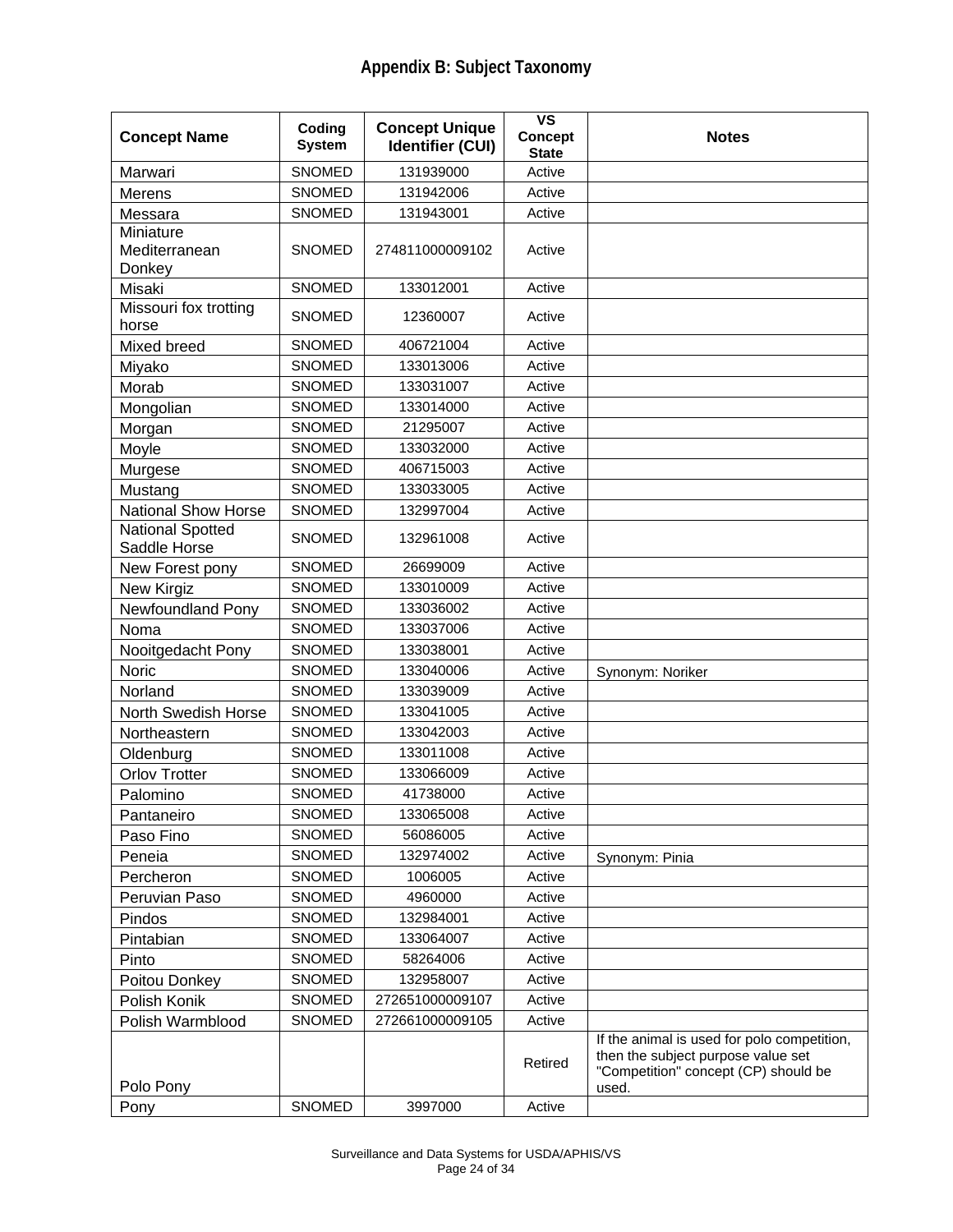| <b>Concept Name</b>               | Coding<br><b>System</b> | <b>Concept Unique</b><br><b>Identifier (CUI)</b> | $\overline{\mathsf{vs}}$<br>Concept<br><b>State</b> | <b>Notes</b>                                                               |
|-----------------------------------|-------------------------|--------------------------------------------------|-----------------------------------------------------|----------------------------------------------------------------------------|
| Pony of the Americas              | <b>SNOMED</b>           | 133063001                                        | Active                                              |                                                                            |
| Pottok tarpan horse X<br>domestic | <b>SNOMED</b>           | 132993000                                        | Active                                              |                                                                            |
| <b>PRE</b>                        | <b>SNOMED</b>           | 274821000009105                                  | Active                                              | Synonym: "Pure Spanish Horse" Spanish<br>translation: "Pira Raza Espanola" |
| Priob                             | <b>SNOMED</b>           | 132979007                                        | Active                                              | Synonym: Ob                                                                |
| Pyrenean Tarpan                   | <b>SNOMED</b>           | 272671000009101                                  | Active                                              |                                                                            |
| Qatgani                           | <b>SNOMED</b>           | 272681000009104                                  | Active                                              |                                                                            |
| Quarab                            | <b>SNOMED</b>           | 133159006                                        | Active                                              |                                                                            |
| Quarter horse                     | <b>SNOMED</b>           | 76467006                                         | Active                                              |                                                                            |
| <b>Quarter Pony</b>               | <b>SNOMED</b>           | 133158003                                        | Active                                              |                                                                            |
| Racking Horse                     | <b>SNOMED</b>           | 133157008                                        | Active                                              |                                                                            |
| Rhinelander<br>warmblood          | <b>SNOMED</b>           | 272691000009102                                  | Active                                              | Synonym: Rheinlander                                                       |
| Rocky Mountain<br>Horse           | <b>SNOMED</b>           | 133156004                                        | Active                                              |                                                                            |
| Russian Heavy Draft               | <b>SNOMED</b>           | 133155000                                        | Active                                              |                                                                            |
| <b>Russian Trotter</b>            | <b>SNOMED</b>           | 132994006                                        | Active                                              |                                                                            |
| Sanhe                             | SNOMED                  | 133154001                                        | Active                                              |                                                                            |
| Schleswig                         | SNOMED                  | 133078008                                        | Active                                              | Synonym: "Schleswiger Heavy Draft"                                         |
| Schwarzwalder<br>Fuchse           | SNOMED                  | 133079000                                        | Active                                              |                                                                            |
| Selle Francais                    | <b>SNOMED</b>           | 133153007                                        | Active                                              |                                                                            |
| Shagya                            | <b>SNOMED</b>           | 133152002                                        | Active                                              |                                                                            |
| Shetland pony                     | <b>SNOMED</b>           | 69067004                                         | Active                                              |                                                                            |
| Shire                             | <b>SNOMED</b>           | 13487004                                         | Active                                              |                                                                            |
| Single-Footing Horse              | <b>SNOMED</b>           | 133160001                                        | Active                                              |                                                                            |
| <b>Skyros</b>                     | <b>SNOMED</b>           | 133084006                                        | Active                                              |                                                                            |
| Somali Pony                       | <b>SNOMED</b>           | 133150005                                        | Active                                              |                                                                            |
| Sorraia                           | SNOMED                  | 133149005                                        | Active                                              |                                                                            |
| Soviet Heavy Draft                | <b>SNOMED</b>           | 133148002                                        | Active                                              |                                                                            |
| Spanish Barb                      | SNOMED                  | 133147007                                        | Active                                              |                                                                            |
| Spanish mustang                   | <b>SNOMED</b>           | 76302002                                         | Active                                              |                                                                            |
| Spanish-Norman                    | <b>SNOMED</b>           | 133146003                                        | Active                                              |                                                                            |
| Standardbred                      | SNOMED                  | 34200004                                         | Active                                              |                                                                            |
| <b>Sudan Country-Bred</b>         | SNOMED                  | 133145004                                        | Active                                              |                                                                            |
| Suffolk                           | SNOMED                  | 53567001                                         | Active                                              | Synonym: Suffolk Punch                                                     |
| Swedish Warmblood                 | SNOMED                  | 133144000                                        | Active                                              |                                                                            |
| <b>Swiss Horse</b>                |                         |                                                  | Retired                                             | Ambiguous breed                                                            |
| Swiss Warmblood                   | SNOMED                  | 132763004                                        | Active                                              |                                                                            |
| Taishuh                           | <b>SNOMED</b>           | 133143006                                        | Active                                              |                                                                            |
| Tarpan                            | SNOMED                  | 7941000009100                                    | Active                                              |                                                                            |
| Tawleed                           | SNOMED                  | 133001001                                        | Active                                              |                                                                            |
| Tennessee walking<br>horse        | <b>SNOMED</b>           | 51023000                                         | Active                                              |                                                                            |
| Tersk                             | SNOMED                  | 133151009                                        | Active                                              |                                                                            |
| Thessalian                        | SNOMED                  | 272701000009102                                  | Active                                              |                                                                            |
| Thoroughbred                      | SNOMED                  | 4288003                                          | Active                                              |                                                                            |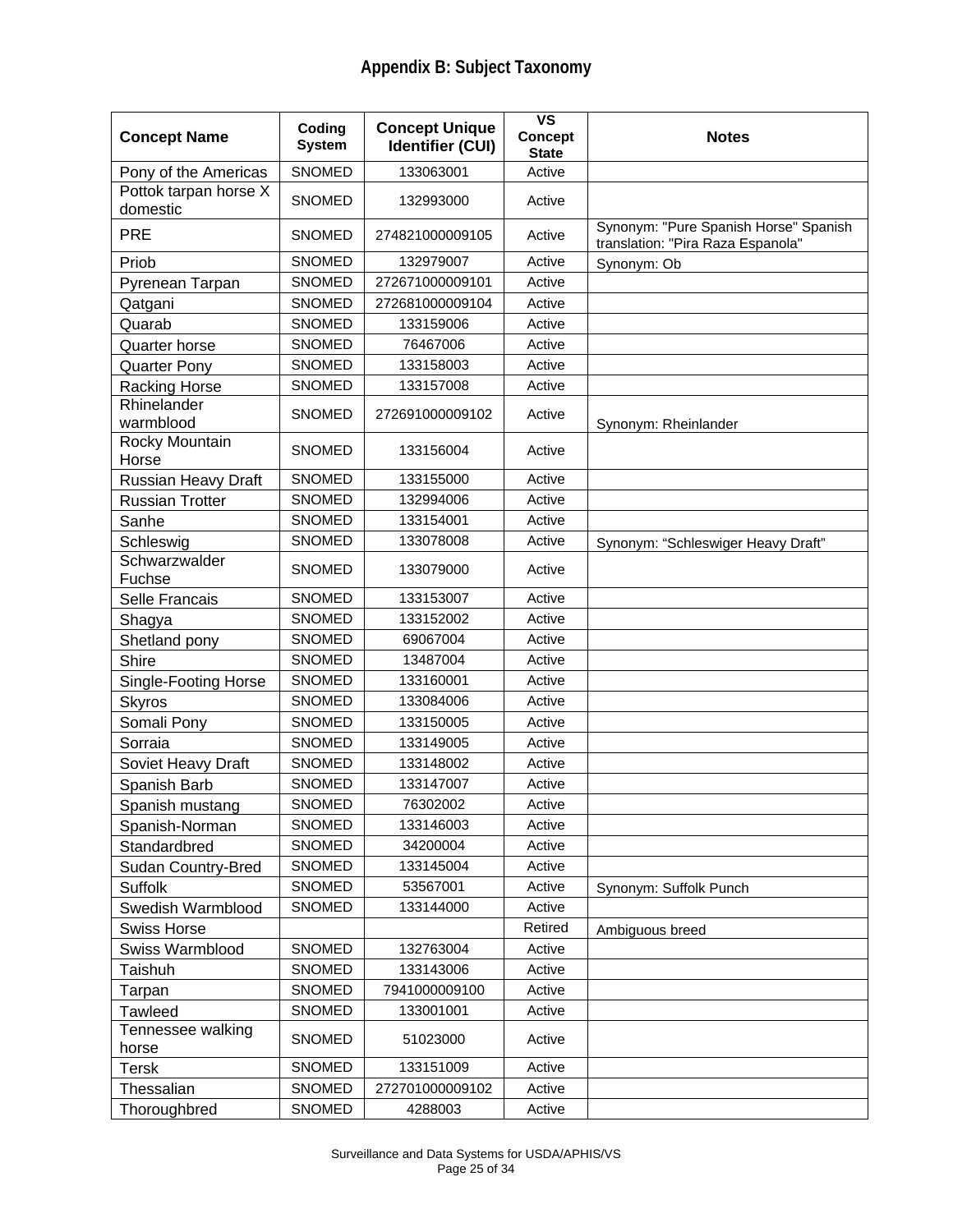| <b>Concept Name</b>         | Coding<br><b>System</b> | <b>Concept Unique</b><br><b>Identifier (CUI)</b> | $\overline{\mathsf{VS}}$<br><b>Concept</b><br><b>State</b> | <b>Notes</b>                                                                   |
|-----------------------------|-------------------------|--------------------------------------------------|------------------------------------------------------------|--------------------------------------------------------------------------------|
| Tokara                      | <b>SNOMED</b>           | 133009004                                        | Active                                                     |                                                                                |
| Tori)                       | SNOMED                  | 133008007                                        | Active                                                     |                                                                                |
| Trakehner                   | <b>SNOMED</b>           | 1789009                                          | Active                                                     |                                                                                |
| Ukrainian Saddle<br>Horse   | <b>SNOMED</b>           | 133007002                                        | Active                                                     |                                                                                |
| Viking                      | <b>SNOMED</b>           | 1118004                                          | Active                                                     |                                                                                |
| Vlaamperd                   | <b>SNOMED</b>           | 133006006                                        | Active                                                     |                                                                                |
| <b>Vladimir Heavy Draft</b> | <b>SNOMED</b>           | 133005005                                        | Active                                                     |                                                                                |
| Vyatka horse                | <b>SNOMED</b>           | 133004009                                        | Active                                                     |                                                                                |
| Warlander                   | SNOMED                  | 272711000009100                                  | Active                                                     |                                                                                |
| Warmblood                   |                         |                                                  | Retired                                                    | Ambiguous breed; Recommended:<br>SubjectDescriptor "Warmblood breed"<br>(1043) |
| <b>Welara Pony</b>          | <b>SNOMED</b>           | 133003003                                        | Active                                                     |                                                                                |
| <b>Welsh Pony</b>           | <b>SNOMED</b>           | 132744000                                        | Active                                                     |                                                                                |
| <b>West African Barb</b>    | <b>SNOMED</b>           | 132995007                                        | Active                                                     |                                                                                |
| Western Sudan Pony          | <b>SNOMED</b>           | 133002008                                        | Active                                                     |                                                                                |
| Wielkopolski                | <b>SNOMED</b>           | 132741008                                        | Active                                                     |                                                                                |
| Westphalian                 | <b>SNOMED</b>           | 25369002                                         | Active                                                     |                                                                                |
| Wielkopolski                | <b>SNOMED</b>           | 132741008                                        | Active                                                     |                                                                                |
| Wurttemberg                 | <b>SNOMED</b>           | 131965001                                        | Active                                                     |                                                                                |
| Xilingol                    | <b>SNOMED</b>           | 131966000                                        | Active                                                     |                                                                                |
| Yakut                       | <b>SNOMED</b>           | 133000000                                        | Active                                                     |                                                                                |
| Yanqi                       | <b>SNOMED</b>           | 131967009                                        | Active                                                     |                                                                                |
| Yili                        | <b>SNOMED</b>           | 131969007                                        | Active                                                     |                                                                                |
| Yonaguni                    | <b>SNOMED</b>           | 132999001                                        | Active                                                     |                                                                                |
| Zaniskari Pony              | <b>SNOMED</b>           | 272721000009108                                  | Active                                                     |                                                                                |
| Zhemaichu                   | <b>SNOMED</b>           | 132998009                                        | Active                                                     |                                                                                |

#### *Goat breed subset*

SubjectTaxonomy Subset Name: GoatBreed SubjectTaxonomy Subset Version: 20081215

| <b>Concept Name</b>  | Coding<br><b>System</b> | <b>Concept Unique</b><br><b>Identifier (CUI)</b> | VS<br><b>Concept</b><br><b>State</b> | <b>Notes</b>                                                                                                     |
|----------------------|-------------------------|--------------------------------------------------|--------------------------------------|------------------------------------------------------------------------------------------------------------------|
| Alpine               | <b>SNOMED</b>           | 70431006                                         | Active                               |                                                                                                                  |
| American Cashmere    | <b>SNOMED</b>           | 131617000                                        | Active                               |                                                                                                                  |
| Anglo nubian         | <b>SNOMED</b>           | 16015002                                         | Active                               |                                                                                                                  |
| Angora goat          | <b>SNOMED</b>           | 64158000                                         | Active                               |                                                                                                                  |
| Boer goat            | <b>SNOMED</b>           | 131656006                                        | Active                               |                                                                                                                  |
| Dairy-type crossbred |                         |                                                  | Retired                              | Recommended: SubjectTaxonomy<br>"Mixed Breed goat" (131607005) in<br>addition to SubjectFunction "Dairy"<br>(DA) |
| Fiber-type crossbred |                         |                                                  | Retired                              | Recommended: SubjectTaxonomy<br>"Mixed Breed goat" (131607005) in                                                |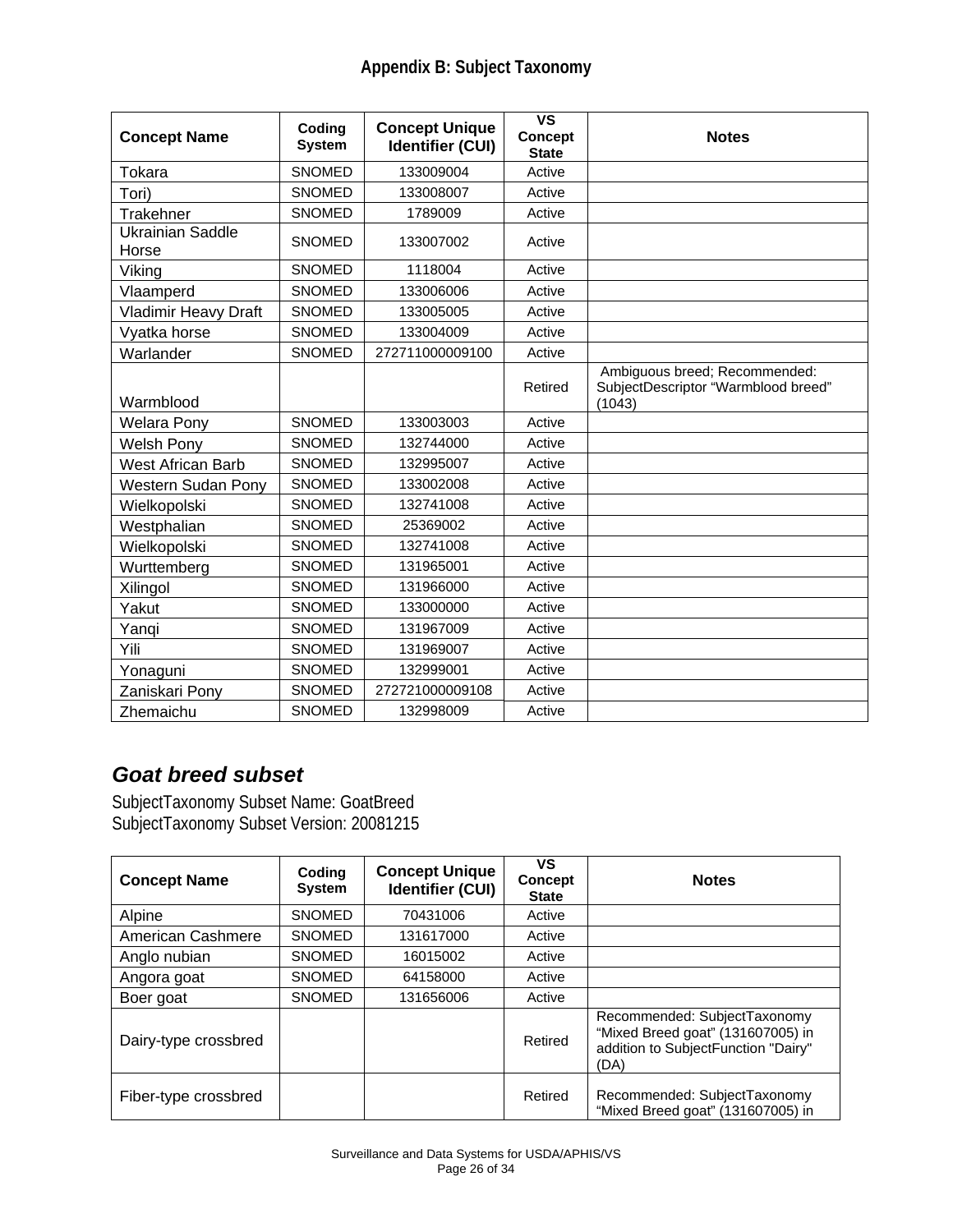| <b>Concept Name</b>               | Coding<br><b>System</b> | <b>Concept Unique</b><br><b>Identifier (CUI)</b> | <b>VS</b><br><b>Concept</b><br><b>State</b> | <b>Notes</b>                                                                                                                                  |
|-----------------------------------|-------------------------|--------------------------------------------------|---------------------------------------------|-----------------------------------------------------------------------------------------------------------------------------------------------|
|                                   |                         |                                                  |                                             | addition to SubjectFunction "Fiber"<br>(FB)                                                                                                   |
| <b>Golden Guernsey</b>            | <b>SNOMED</b>           | 131660009                                        | Active                                      |                                                                                                                                               |
| Kiko                              | <b>SNOMED</b>           | 131670006                                        | Active                                      |                                                                                                                                               |
| La Mancha                         | <b>SNOMED</b>           | 55530007                                         | Active                                      |                                                                                                                                               |
| Meat-type crossbred               |                         |                                                  | Retired                                     | Recommended: SubjectTaxonomy<br>"Mixed Breed goat" (131607005) in<br>addition to SubjectFunction "Meat"<br>(MT)                               |
| Mixed Breed goat                  | <b>SNOMED</b>           | 131607005                                        | Active                                      |                                                                                                                                               |
| <b>Multiple Breeds</b><br>Present |                         |                                                  | Retired                                     | Recommended: NullFlavor "No<br>Information"<br>(2.16.840.1.113883.1.11.10610) in<br>addition to SubjectDescriptor<br>"Multiple Breeds" (1007) |
| Myotonic                          | <b>SNOMED</b>           | 131623005                                        | Active                                      |                                                                                                                                               |
| Nigerian Dwarf                    | <b>SNOMED</b>           | 131625003                                        | Active                                      |                                                                                                                                               |
| Oberhasli                         | <b>SNOMED</b>           | 131632007                                        | Active                                      |                                                                                                                                               |
| Pygmy                             | <b>SNOMED</b>           | 684003                                           | Active                                      |                                                                                                                                               |
| Pygora                            | <b>SNOMED</b>           | 131672003                                        | Active                                      |                                                                                                                                               |
| Saanen                            | <b>SNOMED</b>           | 21208000                                         | Active                                      |                                                                                                                                               |
| Sable Saanen                      | <b>SNOMED</b>           | 32341000009108                                   | Active                                      |                                                                                                                                               |
| Spanish                           | <b>SNOMED</b>           | 131638006                                        | Active                                      |                                                                                                                                               |
| Toggenburg                        | <b>SNOMED</b>           | 30089001                                         | Active                                      |                                                                                                                                               |

## *Pig breed subset*

SubjectTaxonomy Subset Name: PigBreed SubjectTaxonomy Subset Version: 20080917

| <b>Concept Name</b> | Coding<br><b>System</b> | <b>Concept Unique</b><br><b>Identifier (CUI)</b> | VS<br>Concept<br><b>State</b> | <b>Notes</b>                  |
|---------------------|-------------------------|--------------------------------------------------|-------------------------------|-------------------------------|
| American Landrace   | <b>SNOMED</b>           | 132231009                                        | Active                        | Synomym: "Landrace"           |
| American Yorkshire  | <b>SNOMED</b>           | 132045008                                        | Active                        | Synonyms: "Yorkshire", "York" |
| <b>Berkshire</b>    | <b>SNOMED</b>           | 112489009                                        | Active                        |                               |
| British saddleback  | <b>SNOMED</b>           | 15961007                                         | Active                        |                               |
| Chester white       | <b>SNOMED</b>           | 69461005                                         | Active                        |                               |
| Duroc               | <b>SNOMED</b>           | 3260001                                          | Active                        | Synonym is Duroc-Jersey       |
| Hampshire           | <b>SNOMED</b>           | 20280002                                         | Active                        |                               |
| Hereford            | <b>SNOMED</b>           | 19770007                                         | Active                        |                               |
| Lacombe             | <b>SNOMED</b>           | 30448006                                         | Active                        |                               |
| Large black         | <b>SNOMED</b>           | 21021000                                         | Active                        |                               |
| Large white         | <b>SNOMED</b>           | 77236002                                         | Active                        | Synonym: "White"              |
| Meishan             | <b>SNOMED</b>           | 132243005                                        | Active                        |                               |
| Minzhu              | <b>SNOMED</b>           | 132248001                                        | Active                        |                               |
| Ossabaw Island      | <b>SNOMED</b>           | 132237008                                        | Active                        |                               |
| Pic                 | <b>SNOMED</b>           | 75709004                                         | Active                        | Synonyms: "Pig Improvement    |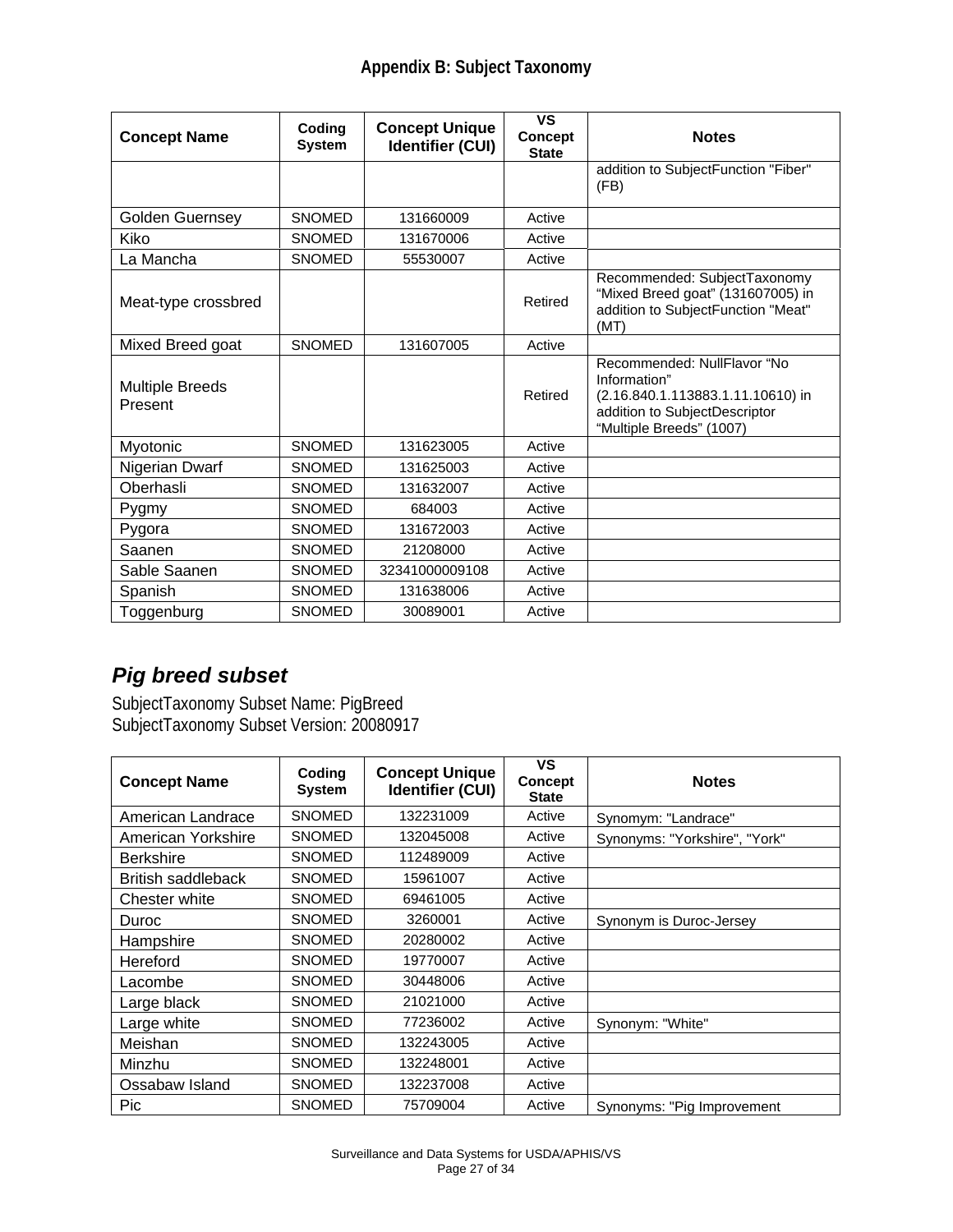| <b>Concept Name</b>                   | Coding<br><b>System</b> | <b>Concept Unique</b><br><b>Identifier (CUI)</b> | VS<br><b>Concept</b><br><b>State</b> | <b>Notes</b>                |
|---------------------------------------|-------------------------|--------------------------------------------------|--------------------------------------|-----------------------------|
|                                       |                         |                                                  |                                      | Strains", "Pig Improvement" |
| <b>Pietrain</b>                       | <b>SNOMED</b>           | 20044005                                         | Active                               |                             |
| Poland China                          | <b>SNOMED</b>           | 79814001                                         | Active                               |                             |
| Red wattle                            | <b>SNOMED</b>           | 74568001                                         | Active                               | Synonym: "Large Wattle"     |
| Spotted                               | <b>SNOMED</b>           | 36187006                                         | Active                               | Synonym: "Spot"             |
| Tamworth                              | <b>SNOMED</b>           | 30634003                                         | Active                               |                             |
| Vietnamese Pot-<br><b>Bellied Pig</b> | <b>SNOMED</b>           | 132230005                                        | Active                               | Synonym: "Pot-bellied"      |
| Wessex saddleback                     | <b>SNOMED</b>           | 73648005                                         | Active                               |                             |

## *Sheep breed subset*

SubjectTaxonomy Subset Name: SheepBreed SubjectTaxonomy Subset Version: 20090824

| <b>Concept Name</b>        | Coding<br><b>System</b> | <b>Concept Unique</b><br><b>Identifier (CUI)</b> | <b>VS</b><br><b>Concept</b><br><b>State</b> | <b>Notes</b> |
|----------------------------|-------------------------|--------------------------------------------------|---------------------------------------------|--------------|
| Acipayam                   | <b>SNOMED</b>           | 32361000009109                                   | Active                                      |              |
| Adal                       | <b>SNOMED</b>           | 32371000009100                                   | Active                                      |              |
| Afghan Arabi               | <b>SNOMED</b>           | 32381000009103                                   | Active                                      |              |
| Africana                   | <b>SNOMED</b>           | 131768005                                        | Active                                      |              |
| Alai                       | <b>SNOMED</b>           | 32391000009101                                   | Active                                      |              |
| Alcarreña                  | <b>SNOMED</b>           | 32401000009103                                   | Active                                      |              |
| Algarve Churro             | <b>SNOMED</b>           | 32411000009101                                   | Active                                      |              |
| Algerian Arab              | <b>SNOMED</b>           | 32421000009109                                   | Active                                      |              |
| Altai                      | <b>SNOMED</b>           | 32431000009106                                   | Active                                      |              |
| Altay                      | <b>SNOMED</b>           | 132845007                                        | Active                                      |              |
| American Blackbelly        | <b>SNOMED</b>           | 32351000009106                                   | Active                                      |              |
| Apennine                   | <b>SNOMED</b>           | 132811000                                        | Active                                      |              |
| Arabi                      | <b>SNOMED</b>           | 132810004                                        | Active                                      |              |
| Arapawa Island             | <b>SNOMED</b>           | 132809009                                        | Active                                      |              |
| Argentine Merino           | <b>SNOMED</b>           | 32441000009100                                   | Active                                      |              |
| <b>Arles Merino</b>        | SNOMED                  | 32451000009102                                   | Active                                      |              |
| Armenian<br>Semicoarsewool | <b>SNOMED</b>           | 32471000009108                                   | Active                                      |              |
| Askanian                   | SNOMED                  | 32481000009105                                   | Active                                      |              |
| Awassi                     | <b>SNOMED</b>           | 132808001                                        | Active                                      |              |
| <b>Balkhi</b>              | <b>SNOMED</b>           | 132804004                                        | Active                                      |              |
| Baluchi                    | <b>SNOMED</b>           | 132861009                                        | Active                                      |              |
| <b>Balwen Welsh</b>        | <b>SNOMED</b>           | 132813002                                        | Active                                      |              |
| Mountain                   |                         |                                                  |                                             |              |
| Barbado                    | <b>SNOMED</b>           | 132860005                                        | Active                                      |              |
| <b>Barbados Blackbelly</b> | <b>SNOMED</b>           | 132806002                                        | Active                                      |              |
| Basco-Béarnais             | <b>SNOMED</b>           | 32491000009107                                   | Active                                      |              |
| <b>Bavarian Forest</b>     | <b>SNOMED</b>           | 132805003                                        | Active                                      |              |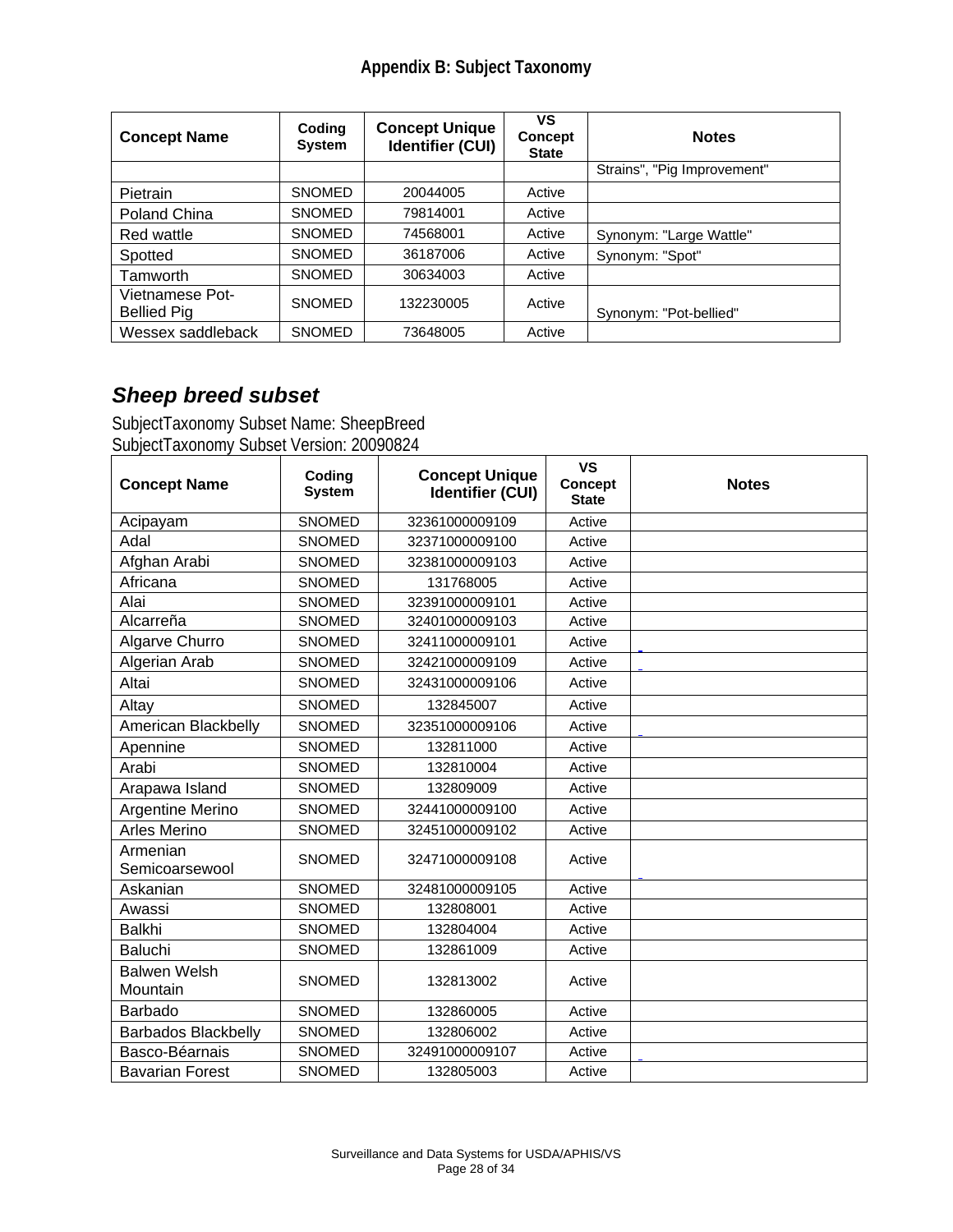| <b>Concept Name</b>                         | Coding<br><b>System</b>  | <b>Concept Unique</b><br><b>Identifier (CUI)</b> | <b>VS</b><br><b>Concept</b><br><b>State</b> | <b>Notes</b>                                                                                                                                    |
|---------------------------------------------|--------------------------|--------------------------------------------------|---------------------------------------------|-------------------------------------------------------------------------------------------------------------------------------------------------|
| <b>Bentheimer</b><br>Landschaf              | <b>SNOMED</b>            | 132859000                                        | Active                                      |                                                                                                                                                 |
| Bergamasca                                  | <b>SNOMED</b>            | 132681007                                        | Active                                      |                                                                                                                                                 |
| Berrichon du Cher                           | <b>SNOMED</b>            | 32501000009104                                   | Active                                      |                                                                                                                                                 |
| Beulah Speckled-<br>Face                    | <b>SNOMED</b>            | 131716003                                        | Active                                      |                                                                                                                                                 |
| <b>Bibrik</b>                               | <b>SNOMED</b>            | 131704009                                        | Active                                      |                                                                                                                                                 |
| <b>Biellese</b>                             | <b>SNOMED</b>            | 131788009                                        | Active                                      |                                                                                                                                                 |
| <b>Black Welsh</b><br><b>Mountain Sheep</b> | <b>SNOMED</b>            | 131706006                                        | Active                                      |                                                                                                                                                 |
| <b>Black-faced</b>                          | GDBSheep<br><b>Breed</b> | <b>BF</b>                                        | Retired                                     | Recommended: NullFlavor "No<br>Information"<br>(2.16.840.1.113883.1.11.10610) in<br>addition to SubjectDescriptor<br>"Black-face sheep" (1003); |
| <b>Blackhead Persian</b>                    | <b>SNOMED</b>            | 131707002                                        | Active                                      |                                                                                                                                                 |
| Bleu du Maine                               | <b>SNOMED</b>            | 131708007                                        | Active                                      |                                                                                                                                                 |
| <b>Bluefaced Leicester</b>                  | SNOMED                   | 131709004                                        | Active                                      | Synomym: "Leicester - Hexam"                                                                                                                    |
| <b>Bond</b>                                 | SNOMED                   | 131710009                                        | Active                                      |                                                                                                                                                 |
| Booroola Merino                             | <b>SNOMED</b>            | 132735001                                        | Active                                      |                                                                                                                                                 |
| <b>Border Cheviot</b>                       | <b>SNOMED</b>            | 1191000009104                                    | Active                                      |                                                                                                                                                 |
| <b>Border Leicester</b>                     | <b>SNOMED</b>            | 131711008                                        | Active                                      |                                                                                                                                                 |
| <b>Boreray</b>                              | <b>SNOMED</b>            | 131712001                                        | Active                                      |                                                                                                                                                 |
| Bovska                                      | <b>SNOMED</b>            | 131713006                                        | Active                                      |                                                                                                                                                 |
| <b>Braunes Bergschaf</b>                    | <b>SNOMED</b>            | 131714000                                        | Active                                      |                                                                                                                                                 |
| <b>Brazilian Somali</b>                     | SNOMED                   | 131715004                                        | Active                                      |                                                                                                                                                 |
| <b>Brecknock Hill</b><br>Cheviot            | <b>SNOMED</b>            | 131702008                                        | Active                                      |                                                                                                                                                 |
| <b>Brillenschaf</b>                         | <b>SNOMED</b>            | 131701001                                        | Active                                      |                                                                                                                                                 |
| <b>British Milk Sheep</b>                   | SNOMED                   | 131700000                                        | Active                                      |                                                                                                                                                 |
| <b>Bunndner Oberland</b>                    | SNOMED                   | 131699001                                        | Active                                      |                                                                                                                                                 |
| California Red                              | <b>SNOMED</b>            | 131795000                                        | Active                                      |                                                                                                                                                 |
| California Variegated<br>Mutant             | SNOMED                   | 131794001                                        | Active                                      |                                                                                                                                                 |
| <b>Campanian Barbary</b>                    | SNOMED                   | 131793007                                        | Active                                      |                                                                                                                                                 |
| Canadian Arcott                             | SNOMED                   | 132689009                                        | Active                                      |                                                                                                                                                 |
| Castlemilk Moorit                           | SNOMED                   | 131792002                                        | Active                                      |                                                                                                                                                 |
| Charollais                                  | <b>SNOMED</b>            | 131791009                                        | Active                                      |                                                                                                                                                 |
| Cheviot                                     | SNOMED                   | 50717006                                         | Active                                      |                                                                                                                                                 |
| Cholistani                                  | SNOMED                   | 131703003                                        | Active                                      |                                                                                                                                                 |
| Cine Capari                                 | SNOMED                   | 32511000009102                                   | Active                                      |                                                                                                                                                 |
| <b>Clun Forest</b>                          | SNOMED                   | 48697009                                         | Active                                      |                                                                                                                                                 |
| <b>Coburger Fuchsschaf</b>                  | SNOMED                   | 131736002                                        | Active                                      |                                                                                                                                                 |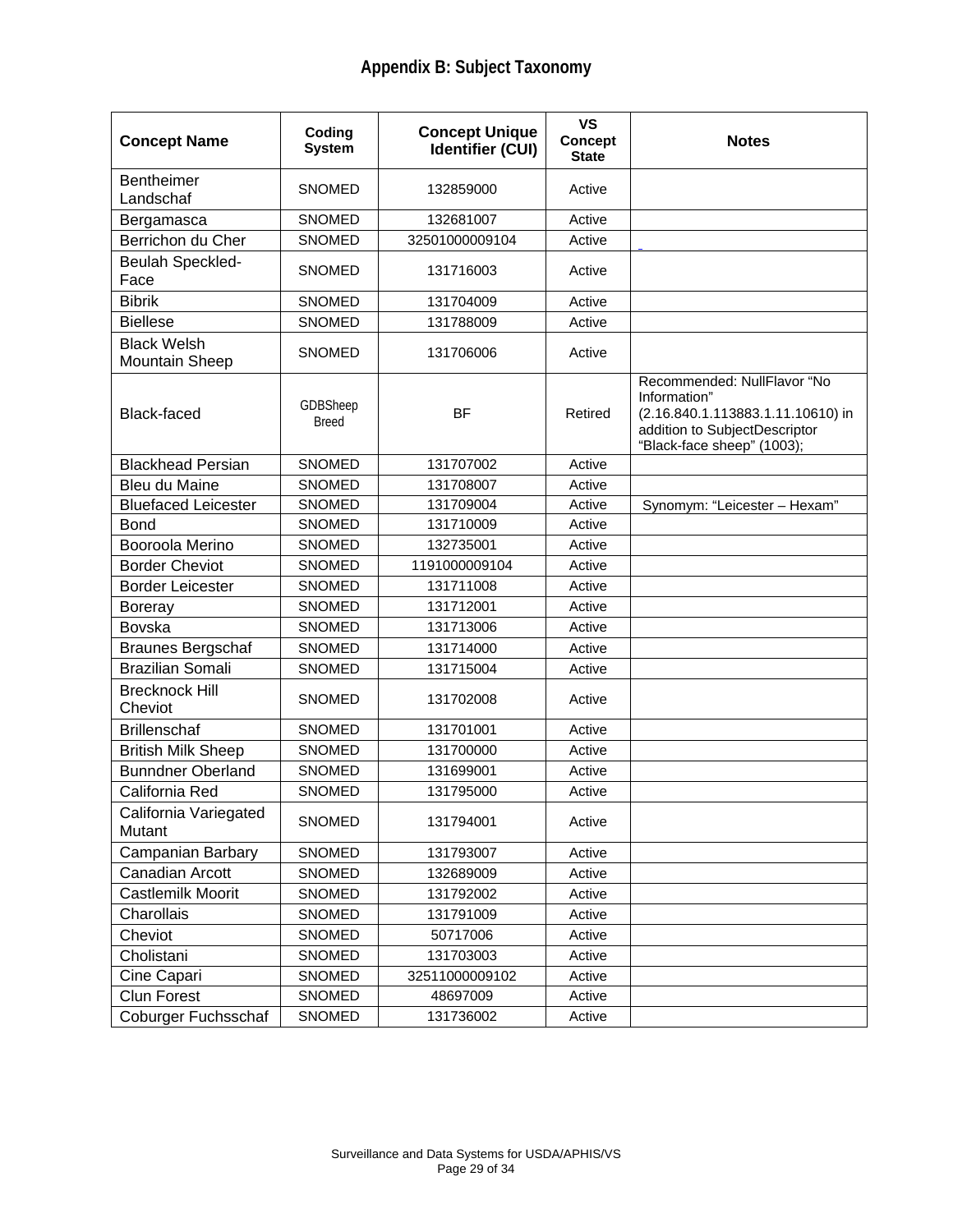| <b>Concept Name</b>                               | Coding<br><b>System</b> | <b>Concept Unique</b><br><b>Identifier (CUI)</b> | VS<br><b>Concept</b><br><b>State</b> | <b>Notes</b>                                                                                                                                                                                                            |
|---------------------------------------------------|-------------------------|--------------------------------------------------|--------------------------------------|-------------------------------------------------------------------------------------------------------------------------------------------------------------------------------------------------------------------------|
| Columbia Cross                                    |                         |                                                  | Retired                              | Recommended: SubjectTaxonomy<br>"Mixed Breed sheep" (406722006)<br>in addition to free text phrase or<br>locally standardized concept (e.g.<br>"Columbia Cross") in a<br>supplementary subject descriptor<br>data field |
| Columbia                                          | <b>SNOMED</b>           | 131705005                                        | Active                               |                                                                                                                                                                                                                         |
| Comeback                                          | <b>SNOMED</b>           | 131766009                                        | Active                               |                                                                                                                                                                                                                         |
| Comisana                                          | <b>SNOMED</b>           | 131765008                                        | Active                               |                                                                                                                                                                                                                         |
| Coopworth                                         | SNOMED                  | 131764007                                        | Active                               |                                                                                                                                                                                                                         |
| Cormo                                             | <b>SNOMED</b>           | 131753009                                        | Active                               |                                                                                                                                                                                                                         |
| Corriedale                                        | <b>SNOMED</b>           | 67515002                                         | Active                               |                                                                                                                                                                                                                         |
| Cotswold                                          | <b>SNOMED</b>           | 67414001                                         | Active                               |                                                                                                                                                                                                                         |
| Crossbred - Large                                 |                         |                                                  | Retired                              | Recommended: SubjectTaxonomy<br>"Mixed Breed sheep" (406722006)<br>in addition to SubjectDescriptor<br>"Large" (1002)                                                                                                   |
| Crossbred - Medium                                |                         |                                                  | Retired                              | Recommended: SubjectTaxonomy<br>"Mixed Breed sheep" (406722006)<br>in addition to SubjectDescriptor<br>"Medium" (1001)                                                                                                  |
| Crossbred - Small                                 |                         |                                                  | Retired                              | Recommended: SubjectTaxonomy<br>"Mixed Breed sheep" (406722006)<br>in addition to SubjectDescriptor<br>"Small" (1000)                                                                                                   |
| Daglic                                            | <b>SNOMED</b>           | 32521000009105                                   | Active                               |                                                                                                                                                                                                                         |
| Dala                                              | <b>SNOMED</b>           | 131751006                                        | Active                               |                                                                                                                                                                                                                         |
| Dalesbred                                         | <b>SNOMED</b>           | 131750007                                        | Active                               |                                                                                                                                                                                                                         |
| Damani                                            | <b>SNOMED</b>           | 131749007                                        | Active                               |                                                                                                                                                                                                                         |
| Damara                                            | <b>SNOMED</b>           | 131748004                                        | Active                               |                                                                                                                                                                                                                         |
| Dartmoor                                          | <b>SNOMED</b>           | 131717007                                        | Active                               |                                                                                                                                                                                                                         |
| Debouillet                                        | <b>SNOMED</b>           | 44835005                                         | Active                               |                                                                                                                                                                                                                         |
| Delaine merino                                    | <b>SNOMED</b>           | 46392004                                         | Active                               |                                                                                                                                                                                                                         |
| Derbyshire Gritstone                              | SNOMED                  | 131735003                                        | Active                               |                                                                                                                                                                                                                         |
| Deutsches<br><b>Blaukoepfiges</b><br>Fleischschaf | SNOMED                  | 131734004                                        | Active                               |                                                                                                                                                                                                                         |
| Devon Closewool                                   | SNOMED                  | 131733005                                        | Active                               |                                                                                                                                                                                                                         |
| Devon Longwoolled                                 | SNOMED                  | 32531000009107                                   | Active                               |                                                                                                                                                                                                                         |
| <b>DLS</b>                                        | SNOMED                  | 132855006                                        | Active                               |                                                                                                                                                                                                                         |
| Dorper                                            | SNOMED                  | 131732000                                        | Active                               |                                                                                                                                                                                                                         |
| Dorset                                            | SNOMED                  | 25327001                                         | Active                               |                                                                                                                                                                                                                         |
| Dorset Down                                       | <b>SNOMED</b>           | 131722007                                        | Active                               |                                                                                                                                                                                                                         |
| <b>Drysdale</b>                                   | SNOMED                  | 131721000                                        | Active                               |                                                                                                                                                                                                                         |
| East Friesian                                     | SNOMED                  | 132853004                                        | Active                               |                                                                                                                                                                                                                         |
| Elliottdale                                       | SNOMED                  | 131720004                                        | Active                               |                                                                                                                                                                                                                         |
| Est À Laine Merino                                | SNOMED                  | 32541000009101                                   | Active                               |                                                                                                                                                                                                                         |
| <b>Exmoor Horn</b>                                | <b>SNOMED</b>           | 131719005                                        | Active                               |                                                                                                                                                                                                                         |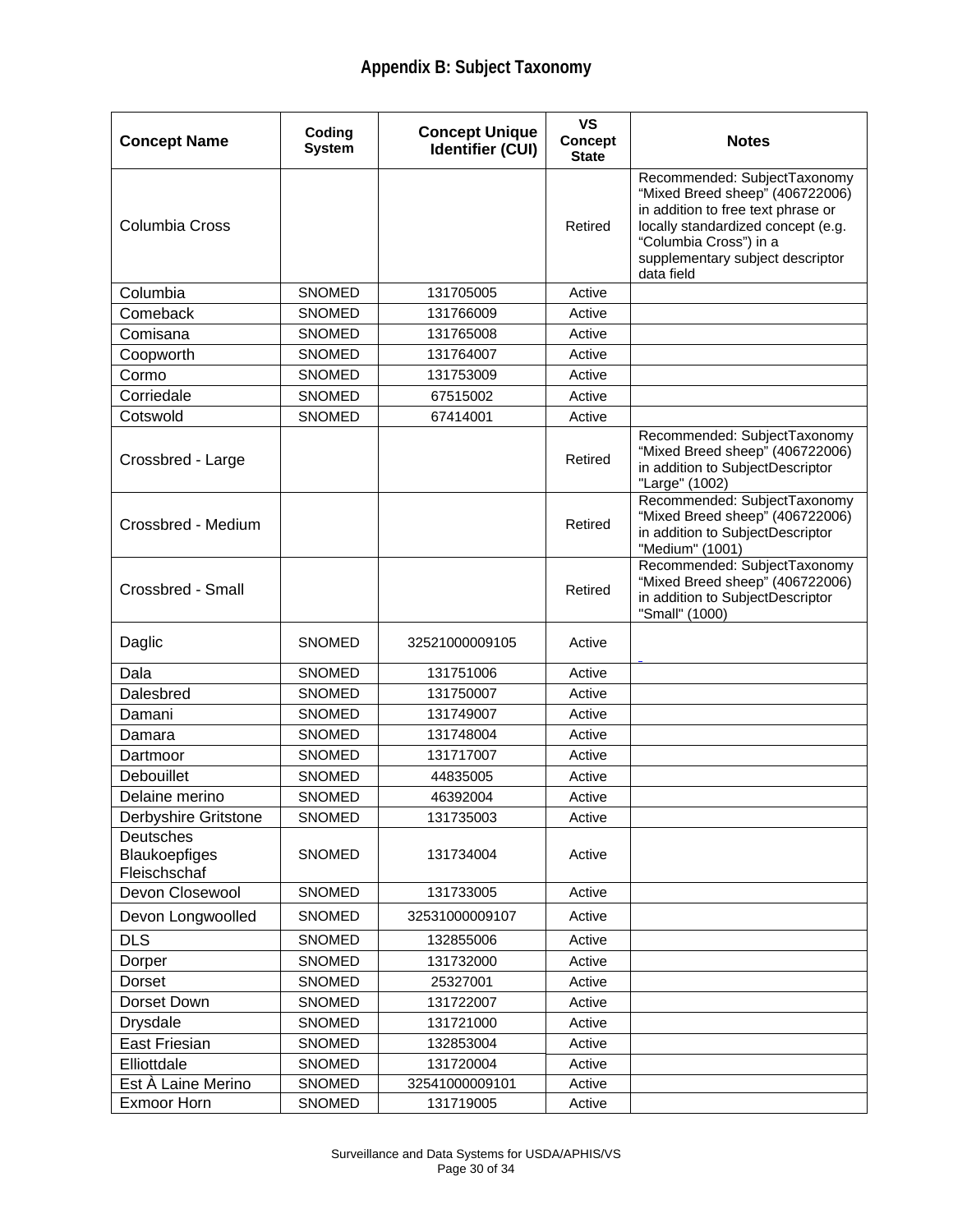| <b>Concept Name</b>                    | Coding<br><b>System</b> | <b>Concept Unique</b><br><b>Identifier (CUI)</b> | <b>VS</b><br><b>Concept</b><br><b>State</b> | <b>Notes</b>                                                                                                                     |
|----------------------------------------|-------------------------|--------------------------------------------------|---------------------------------------------|----------------------------------------------------------------------------------------------------------------------------------|
| Fabrianese                             | <b>SNOMED</b>           | 131718002                                        | Active                                      |                                                                                                                                  |
| Faeroes                                | <b>SNOMED</b>           | 132846008                                        | Active                                      |                                                                                                                                  |
| Finnsheep                              | <b>SNOMED</b>           | 72329005                                         | Retired                                     | Retired for 20090106 version,<br>Synonym for Finnish landrace                                                                    |
| Finnish landrace                       | <b>SNOMED</b>           | 72329005                                         | Active                                      | Synonym: Finnsheep                                                                                                               |
| <b>Florida Native</b>                  | <b>SNOMED</b>           | 131731007                                        | Retired                                     | Retired for 20090106 version,<br>Synonym for Gulf Coast Native                                                                   |
| <b>Fonthill Merino</b>                 | <b>SNOMED</b>           | 132718000                                        | Active                                      |                                                                                                                                  |
| Friesian Milk Sheep                    | <b>SNOMED</b>           | 131725009                                        | Active                                      |                                                                                                                                  |
| Galway                                 | <b>SNOMED</b>           | 406660008                                        | Active                                      |                                                                                                                                  |
| Gansu Alpine Fine-<br>wool             | <b>SNOMED</b>           | 131726005                                        | Active                                      |                                                                                                                                  |
| Gentile di Puglia                      | <b>SNOMED</b>           | 131740006                                        | Active                                      |                                                                                                                                  |
| German Blackheaded<br>Mutton           | <b>SNOMED</b>           | 131723002                                        | Active                                      |                                                                                                                                  |
| German Mountain                        | <b>SNOMED</b>           | 131741005                                        | Active                                      |                                                                                                                                  |
| <b>German Mutton</b><br>Merino         | <b>SNOMED</b>           | 132716001                                        | Active                                      |                                                                                                                                  |
| German<br><b>Whiteheaded Mutton</b>    | <b>SNOMED</b>           | 131727001                                        | Active                                      |                                                                                                                                  |
| Ghezel                                 | <b>SNOMED</b>           | 32551000009103                                   | Active                                      |                                                                                                                                  |
| Gökçeada                               | <b>SNOMED</b>           | 32561000009100                                   | Active                                      |                                                                                                                                  |
| <b>Graue Gehoernte</b><br>Heidschnucke | <b>SNOMED</b>           | 131728006                                        | Active                                      |                                                                                                                                  |
| Gromark                                | <b>SNOMED</b>           | 131730008                                        | Active                                      |                                                                                                                                  |
| <b>Gulf Coast Native</b>               | <b>SNOMED</b>           | 131731007                                        | Active                                      |                                                                                                                                  |
| Gute                                   | <b>SNOMED</b>           | 131738001                                        | Active                                      |                                                                                                                                  |
| Hampshire                              | <b>SNOMED</b>           | 131739009                                        | Active                                      |                                                                                                                                  |
| Han                                    | <b>SNOMED</b>           | 131729003                                        | Active                                      |                                                                                                                                  |
| Harnai                                 | <b>SNOMED</b>           | 131775006                                        | Active                                      |                                                                                                                                  |
| Hasht Nagri                            | SNOMED                  | 131762006                                        | Active                                      |                                                                                                                                  |
| Hazaragie                              | <b>SNOMED</b>           | 131763001                                        | Active                                      |                                                                                                                                  |
| Hebridean                              | <b>SNOMED</b>           | 131770001                                        | Active                                      |                                                                                                                                  |
| Herdwick                               | <b>SNOMED</b>           | 131772009                                        | Active                                      |                                                                                                                                  |
| <b>Herik</b>                           | SNOMED                  | 32571000009109                                   | Active                                      |                                                                                                                                  |
| <b>Hill Radnor</b>                     | SNOMED                  | 131773004                                        | Active                                      |                                                                                                                                  |
| Hog Island                             | SNOMED                  | 131787004                                        | Active                                      |                                                                                                                                  |
| Horn Dorset                            | SNOMED                  | 86920006                                         | Active                                      |                                                                                                                                  |
| Hu                                     | SNOMED                  | 32581000009106                                   | Active                                      |                                                                                                                                  |
| Hybrid                                 | <b>SNOMED</b>           |                                                  | Retired                                     | Recommended: SubjectTaxonomy<br>"Mixed Breed sheep" (406722006)<br>if this concept is used to represent<br>a "Mixed Breed sheep" |
| Icelandic sheep                        | <b>SNOMED</b>           | 131774005                                        | Active                                      |                                                                                                                                  |
| Ile-de-France                          | SNOMED                  | 131761004                                        | Active                                      |                                                                                                                                  |
| Istrian Pramenka                       | SNOMED                  | 131776007                                        | Active                                      |                                                                                                                                  |
| Jacob                                  | SNOMED                  | 131777003                                        | Active                                      |                                                                                                                                  |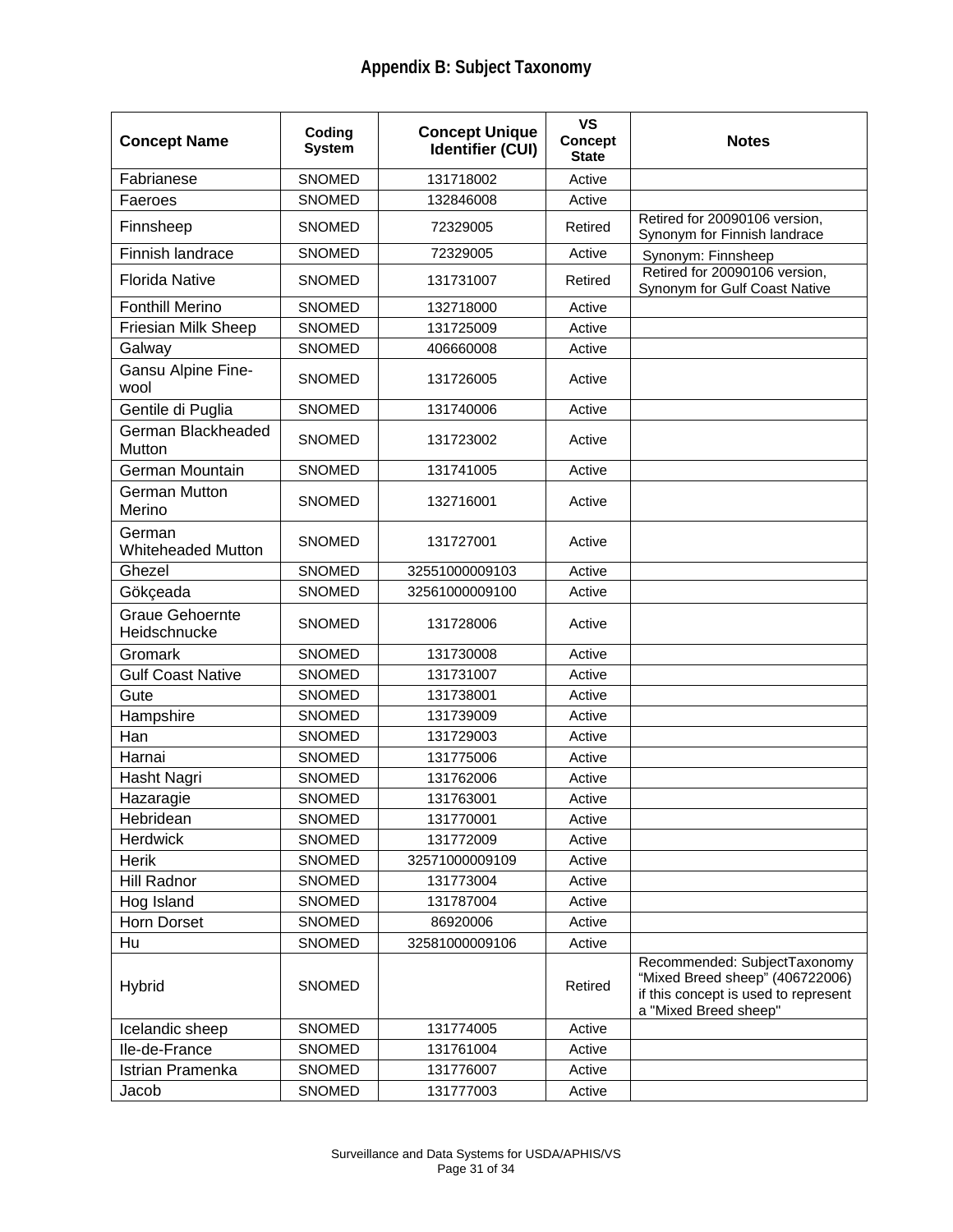| <b>Concept Name</b>        | Coding<br><b>System</b>  | <b>Concept Unique</b><br><b>Identifier (CUI)</b> | <b>VS</b><br><b>Concept</b><br><b>State</b> | <b>Notes</b>                                                                     |
|----------------------------|--------------------------|--------------------------------------------------|---------------------------------------------|----------------------------------------------------------------------------------|
| Jezerskosolcavska          | <b>SNOMED</b>            | 131778008                                        | Active                                      |                                                                                  |
| Kachhi                     | <b>SNOMED</b>            | 131779000                                        | Active                                      |                                                                                  |
| Kajli                      | <b>SNOMED</b>            | 131786008                                        | Active                                      |                                                                                  |
| <b>Karacabey Merino</b>    | <b>SNOMED</b>            | 32591000009108                                   | Active                                      |                                                                                  |
| Karayaka                   | <b>SNOMED</b>            | 32601000009100                                   | Active                                      |                                                                                  |
| Karakul                    | <b>SNOMED</b>            | 64591001                                         | Active                                      |                                                                                  |
| Katahdin                   | <b>SNOMED</b>            | 131743008                                        | Active                                      |                                                                                  |
| Kerry Hill                 | <b>SNOMED</b>            | 11967001                                         | Active                                      |                                                                                  |
| Kivircik                   | <b>SNOMED</b>            | 32611000009103                                   | Active                                      |                                                                                  |
| Kooka                      | <b>SNOMED</b>            | 131724008                                        | Active                                      |                                                                                  |
| Lacaune dairy              | <b>SNOMED</b>            | 7981000009105                                    | Active                                      |                                                                                  |
| Landais                    | SNOMED                   | 32621000009106                                   | Active                                      |                                                                                  |
| Langhe                     | <b>SNOMED</b>            | 131756001                                        | Active                                      |                                                                                  |
| Lati                       | SNOMED                   | 131754003                                        | Active                                      |                                                                                  |
| Leicester                  | <b>SNOMED</b>            | 6431001                                          | Active                                      | Synonyms: English Leicester,<br>Leicester Longwool                               |
| Leicester - English        | <b>SNOMED</b>            | 6431001                                          | Retired                                     | Retired for 20090106 version,<br>Synonym for Leicester                           |
| Leicester - Hexam          | <b>SNOMED</b>            | 131709004                                        | Retired                                     | Retired for 20090106 version,<br>Synonym for Bluefaced Leicester                 |
| Leineschaf                 | <b>SNOMED</b>            | 131744002                                        | Active                                      |                                                                                  |
| Lincoln                    | SNOMED                   | 65492002                                         | Active                                      |                                                                                  |
| Llanwenog                  | <b>SNOMED</b>            | 131746000                                        | Active                                      |                                                                                  |
| Lleyn                      | <b>SNOMED</b>            | 131747009                                        | Active                                      |                                                                                  |
| Lohi                       | <b>SNOMED</b>            | 131760003                                        | Active                                      |                                                                                  |
| Lonk                       | <b>SNOMED</b>            | 131755002                                        | Active                                      |                                                                                  |
| Louisiana Native           | <b>SNOMED</b>            | 131731007                                        | Retired                                     | Retired for 20090106 version,<br>Synonym for Gulf Coast Native                   |
| Luzein                     | <b>SNOMED</b>            | 131742003                                        | Active                                      |                                                                                  |
| Maltese                    | <b>SNOMED</b>            | 32631000009108                                   | Active                                      |                                                                                  |
| Manchega                   | <b>SNOMED</b>            | 32641000009102                                   | Active                                      |                                                                                  |
| Manech                     | SNOMED                   | 32651000009104                                   | Active                                      |                                                                                  |
| Manx Loaghtan              | <b>SNOMED</b>            | 131757005                                        | Active                                      |                                                                                  |
| Masai                      | SNOMED                   | 131758000                                        | Active                                      |                                                                                  |
| Massese                    | SNOMED                   | 32671000009105                                   | Active                                      |                                                                                  |
| Medium-Wool Merino         | <b>SNOMED</b>            | 132717005                                        | Active                                      |                                                                                  |
| Mehraban                   | <b>SNOMED</b>            | 32681000009107                                   | Active                                      |                                                                                  |
| Merino sheep<br>superbreed | SNOMED                   | 125101009                                        | Active                                      |                                                                                  |
| Merinizzata Italiana       | <b>SNOMED</b>            | 32691000009109                                   | Active                                      |                                                                                  |
| Merinolandschaf            | <b>SNOMED</b>            | 131759008                                        | Active                                      |                                                                                  |
| Mixed Breed sheep          | SNOMED                   | 406722006                                        | Active                                      |                                                                                  |
| Moghani                    | <b>SNOMED</b>            | 132788007                                        | Active                                      | SNOMED CT CUI updated as a<br>core concept for 20090824 version                  |
| Mottled-faced              | GDBSheep<br><b>Breed</b> | MF                                               | Retired                                     | Recommended: NullFlavor "No<br>Information"<br>(2.16.840.1.113883.1.11.10610) in |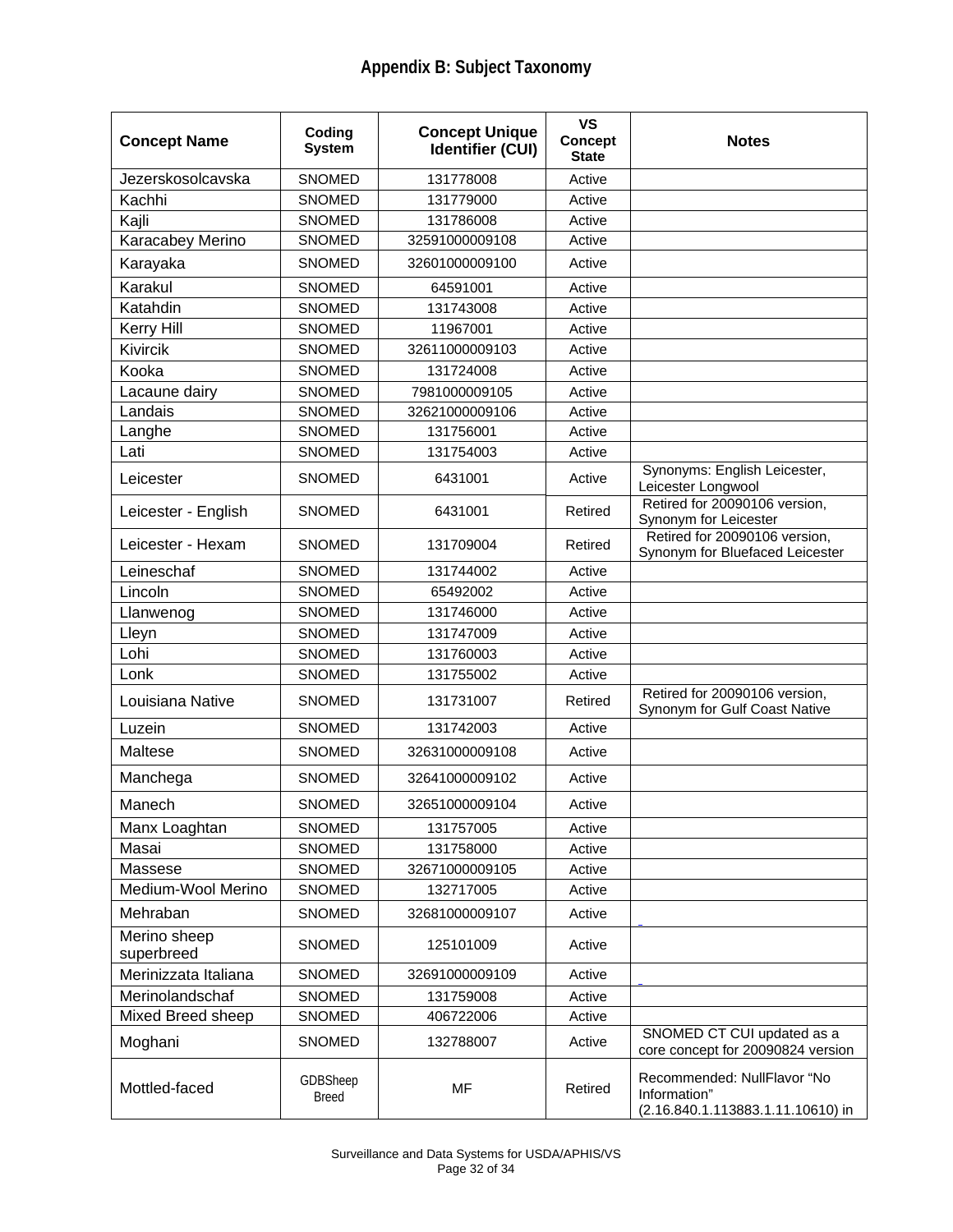| <b>Concept Name</b>                       | Coding<br><b>System</b>  | <b>Concept Unique</b><br><b>Identifier (CUI)</b> | <b>VS</b><br><b>Concept</b><br><b>State</b> | <b>Notes</b>                                                                                                                                                                                                                                                                                                                                                                                                                                                                                                                                                  |
|-------------------------------------------|--------------------------|--------------------------------------------------|---------------------------------------------|---------------------------------------------------------------------------------------------------------------------------------------------------------------------------------------------------------------------------------------------------------------------------------------------------------------------------------------------------------------------------------------------------------------------------------------------------------------------------------------------------------------------------------------------------------------|
|                                           |                          |                                                  |                                             | addition to SubjectDescriptor<br>"Mottled-face sheep" (1005)                                                                                                                                                                                                                                                                                                                                                                                                                                                                                                  |
| Montdale                                  | SNOMED                   | 5164003                                          | Active                                      |                                                                                                                                                                                                                                                                                                                                                                                                                                                                                                                                                               |
| Morada Nova                               | <b>SNOMED</b>            | 132803005                                        | Active                                      | SNOMED CT CUI updated as a<br>core concept for 20090824 version                                                                                                                                                                                                                                                                                                                                                                                                                                                                                               |
| Mouflon                                   | <b>SNOMED</b>            | 45690005                                         | Active                                      |                                                                                                                                                                                                                                                                                                                                                                                                                                                                                                                                                               |
| Mule Sheep                                | GDBSheep<br><b>Breed</b> | ML                                               | Retired                                     | A "Mule" sheep, or more correctly<br>a "Mule ewe", is a crossbred ewe<br>whose cross is one of the "upland"<br>breed ewes in the UK with a<br>Bluefaced Leicester ram. These<br>Mule ewes are then bred to<br>Suffolks or Texels (referred to as<br>terminal sires). This is part of a "3-<br>tier" breeding scheme for market<br>lamb in the UK. Recommended:<br>SubjectTaxonomy "Mixed Breed<br>sheep" (406722006) in addition to<br>free text phrase or locally<br>standardized concept (e.g. "Mule<br>Sheep") in a supplementary<br>descriptor data field |
| <b>Natural Colored</b>                    | GDBSheep<br><b>Breed</b> | NT                                               | Retired                                     | A "Natural Colored sheep" is a<br>sheep within ANY breed that has<br>color, black, grey, silver, brown,<br>beige, red, and blonde. So this is a<br>color subject descriptor, not a<br>breed. From www.ncwga.org:<br>"Almost every breed of sheep is<br>now represented";<br>Recommended: use appropriate<br>SubjectTaxonomy in addition to<br>either free text phrase or<br>SubjectDescriptor Color                                                                                                                                                           |
| Navajo                                    | GDBSheep<br><b>Breed</b> | <b>NA</b>                                        | Retired                                     | Retired for 20090824 version<br>Recommended: Use "Navajo-<br>Churro" (131838009)                                                                                                                                                                                                                                                                                                                                                                                                                                                                              |
| Navajo-Churro                             | <b>SNOMED</b>            | 131838009                                        | Active                                      |                                                                                                                                                                                                                                                                                                                                                                                                                                                                                                                                                               |
| <b>Nellore</b>                            | <b>SNOMED</b>            | 32711000009106                                   | Active                                      |                                                                                                                                                                                                                                                                                                                                                                                                                                                                                                                                                               |
| Newfoundland                              | SNOMED                   | 132701004                                        | Active                                      |                                                                                                                                                                                                                                                                                                                                                                                                                                                                                                                                                               |
| Norfolk Horn                              | SNOMED                   | 131837004                                        | Active                                      |                                                                                                                                                                                                                                                                                                                                                                                                                                                                                                                                                               |
| North County cheviot                      | <b>SNOMED</b>            | 87962009                                         | Active                                      |                                                                                                                                                                                                                                                                                                                                                                                                                                                                                                                                                               |
| North Ronaldsay                           | SNOMED                   | 32721000009103                                   | Active                                      |                                                                                                                                                                                                                                                                                                                                                                                                                                                                                                                                                               |
| Norwegian Fur                             | <b>SNOMED</b>            | 131836008                                        | Active                                      |                                                                                                                                                                                                                                                                                                                                                                                                                                                                                                                                                               |
| Olde English<br><b>Babydoll Southdown</b> | SNOMED                   | 32731000009101                                   | Active                                      | Synonym: Miniature Southdown                                                                                                                                                                                                                                                                                                                                                                                                                                                                                                                                  |
| <b>Outaouais Arcott</b>                   | <b>SNOMED</b>            | 132857003                                        | Active                                      |                                                                                                                                                                                                                                                                                                                                                                                                                                                                                                                                                               |
| <b>Oxford Down</b>                        | SNOMED                   | 53360003                                         | Active                                      |                                                                                                                                                                                                                                                                                                                                                                                                                                                                                                                                                               |
| Panama                                    | SNOMED                   | 13934009                                         | Active                                      |                                                                                                                                                                                                                                                                                                                                                                                                                                                                                                                                                               |
| Perendale                                 | <b>SNOMED</b>            | 41706005                                         | Active                                      |                                                                                                                                                                                                                                                                                                                                                                                                                                                                                                                                                               |
| Poll Merino                               | SNOMED                   | 132721003                                        | Active                                      |                                                                                                                                                                                                                                                                                                                                                                                                                                                                                                                                                               |
| Polled dorset                             | SNOMED                   | 440034003                                        | Active                                      | SNOMED CT CUI updated as a<br>core concept for 20090824 version                                                                                                                                                                                                                                                                                                                                                                                                                                                                                               |